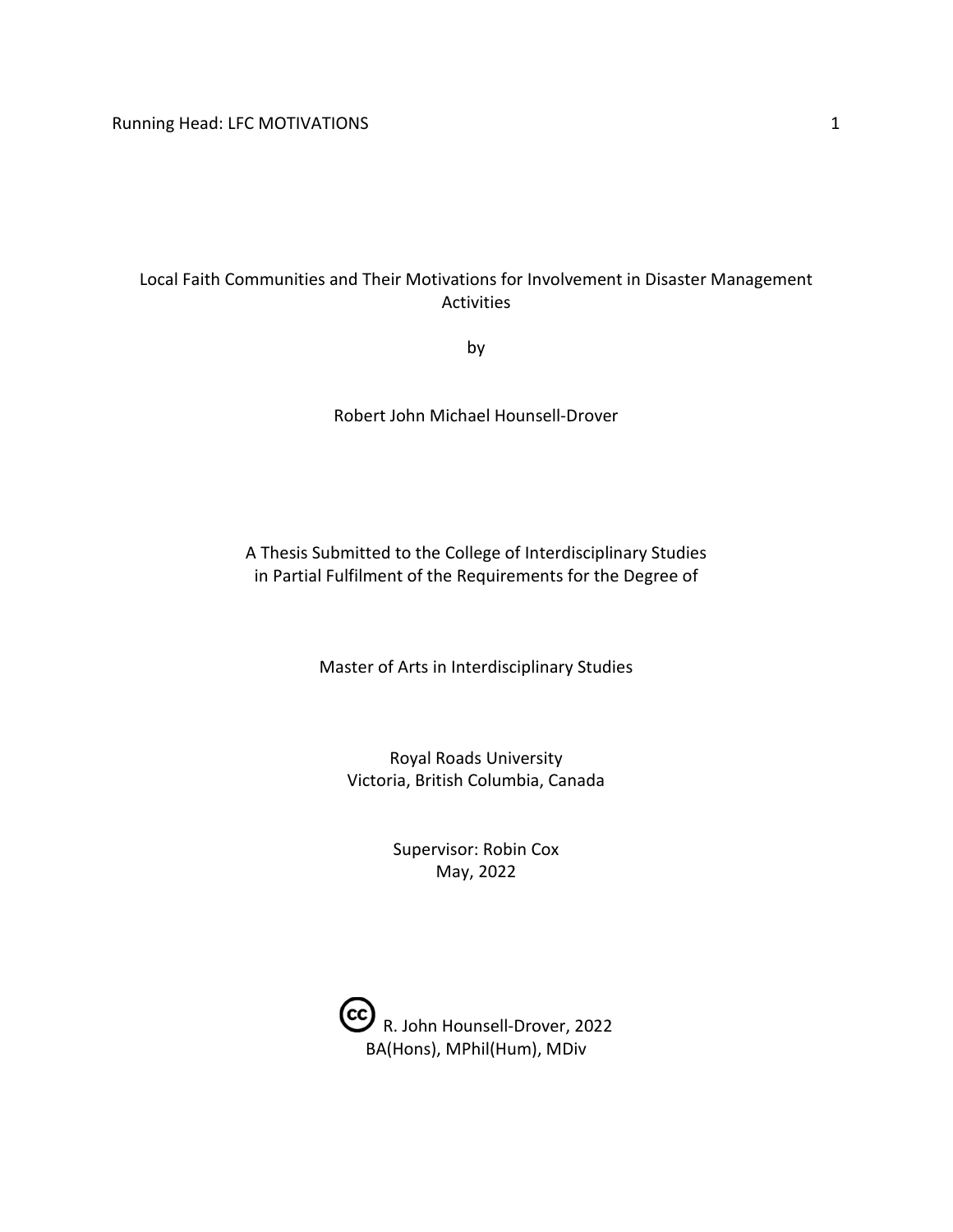### COMMITTEE APPROVAL

The members of Robert John Michael Hounsell-Drover's Thesis Committee certify that they have read the thesis titled Local Faith Communities and Their Motivations for Involvement in Disaster Management Activities and recommend that it be accepted as fulfilling the thesis requirements for the Degree of Master of Arts in Interdisciplinary Studies:

Dr. Robin Cox [signature on file]

Dr. Olivia Wilkinson [signature on file]

Final approval and acceptance of this thesis is contingent upon submission of the final copy of the thesis to Royal Roads University. The thesis supervisor confirms to have read this thesis and recommends that it be accepted as fulfilling the thesis requirements:

Dr. Robin Cox [signature on file]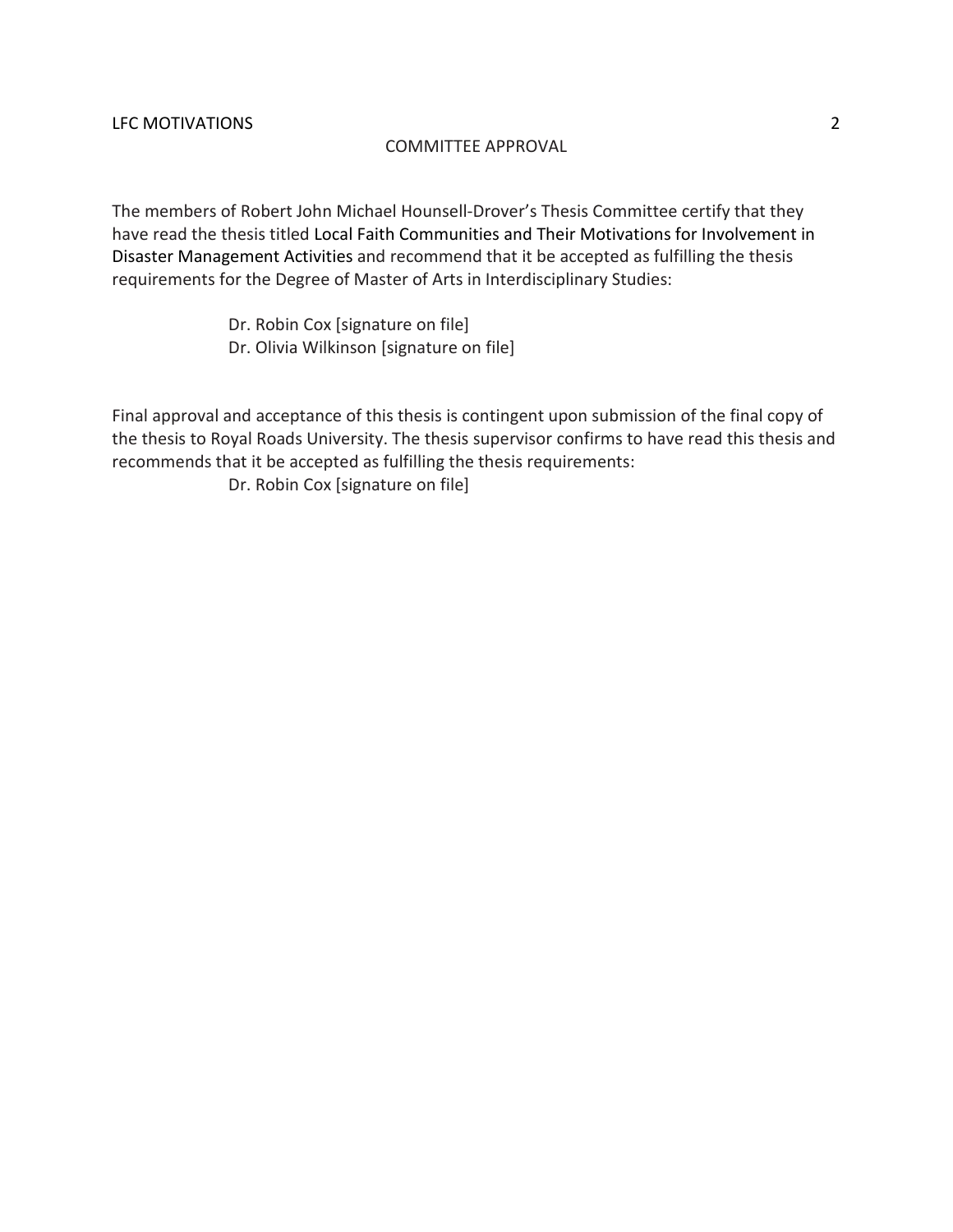## **Creative Commons Statement**



This work is licensed under the Creative Commons Attribution-NonCommercial-ShareAlike 2.5 Canada License. To view a copy of this license, visit http://creativecommons.org/licenses/by-ncsa/2.5/ca/.

Some material in this work is not being made available under the terms of this licence:

- Third-Party material that is being used under fair dealing or with permission.
- Any photographs where individuals are easily identifiable.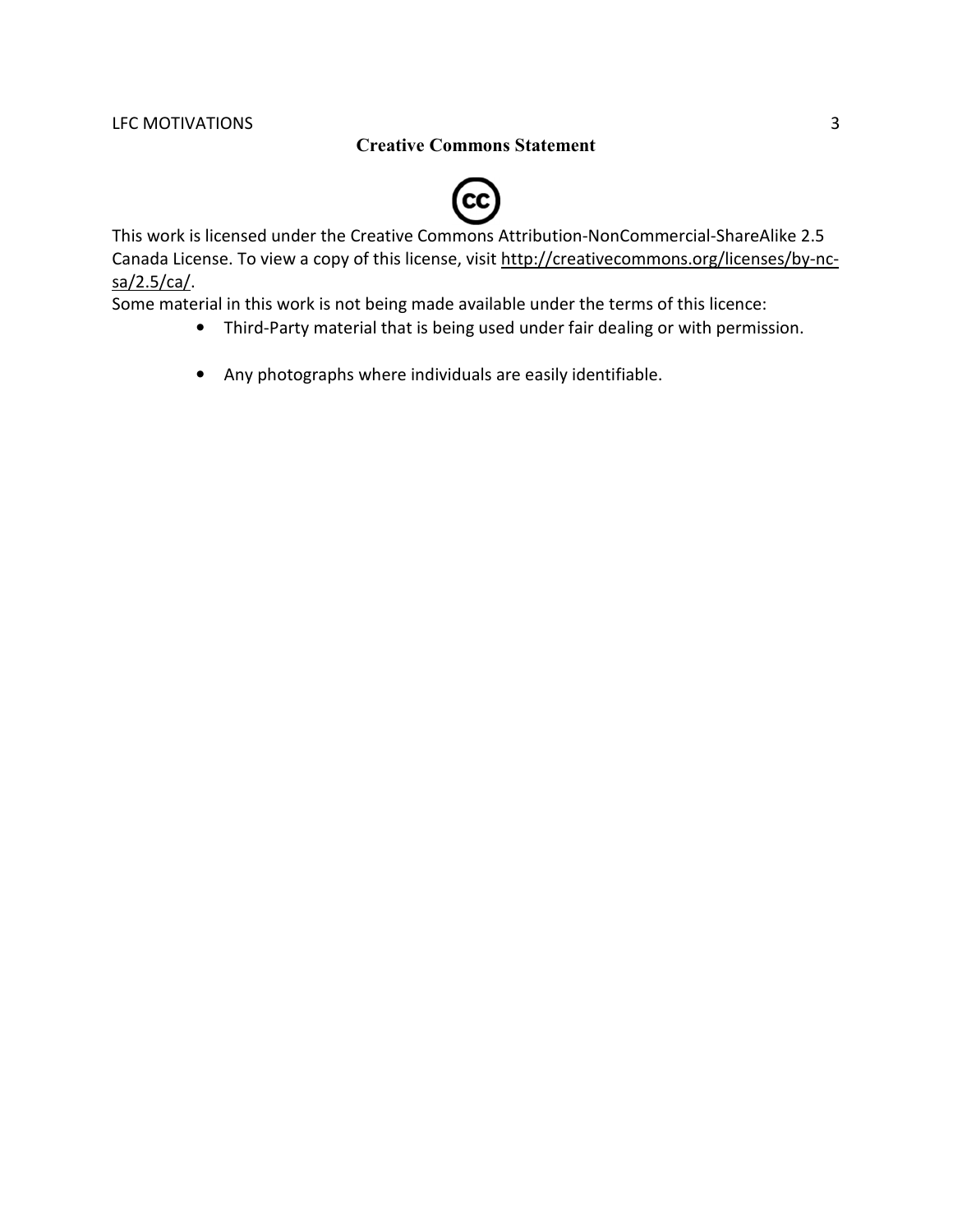### **Abstract**

Local faith Communities (LFCs), with their teachings, practices, resources, and structural organization, are increasingly being identified as vital sources of partnership in Disaster Management (DM) activities. Unfortunately, the voices of LFCs themselves have not always been widely represented. Most research into these partnerships has been conducted from the perspective of Disaster Management Specialists and Organizations (DMSOs) and their respective goals. The aim of this research is to dialogue with individuals identified as "leaders" in LFCs to capture insights into their motivations for playing a role in such partnerships. The primary research question is, "How do members of local faith communities perceive their role(s) in response to disasters?" Data gathering utilized semi-structured interviews with individuals from a variety of LFCs in the southern Vancouver Island region and used a generic qualitative research approach to explore the question. This research was also a form of action research insofar as the author sought to encourage dialogue within LFCs concerning DM and their role(s) with it. Partnership between DMSOs and LFCs, in order to be a true partnership, multidisciplinary in nature, requires an open and honest willingness to listen to one another's perspectives, misgivings, and motivations. This research is an attempt to hear the voices of LFCs and provide DMSOs with important insights. The research indicated that LFC leaders had a clear understanding of what constituted a "disaster" and how their communities can play a role in preparation, mitigation, response, and recovery activities through providing material and human resources, as well as social capital. Many leaders highlighted their organization's focus on social justice and special efforts to support marginalized communities in times of disaster. Though low numbers, limited resources, and aging membership were realities which hindered some LFCs capacity to respond to disasters, all participants clearly identified "compassion" as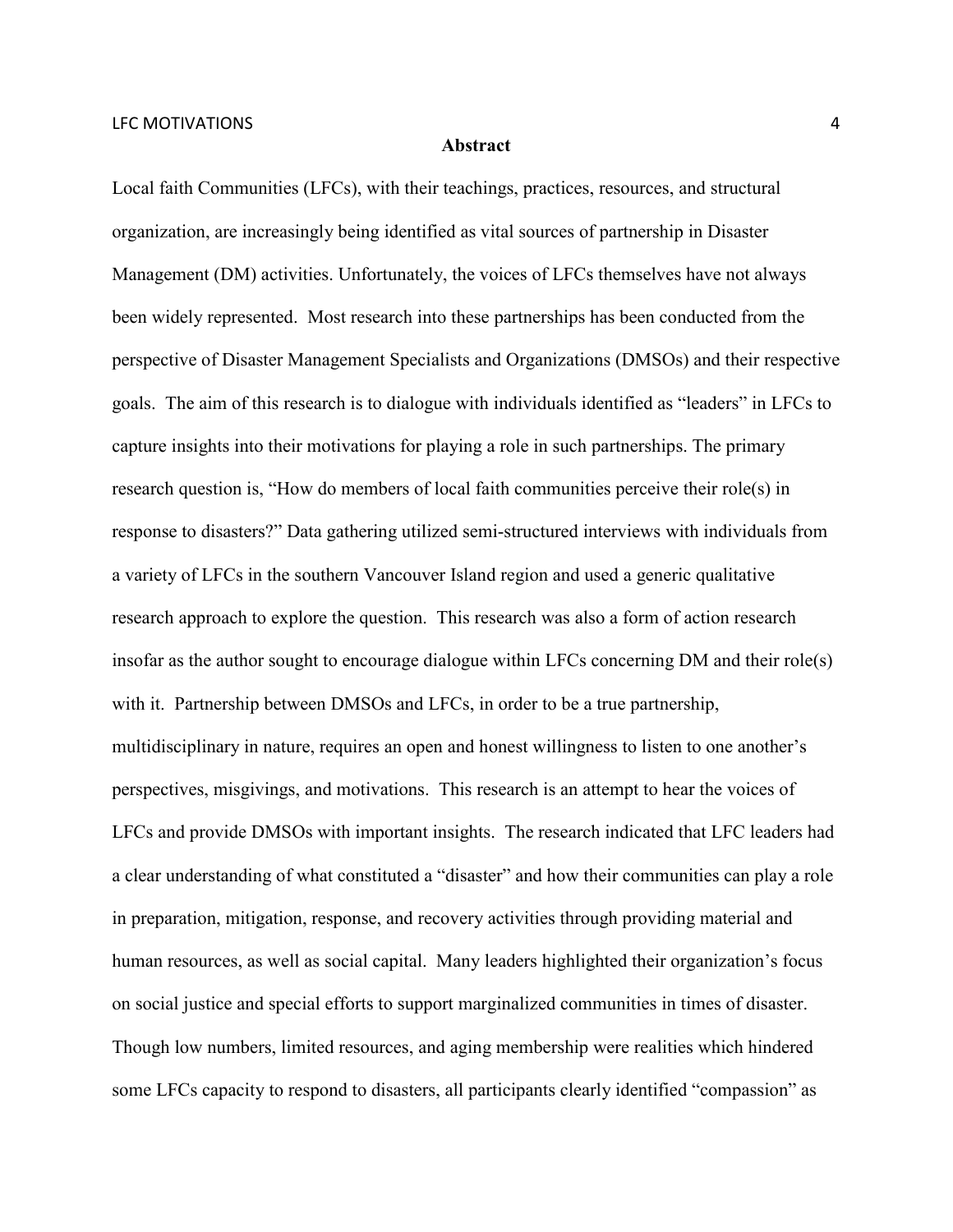the most significant motivating factor and mandate for responding, in whatever way possible. Moving forward, there is potential value in developing more and deeper bi-directional training

opportunities to build closer partnerships between LFCs and DMSOs.

 Keywords: religion, local faith communities, disaster, disaster management, partnership, training, motivation, interdisciplinary, social capital, compassion, hindrances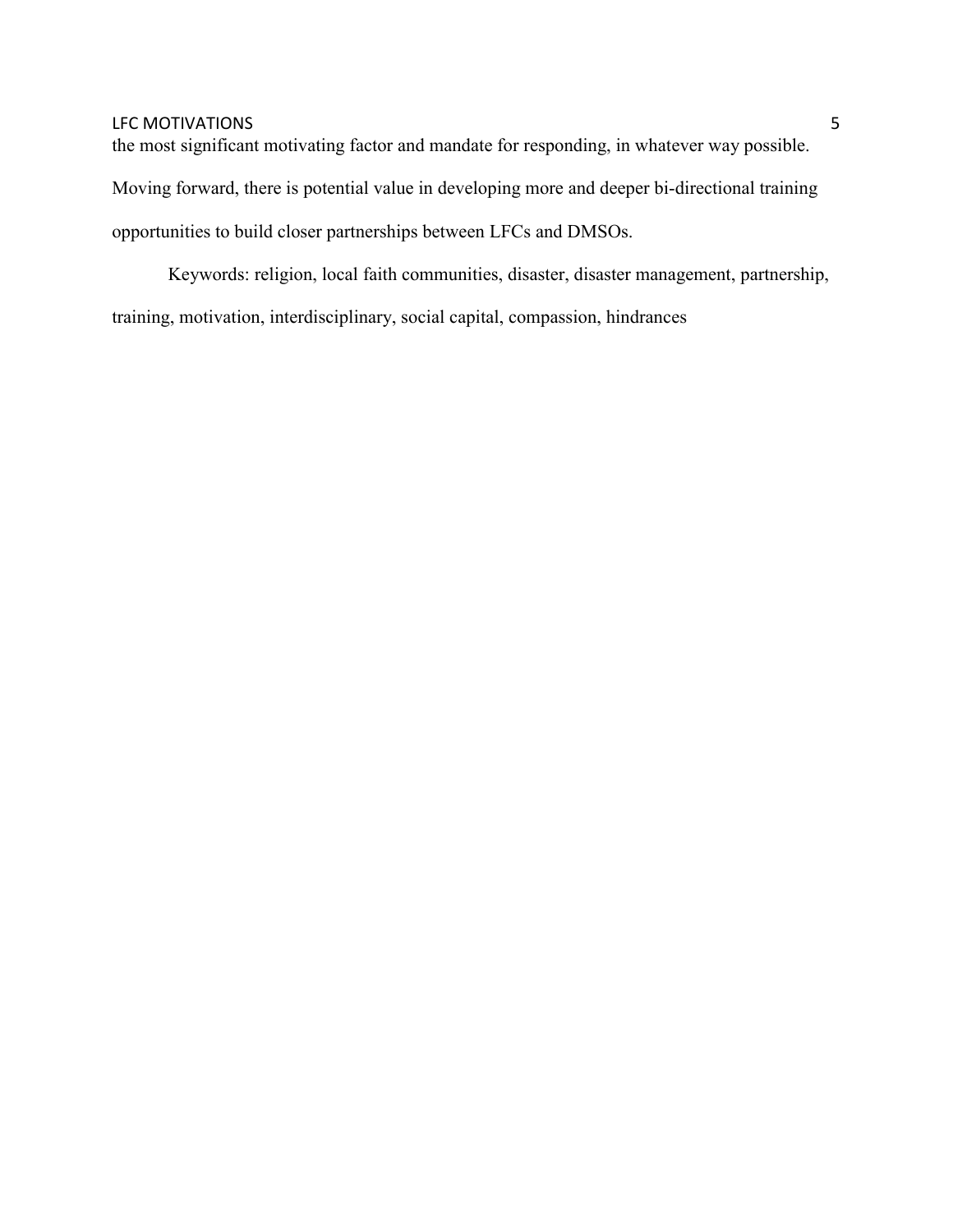**Contents** 

| Abstract                                                                             | 4  |
|--------------------------------------------------------------------------------------|----|
| Contents                                                                             | 6  |
| Local Faith Communities and Their Motivations for Involvement in Disaster Management |    |
| Activities                                                                           | 8  |
| <b>Literature Review</b>                                                             | 11 |
| Motivation for the integration of LFCs in DM activities                              | 13 |
| Changing attitudes towards religion and the integration of LFCs                      | 15 |
| Perceived pros and cons to integration                                               | 17 |
| Research gaps                                                                        | 19 |
| Literature review conclusion                                                         | 22 |
| Methodology                                                                          | 23 |
| Positionality                                                                        | 23 |
| Overall methodology                                                                  | 24 |
| Sampling and Recruitment                                                             | 26 |
| Data gathering process                                                               | 28 |
| <b>Ethical considerations</b>                                                        | 30 |
| Limitations                                                                          | 30 |
| Coding and analysis                                                                  | 31 |
| Findings                                                                             | 31 |
| Theme 1: Elements in Defining and Disaster                                           | 31 |
| Theme 2: Types of/Examples of Hazard Events                                          | 33 |
| Theme 3: Previous Experiences in Dealing with Disaster Management                    | 34 |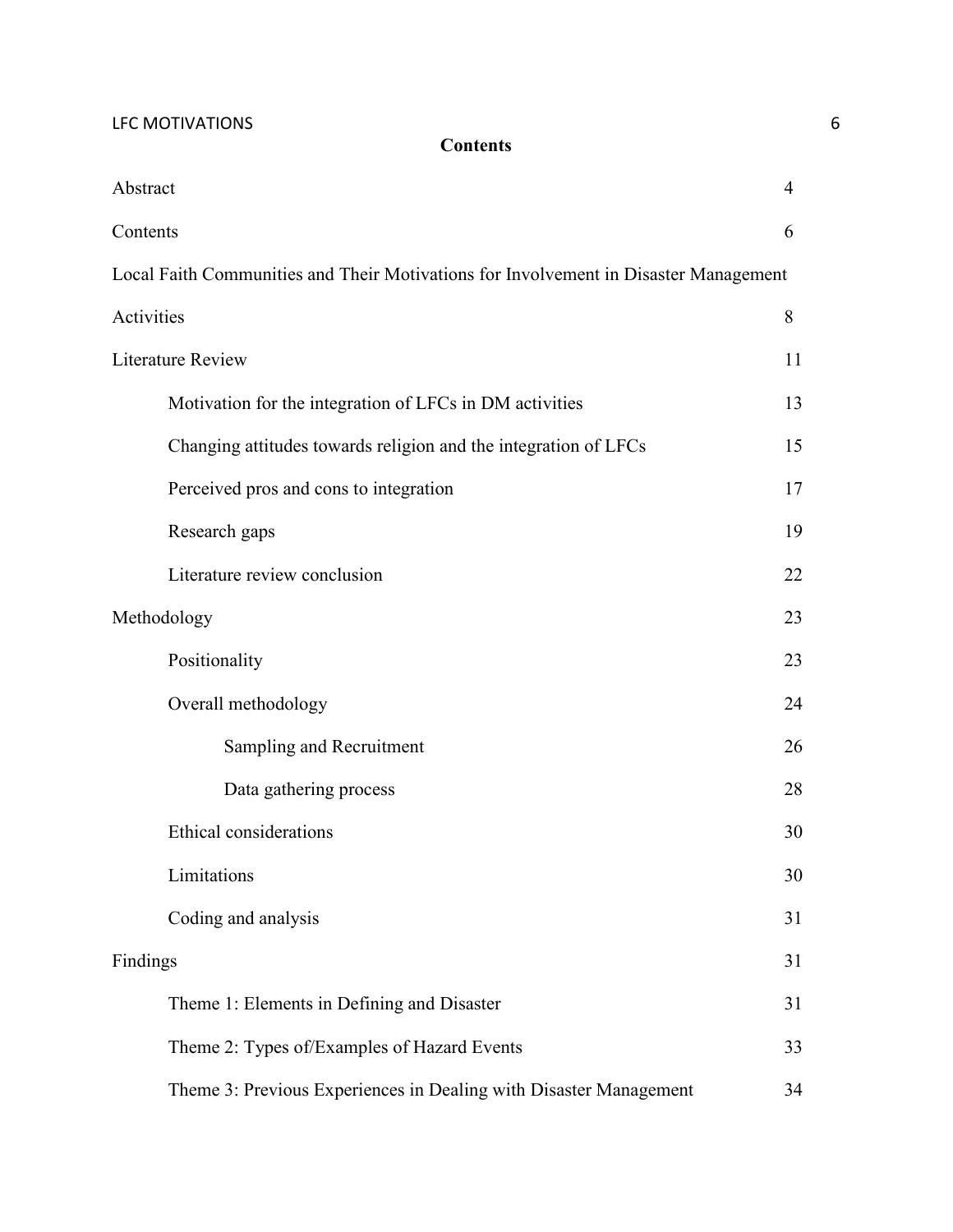| <b>LFC MOTIVATIONS</b>                                                      |    | 7 |
|-----------------------------------------------------------------------------|----|---|
| Theme 4: LFC Roles in Disaster Response                                     | 36 |   |
| Theme 5: Concerns about Engaging in Disaster Response                       | 38 |   |
| Theme 6: Motivation/Considerations of LFCs When Responding to Disasters     | 39 |   |
| Theme 7: Are LFCs "Extending" or "Expanding" Organizations?                 | 41 |   |
| Discussion                                                                  | 43 |   |
| How do LFCs define and describe disasters and hazard events?                | 43 |   |
| What have been the previous experiences of LFCs in responding to disasters? | 45 |   |
| What is/are the motivation(s) for LFC participation in DM activities?       | 47 |   |
| What concerns might LFCs have about engaging in DM activities?              | 48 |   |
| The importance of bi-directional training in forging LFC/DMSO partnerships  | 50 |   |
| Conclusion                                                                  | 51 |   |
| Suggestions for further research                                            | 52 |   |
| References                                                                  | 54 |   |
| Appendix A – Interview Guides                                               | 62 |   |
| Appendix B – Informed Consent Form                                          | 70 |   |
| Appendix $C - Coding$ Analysis                                              |    |   |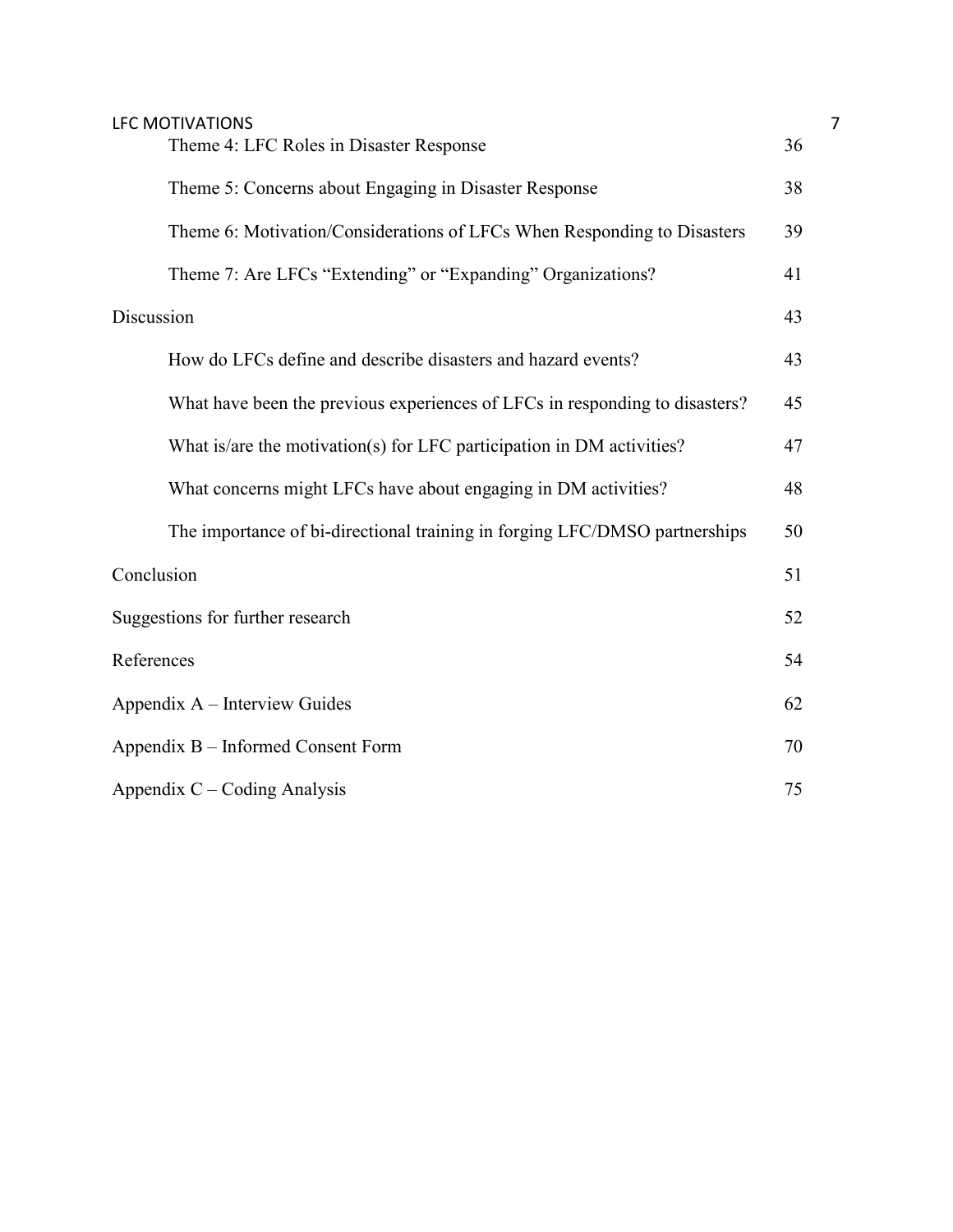# LFC MOTIVATIONS 8 **Local Faith Communities and Their Motivations for Involvement in Disaster Management Activities**

As Disaster Management Specialists and Organizations (DMSOs) seek to develop more and better partnerships with local communities to facilitate cooperation, build resilience, and discover more opportunities to enable DM strategies, one vector that has been increasingly leveraged in the last 20 years is that of "religious" communities. Evidenced by the literature review below, local faith communities (LFCs), with their teachings, practices, resources, and structural organization, are increasingly being identified as vital sources of partnership. On the other hand, despite this growing relationship and subsequent research, the voices of LFCs themselves have not always been widely represented. Though there is much made of the differing interpretations of the meaning of 'disaster events' and 'recovery' among LFCs and their subsequent impact on Disaster Management (DM) activities, this is only one small part of the conversation between faith-based organizations (FBOs), LFCs and, DMSOs (Alawiyah, Bell, Pyles, & Runnels, 2011; Dueck & Byron, 2011; Graham, 2014; Joakim & White, 2015). In the evolution of this thesis, several different terms have been used to refer to both sides of this relationship. During my literature review I became aware of the term "faith-based organization" (FBO) which referred to any organization that included some religious faith as part of its mandate. This category included everything from international organizations like World Vision and Islamic Relief Worldwide to local organizations such as Our Place (mandate: to provide a sense of hope and belonging to Greater Victoria's most vulnerable citizens) and LFCs themselves. Because of the prevalence of the term "FBO" in the literature, I relied on it until my final drafts when I came to realize that my research was more precisely focused on capturing the perspectives of leadership in LFCs such as mosques, temples, and churches. In addition, though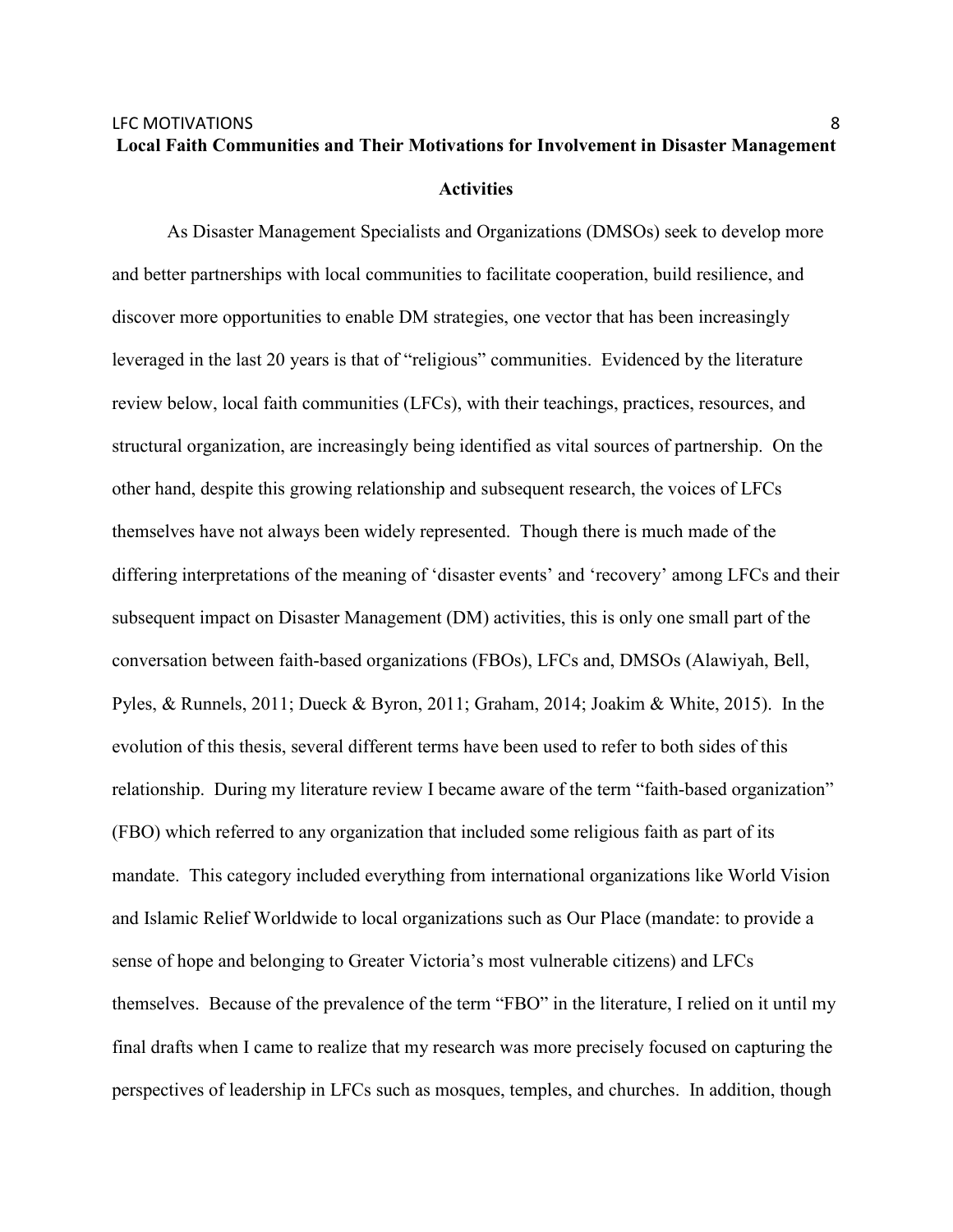I started by describing LFCs interactions with "Disaster Management (DM) activities," this term broadened into Disaster Management Specialists and Organizations (DMSOs) to better reflect the other half of the relationship. Most research into the pros and cons of this partnership had been conducted from the perspective of DMSOs and their respective goals alone. The aim of this research was to dialogue with individuals identified as *leaders* in LFCs to capture insights into why they see themselves playing a role in such partnerships. I analyzed the gathered data to highlight relevant themes for the facilitation of interdisciplinary partnerships between LFCs and DMSOs. My primary research question is, "How do members of local faith communities perceive their role(s) in response to disasters?" This question can be broken down into the following sub-questions: How do LFCs define disasters? What types of hazard events do LFCs relate to disasters? What have been the previous experiences of LFCs in responding to disasters? What is/are the motivation(s) for LFC participation in DM activities? What concerns might LFCs have about engaging in disaster response activities? And do LFCs see themselves as 'extending' or 'expanding' (defined below) organizations in the context of disaster response?

As with most research work, I came to this thesis through a myriad of different, but related, questions. Despite the temptation to gloss over this process for the sake of simplicity, I feel there is value in "showing my work" to better describe how this thesis journey has been an organic learning experience. The specific topic of positionality will be dealt with more fully later.

I started raising questions about the role of LFCs in DM activities during an on-campus class (Facilitation, Coordination and Decision Making in Multi-Stakeholder Environments) in April 2018. While discussing ways of categorizing the types of organizations which play roles in DM, our class was introduced to Dynes' organizational typology, as seen in Figure 1 (Dynes,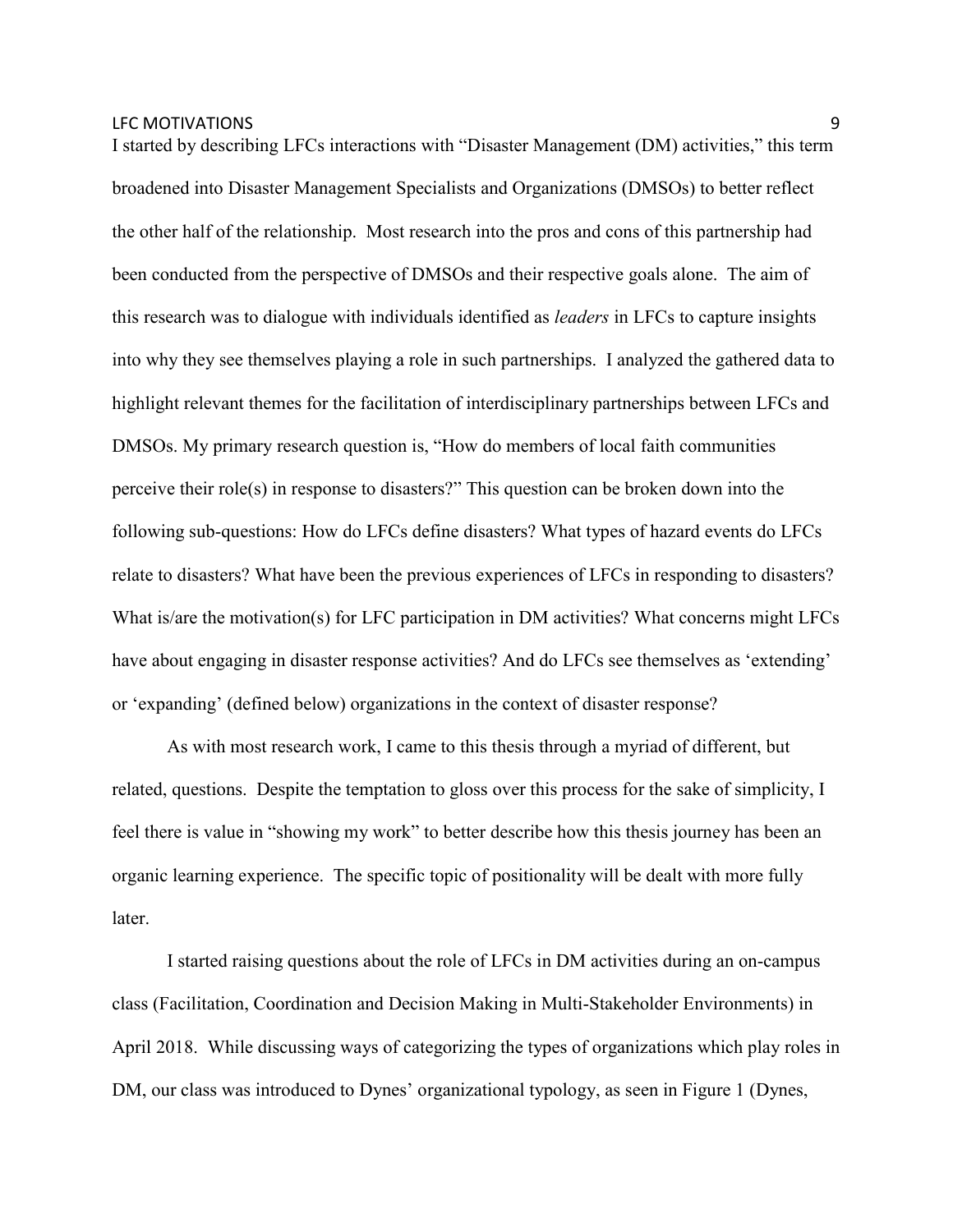| <b>Organizations in Disasters</b> |                                 |                    |            |  |  |
|-----------------------------------|---------------------------------|--------------------|------------|--|--|
|                                   | <b>Organizational Structure</b> |                    |            |  |  |
| <b>Tasks</b><br>related<br>to DM  |                                 | Old                | <b>New</b> |  |  |
|                                   | Old                             | <b>Established</b> | Expanding  |  |  |
|                                   | <b>New</b>                      | Extending          | Emergent   |  |  |

# *Figure 1.* Dynes Typology of Organizations in Disasters

While discussing the subtle differences between "extending" and "expanding" organizations, a question regarding the proper categorization of LFCs was raised. Do LFCs have a pre-existing mandate to expand and respond in times of disaster or was this task something a LFC might choose to extend and "take on" in response to disasters? This question elicited different responses not only from the class but also from colleagues when I raised it on various occasions. The variety of different responses led me to focus more on how different LFC leaders perceived their roles with respect to disasters. I explored this specific question during my literature review, anticipating that I might find answers in the concepts of "social capital," "meaning making," or "spirituality." I soon discovered that although "social capital," and "meaning-making" were referenced, most DM researchers focussed on describing the contributions of LFCs in terms of the types of tangible resources they might offer – labour, shelter, food and water, and the like. Considering this discovery, my question again evolved to focus more specifically on how LFCs themselves perceived their role(s) in response to disasters. The question needing a multidisciplinary response at the heart of this inquiry was, how might understanding the self-perceived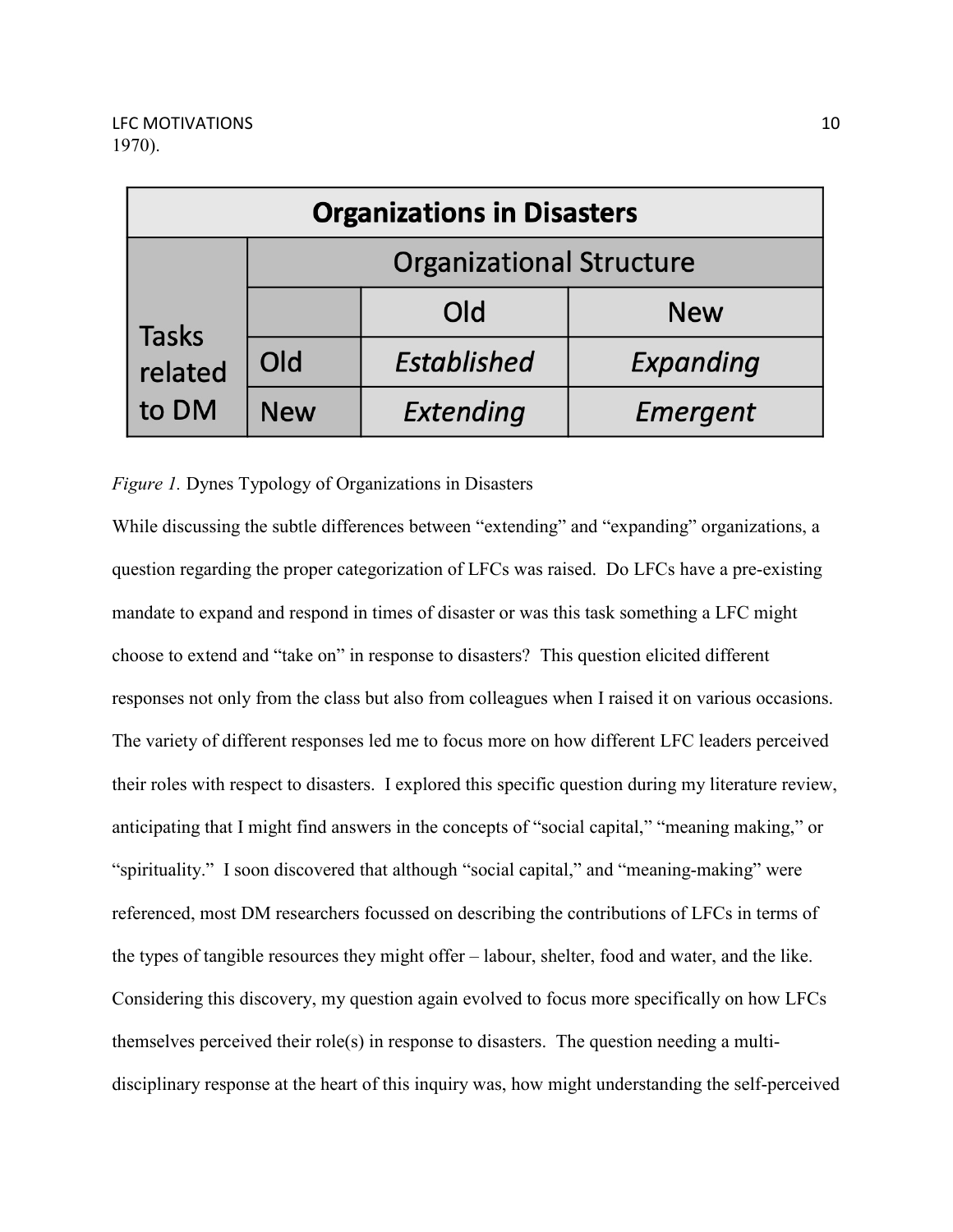LFC MOTIVATIONS 2008 11

role(s) of LFCs improve the effectiveness of the LFC/DMSO relationship? Stepping back from this larger question, I decided that, considering the very few examples of LFC-centric research into DM roles, for this thesis, I would capture the voices of LFCs themselves as they described their perspectives on their roles and motivations in disaster and emergency management.

### **Literature Review**

The original focus of the literature review was to explore how different LFCs were able to play roles in building social capital and resilience amongst victims in the context of disaster response as well as their motivations. Starting with varied Boolean searches of recent research which made specific reference to "building," "community," "resilience," "religion," "meaningmaking," "faith," and "disaster(s)," I collected over 50 applicable articles and books. My finalized list of resources was selected based on three factors: a clear focus on the relationship between LFCs and DMSOs, a focus on the effectiveness of these relationships, and attempts to capture the motivations for these relationships. This list of 17 sources made up the core of my literature review and included both social science and disaster management perspectives. The next task in the review was to clarify some key terminology.

Four terms I chose to frame the current understanding of the perceived role(s) of LFCs in DM activities included, "disaster," "disaster response," "resilience," and "social capital." The choice of these terms was based on a number of factors. The terms "disaster" and "disaster response" were foundational to my research question. In exploring how LFCs perceived their roles in response to disasters, I sought not only to explore "official" definitions but the "working definitions" found within LFCs themselves. "Resilience" was a theme constantly highlighted through my Disaster and Emergency Management courses as a vital element of DMSO activities. Also, "resilience" was, at the time, a significant theme being explored within the Canadian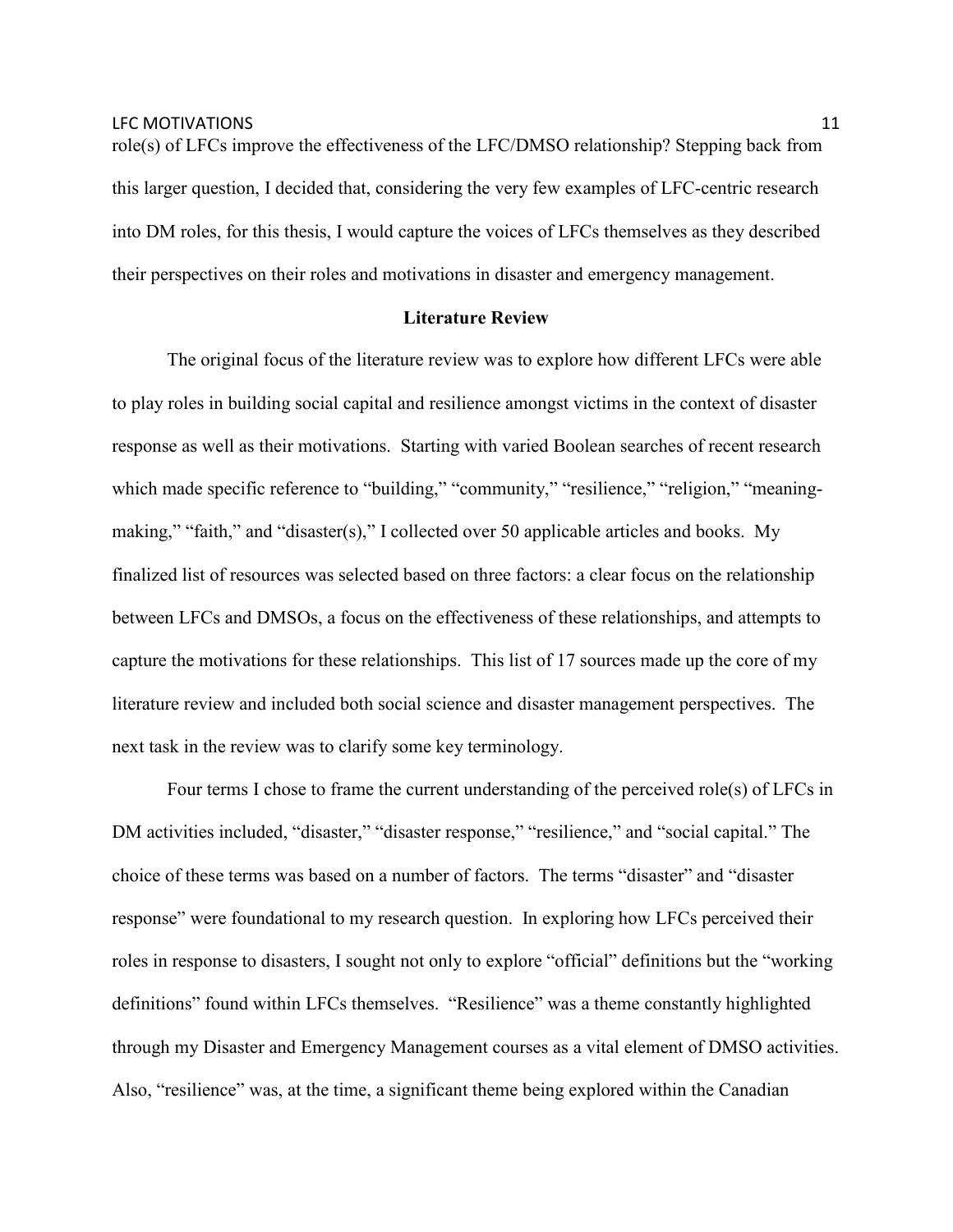Armed Forces, my employer. The overlap in these emphases encouraged my interest to discovering the possible role of resilience in LFC responses to disasters. In my first analysis of my sources, "social capital," including bonding, linking, and bridging social capital (defined below), was clearly highlighted as a resilience factor which LFCs 'brought to the table," and so, clearly defining it became important.

Next, I explored some of the general motivations for the integration of LFCs into DM activities considering changing attitudes towards religion in DM scholarship and practice. Finally, I attempted to show how the perspectives of those in the field of DM towards LFCs had evolved in recent years.

| <b>Disaster</b>          | "A disaster is a sudden, calamitous event that seriously<br>disrupts the functioning of a community or society and<br>causes human, material, and economic or environmental<br>losses that exceed the community's or society's ability to<br>cope using its own resources. Though often caused by<br>nature, disasters can have human origins" (IFRC, 2019).                                                                                                                |
|--------------------------|-----------------------------------------------------------------------------------------------------------------------------------------------------------------------------------------------------------------------------------------------------------------------------------------------------------------------------------------------------------------------------------------------------------------------------------------------------------------------------|
| <b>Disaster Response</b> | "Comprehensive disaster management is based upon four<br>distinct components: mitigation, preparedness, response and<br>recoveryResponseinvolves taking action to reduce or<br>eliminate the impact of disasters that have occurred or are<br>currently occurring, in order to prevent further suffering,<br>financial loss, or a combination of both" (Coppola, 2015, p.<br>$12$ ).                                                                                        |
| <b>Resilience</b>        | "The capacity of a system, community or society potentially<br>exposed to hazards to adapt, by resisting or changing in<br>order to reach and maintain an acceptable level of<br>functioning and structure. This is determined by the degree<br>to which the social system is capable of organising itself to<br>increase this capacity for learning from past disasters for<br>better future protection and to improve risk reduction<br>measures" (UNISDR, 2005, p. 437). |
| <b>Social Capital</b>    | "the features of social organizations, such as networks,<br>norms, and trust that facilitate action and cooperation for<br>mutual benefit" (Putnam, 1993).                                                                                                                                                                                                                                                                                                                  |

*Table 1.* Key Definitions for Literature Review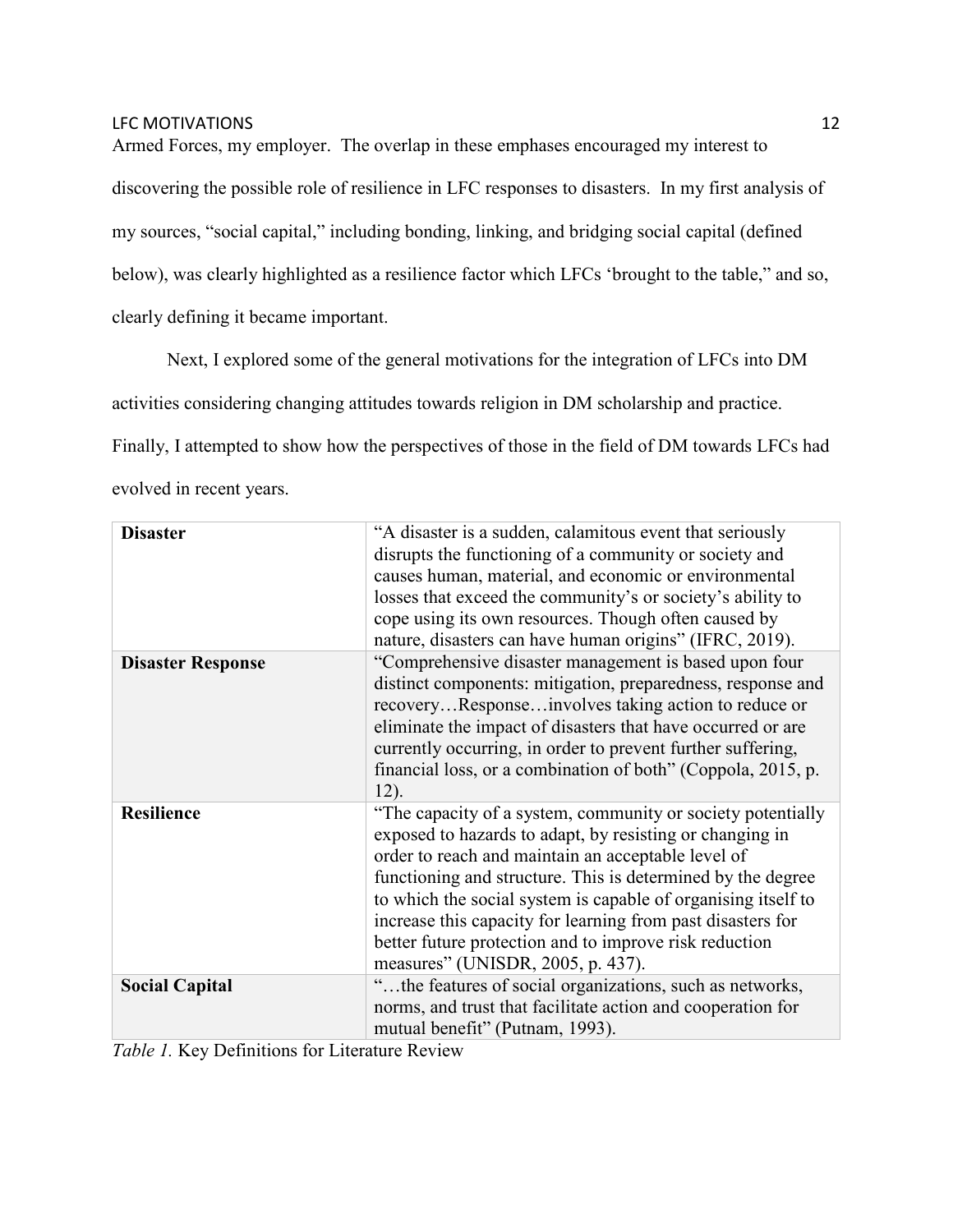One further term needs to be addressed at this point for the sake of clarity, is "response." In disaster management studies, the term "response," usually refers to one of the four phases in disaster management activities: preparation, mitigation, response, and recovery. Response in this case refers to "actions aimed at limiting injuries, loss of life, and damage to property and the environment that are taken before, during, and immediately after a hazard event" (Coppola, 2015, p.322). Indeed, the Dynes' Typology introduced above is meant to be specifically applied to the response phase. Although I started my research using "response" in this technical way, my focus broadened. I started exploring the how and why of LFC "responses" to all phases of disaster management. Other than in direct relation to questions regarding Dynes' Topology, it is best to read "response" in this thesis in a more general way.

### **Motivation for the integration of LFCs in DM activities**

 An overwhelming 13 of 17 sources (Adams, 2016; Ager, Fiddian-Qasmiyeh, & Ager, 2015; Alawiyah et al, 2011; Bryant-Davis & Wong, 2013; Dueck & Byron, 2011; Goldstein, 2012; Graham, 2014; Joakim & White, 2015; Jonathan et al., 2014; Paton & Johnston, 2017; Rivera, 2018; Ross & Berkes, 2014; Stajura, Glik, Eisenman, Prelip, Martel, & Sammartinova, 2012) consistently emphasized the benefits of integrating LFCs into DM activities and programs. It is worth noting that these sources described research within a wide variety of cultural, geographical, and political contexts, and, for this reason, some of the positive attitudes towards integration and suggestions for improvement are context specific. I have sought to find the commonalities across these differing contexts for learnings or findings with a more general relevance. Regarding terminology and reference to LFCs or FBOs, there was a variety of usage. The term, "faith-based community" or "organization" was used by about half of these resources as a 'catch-all' term for any organization with a faith-based mandate. This usage of the term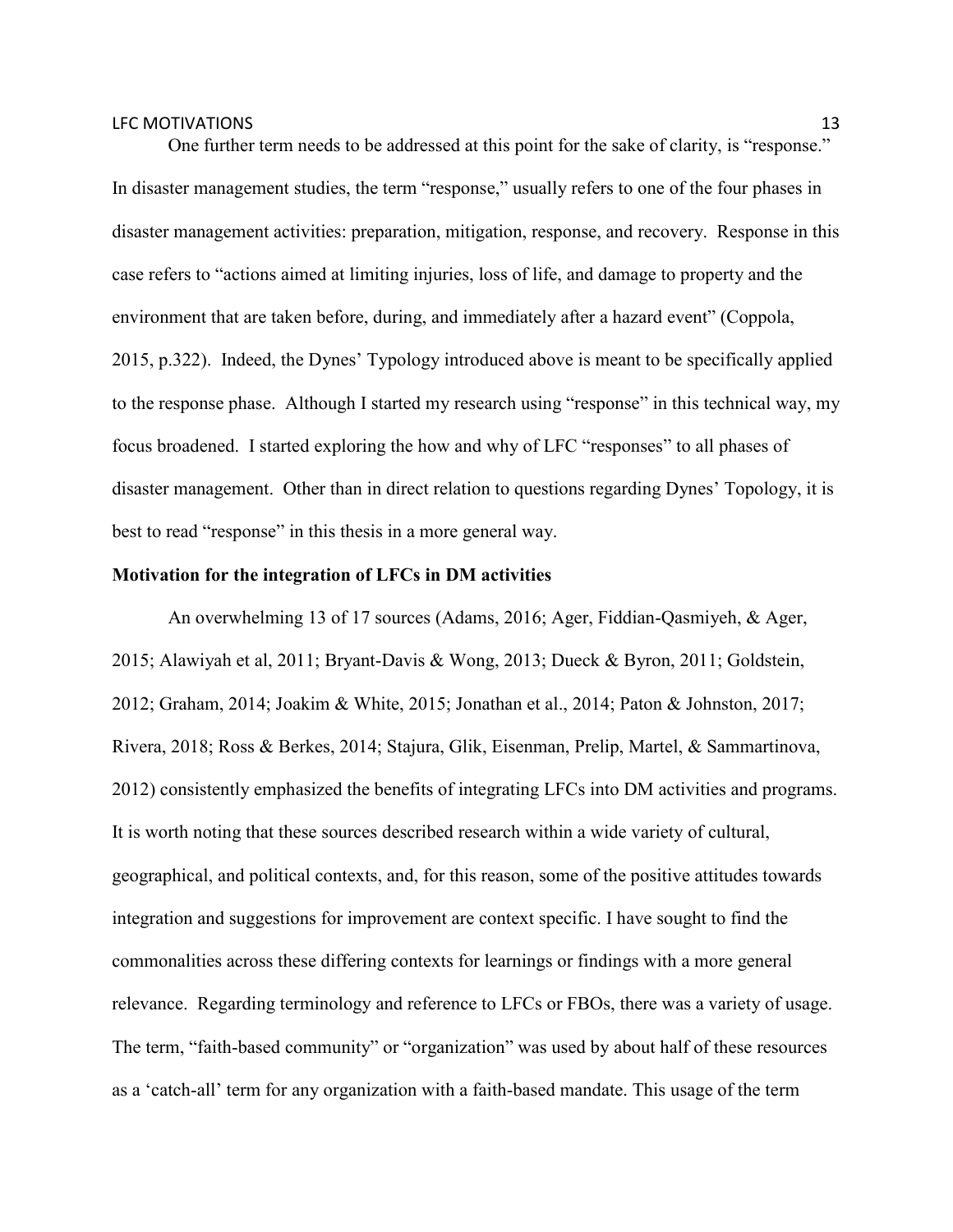generally reflected Stajura et al's (2012) use of the CDC definition of FBOs as "churches, synagogues, mosques, church sponsored service agencies, and all charitable organizations with religious affiliations" (CDC, 2010). Despite the prevalence of this general term, most of those sources clearly expressed a positive attitude towards the integration of LFCs, in particular, into DM activities. The most common justification for this integration was grounded in the continued prevalence of religion in contemporary cultures (Bryant-Davos & Wong, 2013; Dueck & Byron, 2011). This argument was reinforced by the practical consideration that, in monitoring community resilience, evaluating a community's networks and capacity to build and maintain social capital must consider all facets of the community. This means not failing to seriously consider the religious element of a community. Joakim and White (2015) argued that "working within the religious framework of people affected by disasters should be seen as another component of the social and cultural context in which disasters occur" (p. 206). Also, because of the "bridging social capital" inherent in most LFCs, their inclusion can aide in ensuring that support is provided to "underserved" and "at risk" populations (Bryant-Davis & Wong, 2013; Stajura et al, 2012). In contrast to "bonding social capital," which highlights those common interests which are shared within a community, "bridging social capital" refers to the subsequent relationships built among different groups of people because of members' participation in a shared community (e.g. the bridging of disparate economic classes in a local mosque)

(Wuthnow, 2002, p. 670). A final point to add with respect to the benefits of integrating LFCs into DM activities is the question of *when* this integration should take place. Adams (2016) and Stajura et al (2012) argued that building relationships *before* disasters was far better than trying to do so in the midst of a crises or aftermath of recovery. Integrating LFCs earlier can help to clarify roles, ensure competencies, and build trust. Also, as Aten (2012) stated, "adopting a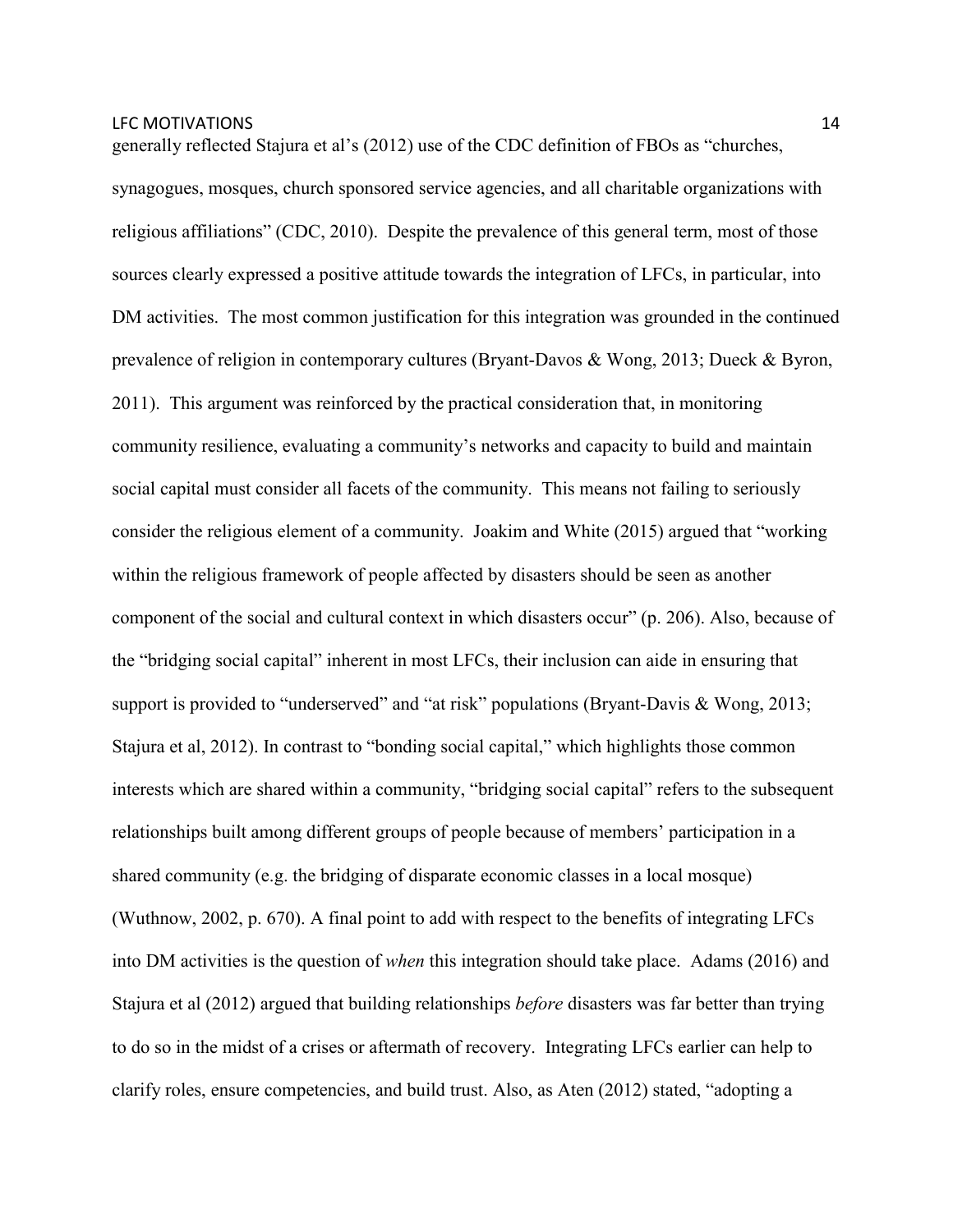participatory learning and action focus, where the local knowledge and capabilities are recognized and incorporated into response and recovery process provides a helpful framework for incorporating the faith and culture of the survivor into the healing process" (p. 133).

 Though my research eventually evolved to focus more on roles and self-perceptions within LFCs, the literature did reflect significant research into the role of religious meaning making and its relation to resilience. A few points from some recent studies are worth noting. For the most part, research into meaning-making (religious or otherwise) deals primarily with the recovery phase of disaster management - a natural place to find survivor's trying to find meaning (Captari, Hook, Aten, Davis & Tisdale, 2019; Davis, Kimball, Aten, Andrews, Van Tongeren, Hook…Park, 2019; Davis, Van Tongeren, McElroy□Heltzel, Rice, Hook, Aten…Lemke, 2021; Park, 2016). There is clear evidence that religious aspects of survivors' global worldviews have an important influence on overall resilience (Park, 2016; Davis, Kimball et al, 2019). This relationship can be complex, however. Davis, Van Tongeren et al (2019) suggested, "religious disaster survivors may tend to draw on their religion/spirituality to cope with disaster-related adversity, but they do not necessarily tend to experience positive R/S [Religious/Spiritual] growth as a result of that adversity" (p. 13). Interesting as this topic may be, it is beyond the scope of this thesis.

### **Changing attitudes towards religion and the integration of LFCs**

One theme which arose from the literature review worth mentioning was a growing realization of the continued prevalence of religion in contemporary society. Despite predictions of the gradual eclipsing of religion by scientific thought and rationality which marked much of the Modern and Post-modern eras of academic thought, the reality of the  $21<sup>st</sup>$  century is one where religion remains widespread and integral to all world cultures, even those considered more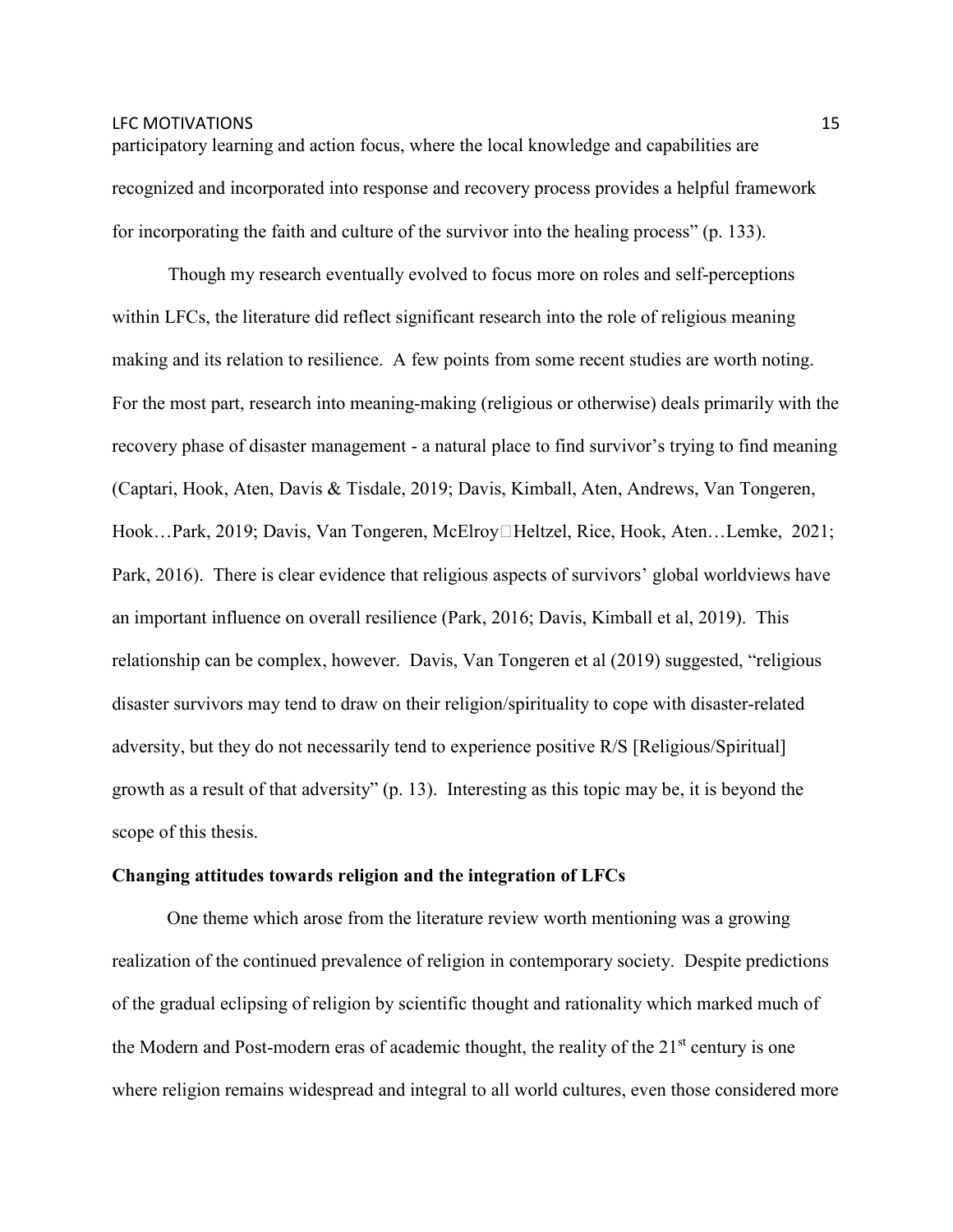'secular.' "Religion" has not gone away. Bryant-Davos and Wong (2013) stated, "8 in 10 people globally affiliate with a religious group" (p. 676). Dueck and Byron (2011) asserted that the fact that 73% of world's population was "religious" was not only significant but could not be overlooked (p. 251). Regardless of the exact numbers, both made explicit arguments that the religious nature of contemporary cultures cannot be ignored, a sentiment shared by most of my sources. Religion remains a significant aspect of most people's culture and, as Browne recently pointed out, "research suggests that people are more resilient when their cultural needs and values are represented, respected, and supported" (Browne, 2015; Marino, 2015; Maldonado and Lazrus, et al, 2016 cited in FEMA, 2019, p. 13).

Five sources specifically noted that attitudes towards LFCs, and faith-based organizations in general, have changed significantly in the field of DM over recent years. Alawiyah et al (2011), in their study of records created during early Katrina-recovery, noted a significant discrepancy between how victims and support providers (in this case, mainly social workers) viewed and referred to the benefits of religion and LFCs for recovery. They concluded that "social workers need to continue to educate themselves about spirituality and religion in different client groups and forge alliances with faith-based organizations so that they can enhance clients' resilience in adversity" (Alawiyah et al, 2011, p. 316). Ager, Fiddian-Qasmiyeh, and Ager (2015) pointed out that the contributions of LFCs to DM activities had been a relatively neglected area of study and that, since LFCs clearly had been and continued to be present in such activities, more research needed to be done. Dueck and Byron (2011) directly challenged the outdated notion that religious theology itself might have a detrimental effect on resilience-building. Looking more closely at religious narratives, worldviews, and rituals, Dueck and Byron (2011) suggested that LFCs and their religious thinking could offer a positive philosophy of life,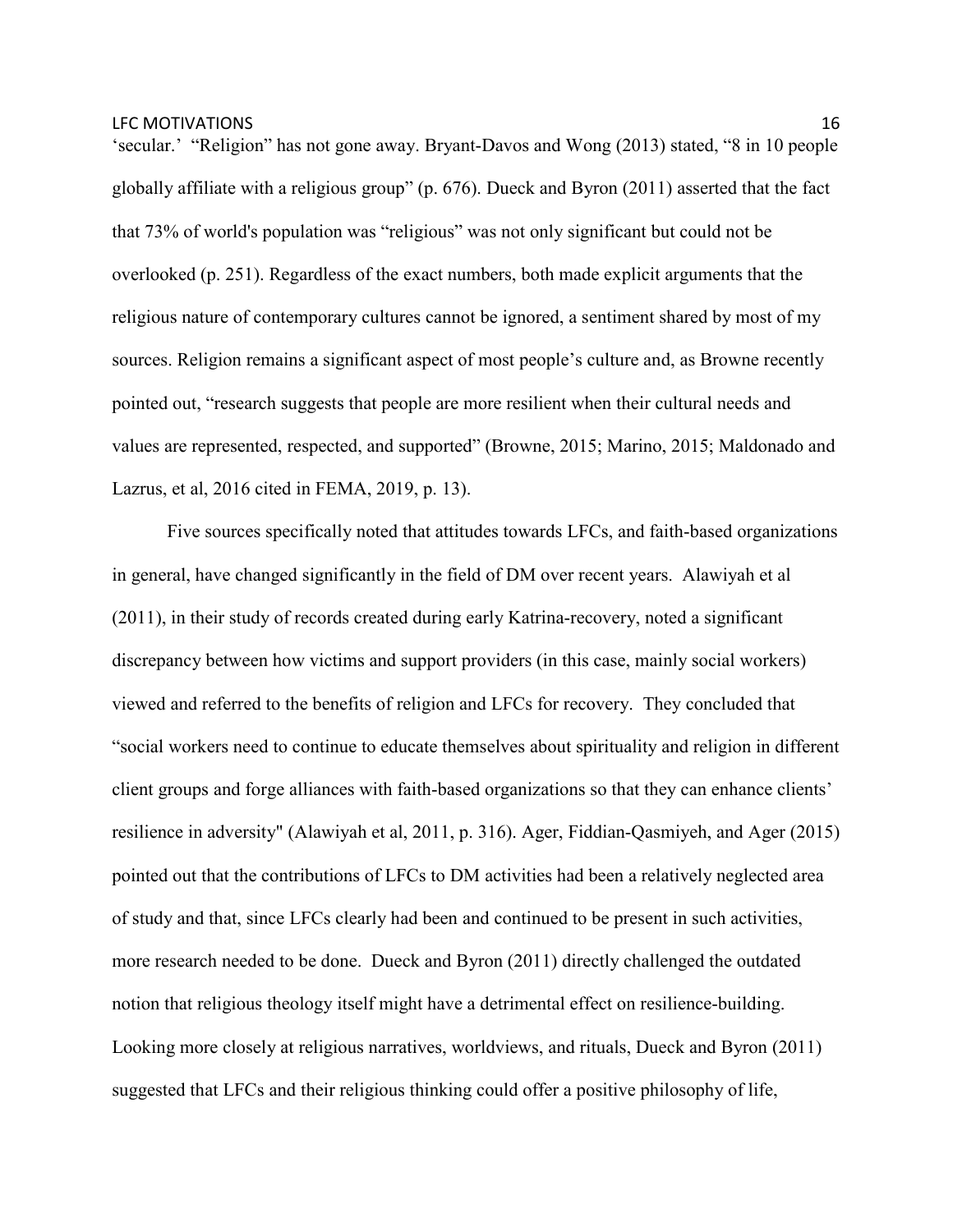positive societal exemplars, and strong connections (p. 247). They could help victims transcend their situation, have hope for the future, connect to social networks where resources could be shared, in addition to providing rituals which could bring people together (Dueck & Byron, 2011, p. 251). Finally, as mentioned above, there were strong arguments that any attempt to build resilience through bridging social capital must begin to acknowledge the presence and input of LFCs to be comprehensive and effective (Stajura et al, 2012).

### **Perceived pros and cons to integration**

At the heart of this review I found, amid many different academic approaches and purposes, a lengthy list of pros and cons concerning the integration of LFCs into DM processes. Though the benefits far outweighed the drawbacks, some of the most supportive arguments for LFC integration also cautioned that an awareness of drawbacks was valuable for effective disaster management. The most often mentioned benefit was that of material and human resources (Adams, 2016; Ager, Fiddian-Qasmiyeh, & Ager, 2015; Joakim & White, 2015; Rivera, 2018; Stajura et al, 2012). Buildings, financial support, and large volunteer bases were three of the most common resources mentioned. There were numerous examples of situations where local faith communities were able to make buildings, facilities, money, and volunteers available to first responders and disaster managers, often supplying these resources rapidly. With the growing awareness of the role of social capital in resilience-building, much of the literature (Adams, 2016; Ager, Fiddian-Qasmiyeh, & Ager, 2015; Alawiyah et al, 2011; Bryant-Davis & Wong, 2013; Rivera, 2018; Stajura et al, 2012) also highlighted the capacity of LFCs to bring bonding, bridging, and linking social capital to DM activities in all phases of disaster management. Having already defined "bridging" and "bonding" social capital above, "linking social capital refers to the relationships between the community and higher formal institutions"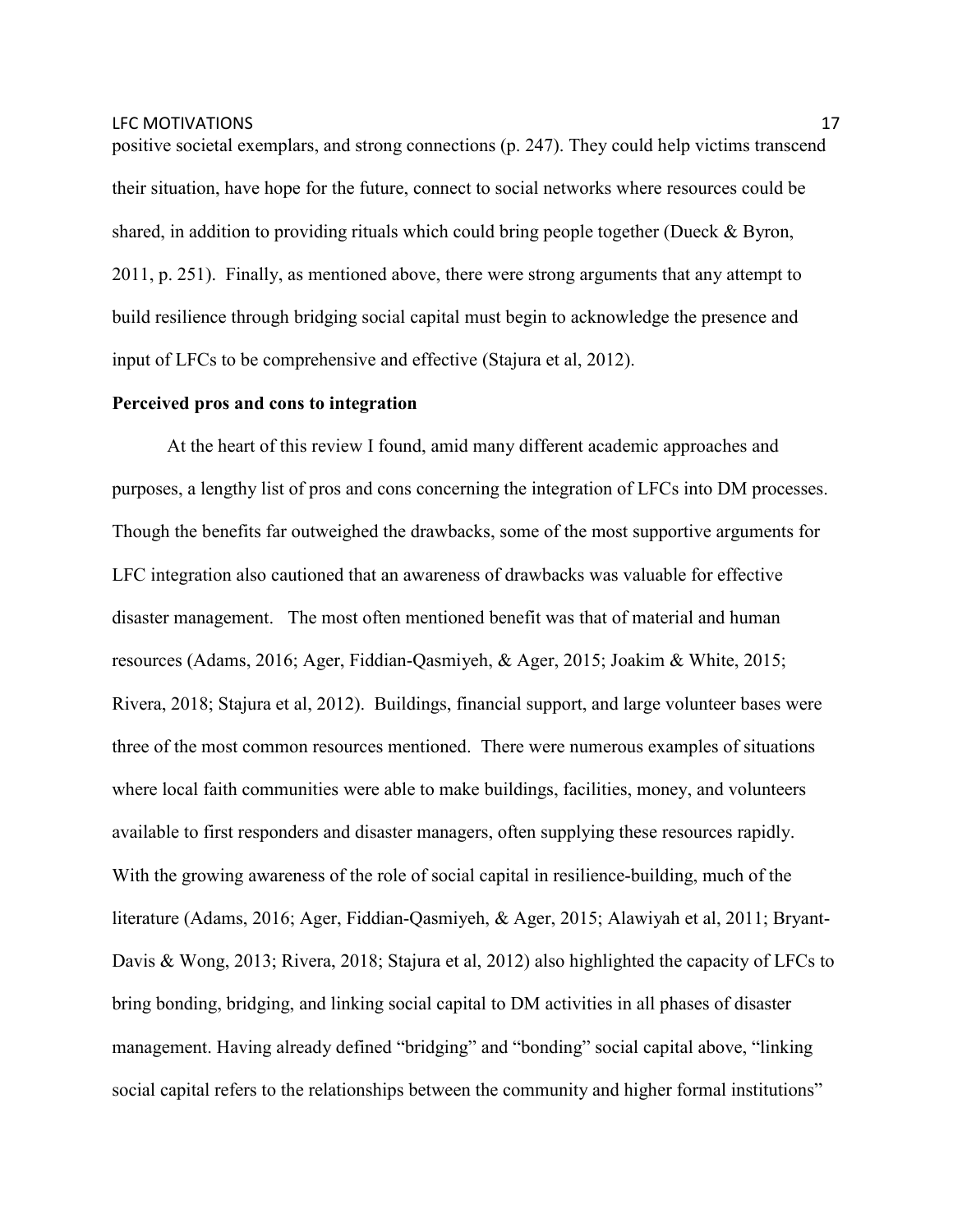Qasmiyeh, & Ager, 2015; Alawiyah et al, 2011; Dueck & Byron, 2011; Joakim & White, 2015; Rivera, 2018) argued that the networks which many LFCs have in place on local, national, and international levels are valuable as means of communication and coordination. In addition to these material, institutional resources, several sources (Ager, Fiddian-Qasmiyeh, & Ager, 2015; Alawiyah et al, 2011; Cruickshank and Cowley, 2014; Dueck & Byron, 2011; Joakim & White, 2015; Kaler and Parkins, 2018; Paton & Johnston, 2017) looked into the religious teachings, worldviews, narratives, and rituals of LFCs to identify the beneficial effects they could have and did have on building and maintaining community resilience in the face of disasters.

(Mignone, 2003). In a more general sense, several sources (Adams, 2016; Ager, Fiddian-

There were also several cons listed. Ager, Fiddian-Qasmiyeh, and Ager (2015) noted concerns about the ability of LFCs to maintain neutrality, unhelpful theology or teachings, patriarchal attitudes, and conflicting worldviews. Both Ager, Fiddian-Qasmiyeh, and Ager (2015) and Alawiyah et al, (2011) mentioned proselytizing and questions of competency as problematic cons. On the other hand, it was also asserted that these cons also often existed, even if in analogous ways, when disaster managers have worked with other established non-religious organizations (Ager, Fiddian-Qasmiyeh, & Ager, 2015, p. 215). They are not definitive barriers as much as they are possible issues of which disaster managers must remain aware and navigate.

One aspect of the integration of LFCs into DM activities which figured prominently as both a pro and as a con was leadership. It was noted by Dueck and Byron (2011) and Joakim and White (2015) that the ability of LFCs to integrate effectively and beneficially with DM organizations and networks relied on the willingness and quality of their leadership. The role of effective leadership in DM is, of course, its own lively area of study in the field of disaster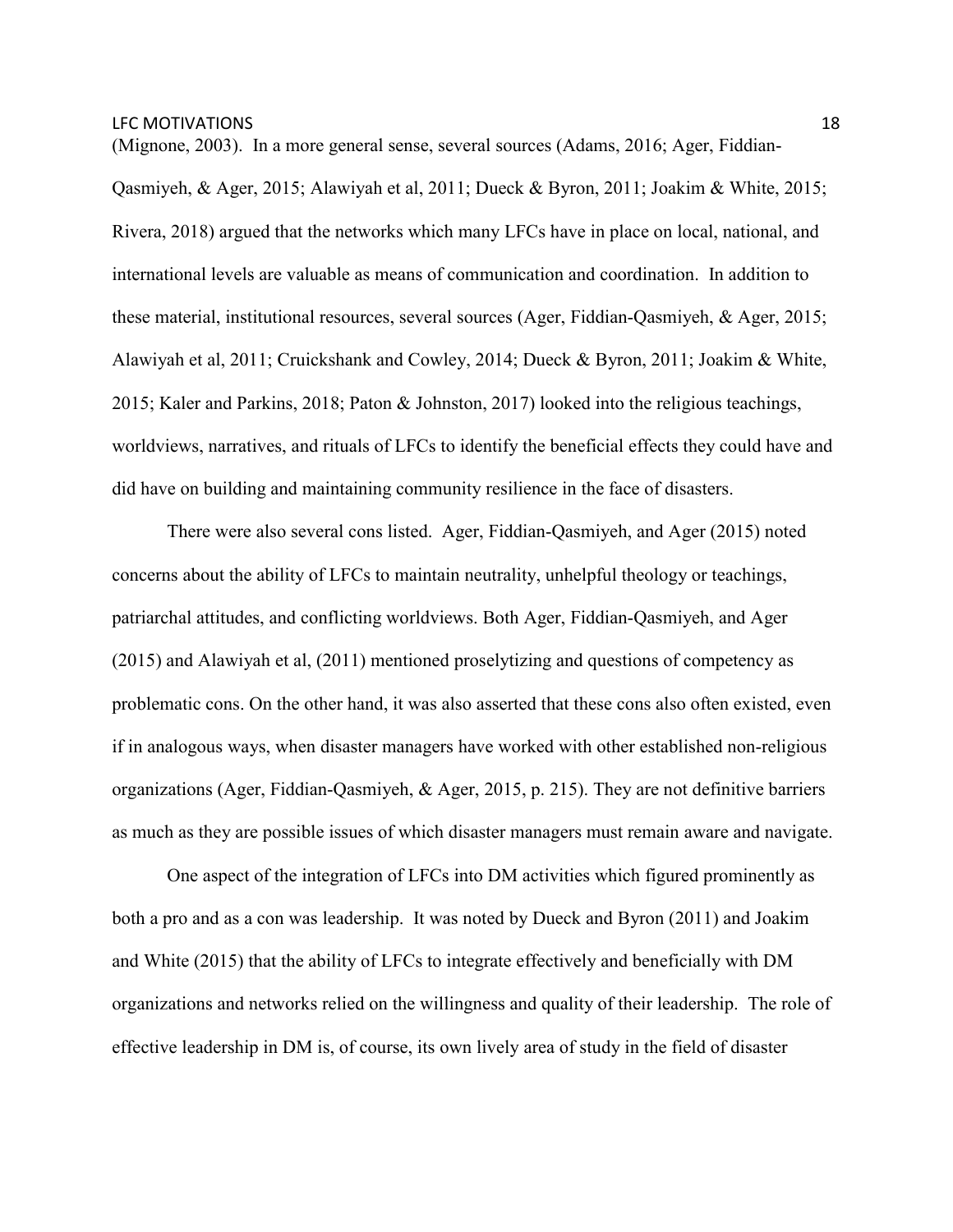management, but beyond the scope of this paper. For further reading on this topic, see Murphy (2009), Crowe (2013), or NATO (2019).

### **Research gaps**

Several conclusions and proposals concerning areas for further research had an impact on the evolving focus and parameters of my research. First, six sources (Adams, 2016; Ager, Fiddian-Qasmiyeh, & Ager, 2015; Bryant-Davis & Wong, 2013; Joakim & White, 2015; Rivera, 2018; Ross & Berkes, 2014) specifically emphasized training and competency as areas which required further research and clarification. The types of concerns raised about training and competency were varied. Adams' (2016) research into the Integrated Care Team (ICT) model used by the American Red Cross indicated that all members of ICT (including pastoral care workers from LFCs) would have benefited from more disaster response training (p. 9) as well as training concerning fostering skills in cooperation, coordination, and collaboration (p. 20). Also suggested was the need for more opportunities for training in the field of disaster management for those from non-DM professions (Adams, 2016, p. 11). Ager, Fiddian-Qasmiyeh, and Ager (2015) raised specific concerns about the overall technical competency among LFCs to support DM activities (p. 216). It is again worth noting that the research referenced above reflects a wide variety of contexts, from specialized and international initiatives to more generalized and 'ground-roots' partnerships. Despite the variety of contexts, however, there was a common emphasis placed on the need for effective training. There is no "one-size-fits-all" solution to addressing these training needs. "Competency" and "training needs" are contextually defined and, therefore, to be effectively addressed, must take into account realities of building a reciprocal relationship between the LFCs and DMSOs in each situation. Bryant-Davis and Wong (2013) made the specific recommendation that there was a "need for collaboration,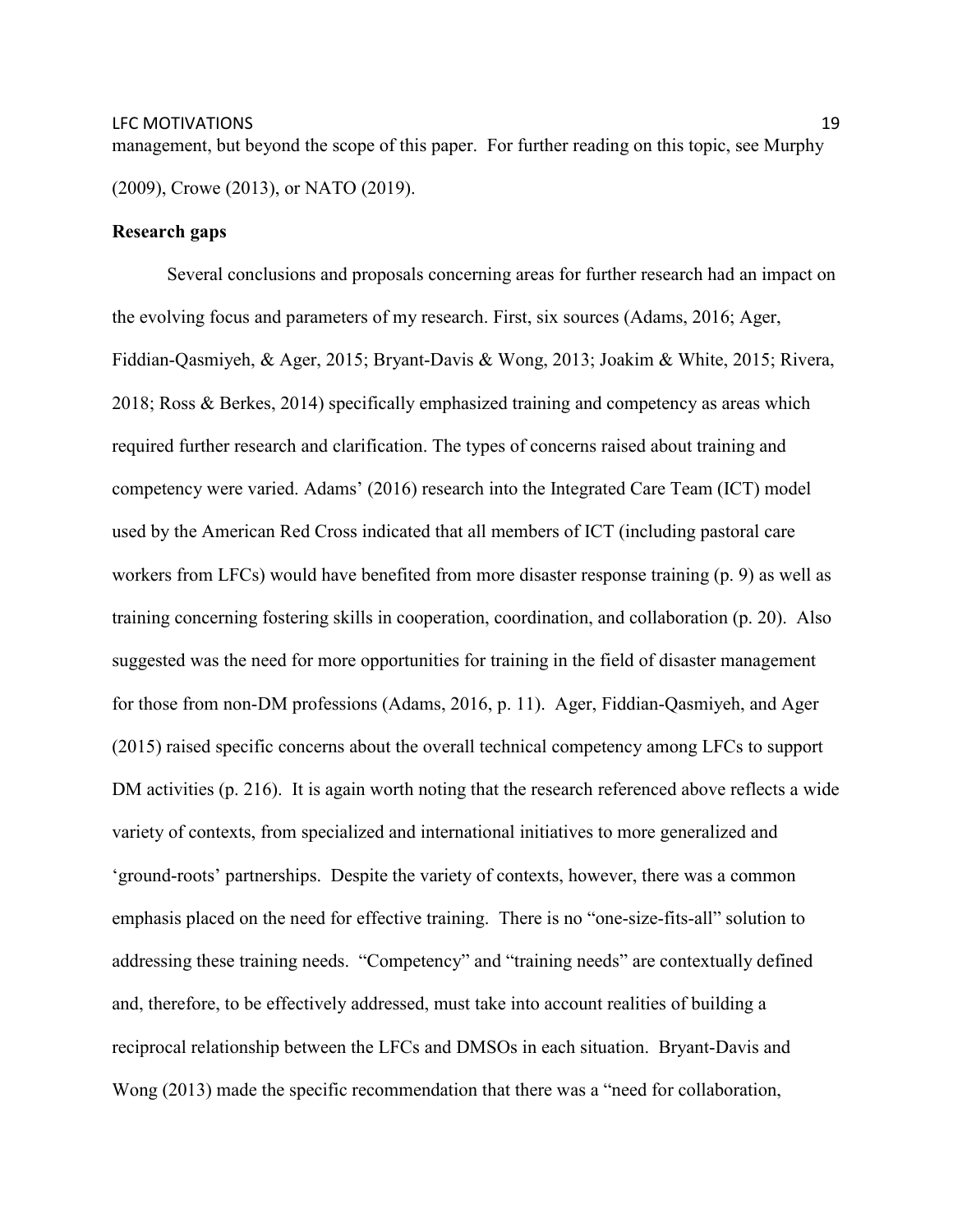bidirectional training, and consultation between psychologists and leaders of faith communities" (p. 681). The importance of collaborative, bidirectional training was implicit in much of the literature reviewed. Although research is needed into how training goals and programs might be developed in LFC-DMSO collaborations, I would argue that, regardless of context, there are some core principles and competencies suggested by the literature that are worth noting. First, training opportunities are more that opportunities to gain specific competencies, they can also help build relationships (social capital). Some core principles related to community-building which should be considered include: cooperation, coordination, and collaboration. Specific training regarding elements of disaster management – language/terminology, perspectives, and mandates – would also seem to be generic topics of instruction. Guiding the training process should be the principle of bi-directional consultation. This would mean that both LFCs and DMSOs would have input into and control of all aspects of training process, reinforcing a balanced approach with benefits for both.

Second, Ager, Fiddian-Qasmiyeh, and Ager (2015) suggested the need to further map and analyze the multiple informal ways in which local faith communities are already contributing to DM activities, with special attention to the problems of conflicting worldviews (p. 216). Stajura et al (2012) made the associated conclusion that an ongoing collaborative working relationship is the best method for improving inter-organizational relationships, especially when there are conflicting worldviews (p. 2305).

Third, Bryant-Davis and Wong (2013) pointed out that more research was needed to diversify the religious and spiritual traditions included in DM-related scholarship. Most of the research to date has focused on facets of Christianity, Judaism, and Islam (McCabe, 2014). When the opportunity presents itself, other religious perspectives needed to be engaged. In addition to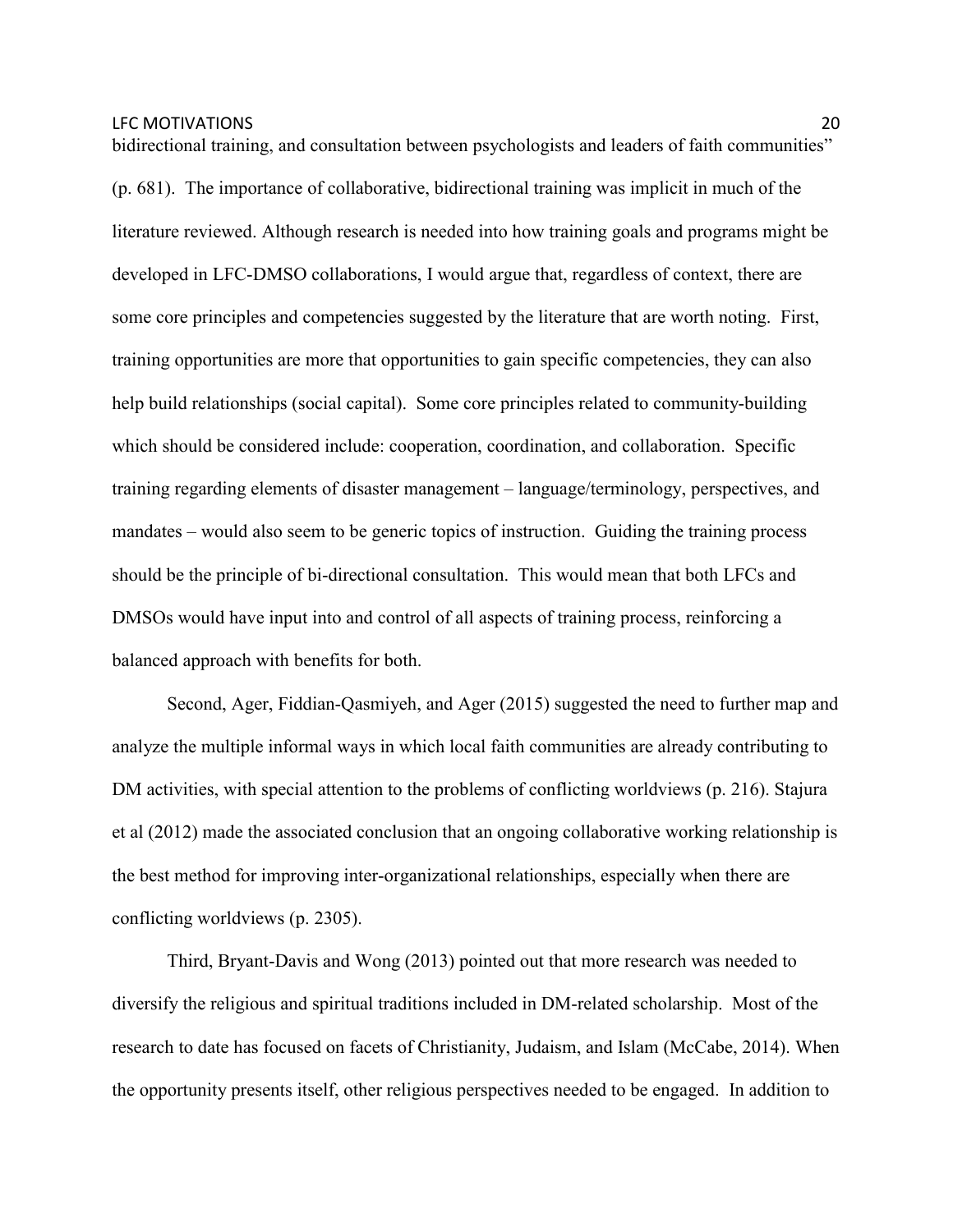the need for a wider variety of religious representation in the voices of LFCs, I encountered multiple sources which argued for increased multifaith and multireligious input and participation in response to modern challenges such as terrorism and the effectiveness of DM in modern 'secular,' but multi-faith environments (Brodeur, 2005; Halafoff, 2013; Halafoff and Wright-Neville, 2009).

Fourth, Joakim and White (2015) proposed that more research into "the role of religious institutions in the response to and the recovery from disasters" (p. 195) is necessary and further encouraged "working within the religious framework of people affected by disasters" (p. 206). How do those within the frameworks of differing religious worldviews perceive disasters and their role in DM activities? Kaler and Parkins (2018) explored how evangelical Christian humanitarian actors in South Sudan relied upon their Christian narratives, based on "struggle," "temptation," and "hope of salvation," in a context of a faith in "God's plan" to overcome the challenges of working in such a dangerous environment with so few signs of success. Though this work did speak to themes of "motivation," it did so in a context very different from the one I wished to explore - international evangelical Christian aide workers versus local faith communities of various backgrounds. Also exploring motivational factors, Cruikshank and Cowley (2014) examined the maintenance of a balance between modern humanitarianism and practices and approaches of Roman Catholicism in the context of the Catholic Agency for Overseas Development (CAFOD). In this case, the authors provided an overview of the realities of working with complementary values, complementary strengths, the need for compromise, and the need for finding a common language, to work together effectively. It did not focus on any particular motivations and, like Kaler and Parkins, focused on one Christian perspective.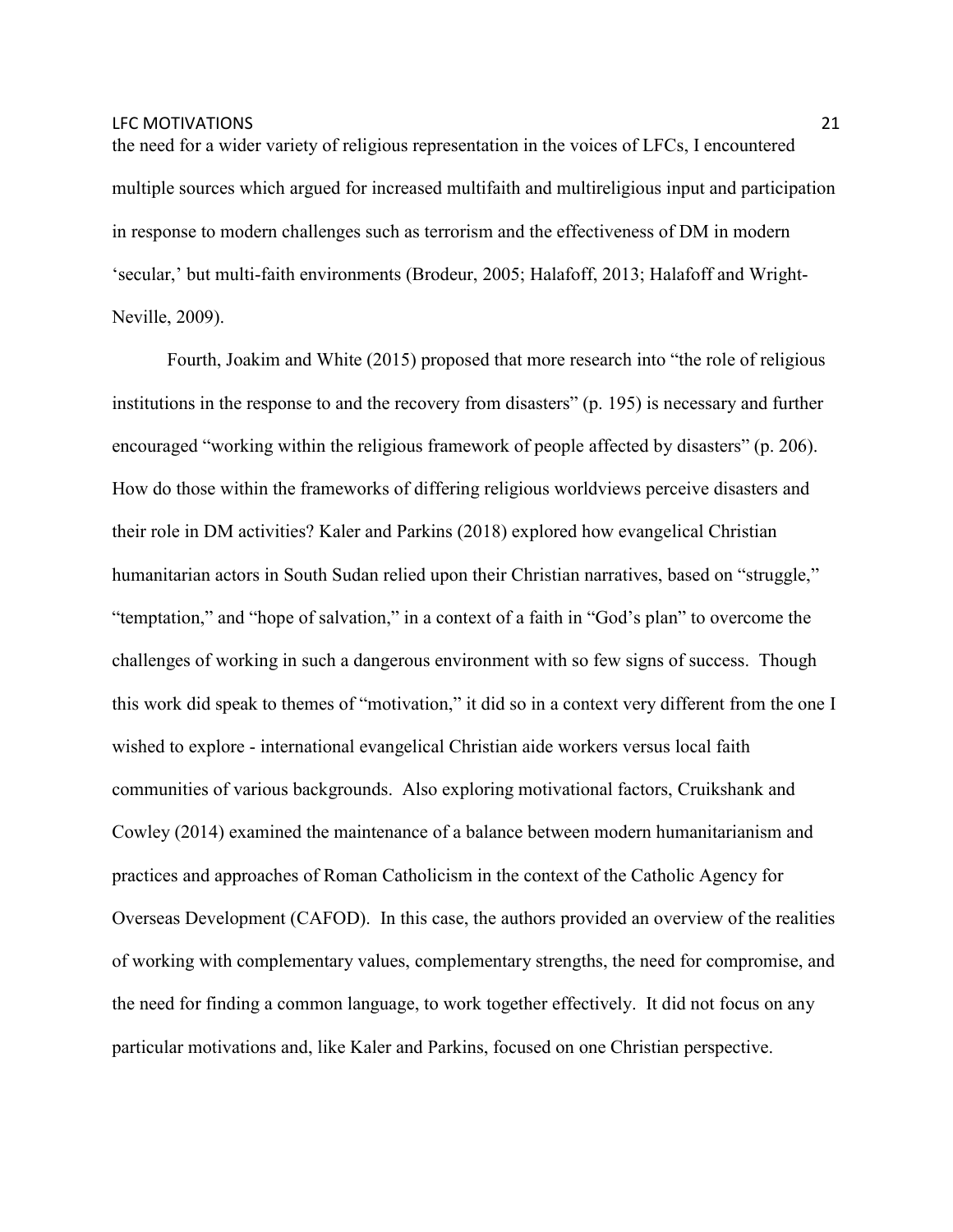Fifth, Ross and Berkes (2014), in their survey of tools for monitoring and enhancing community resilience, concluded "that the ability of communities to engage actively in reflexive learning processes is key for building resilience" (p. 794). What might this reflexive learning look like? What do DMSOs have to learn from LFCs? On a related note, Stajura et al (2012), concluded, in examining the positive effects of 'deeper' relationships between local health departments and LFCs, that "the quality of relationships seems to matter more than discrete resources provided by such ties" (p. 2294).

### **Literature review conclusion**

Despite a wide variety of different research contexts, there was a clear indication that there were significant benefits to including LFCs in DM activities especially regarding increased social capital. Outdated biases against the inclusion of 'the religious' in DM activities needed to be pushed aside by more research into the real value the religious perspective could bring. In addition, the pros regarding such integration outweighed cons. Research gaps included: further research and clarification into training and competency; the need to further map and analyze the multiple informal ways in which local faith communities are already contributing to DM activities; more research to diversify the religious and spiritual traditions included in DM-related scholarship; more research into "the role of religious institutions in the response to and the recovery from disasters"; and, more search into "reflexive learning processes" as they lead to "building resilience" (Ross and Berkes, 2014, p. 794).

I intended on directly addressing three of the research gaps identified through my research. First, the lack of diversity of the faith traditions included in DM research was addressed through my selection process for participants. The selection process also specifically worked through a multifaith organization in response to the suggestion from the literature that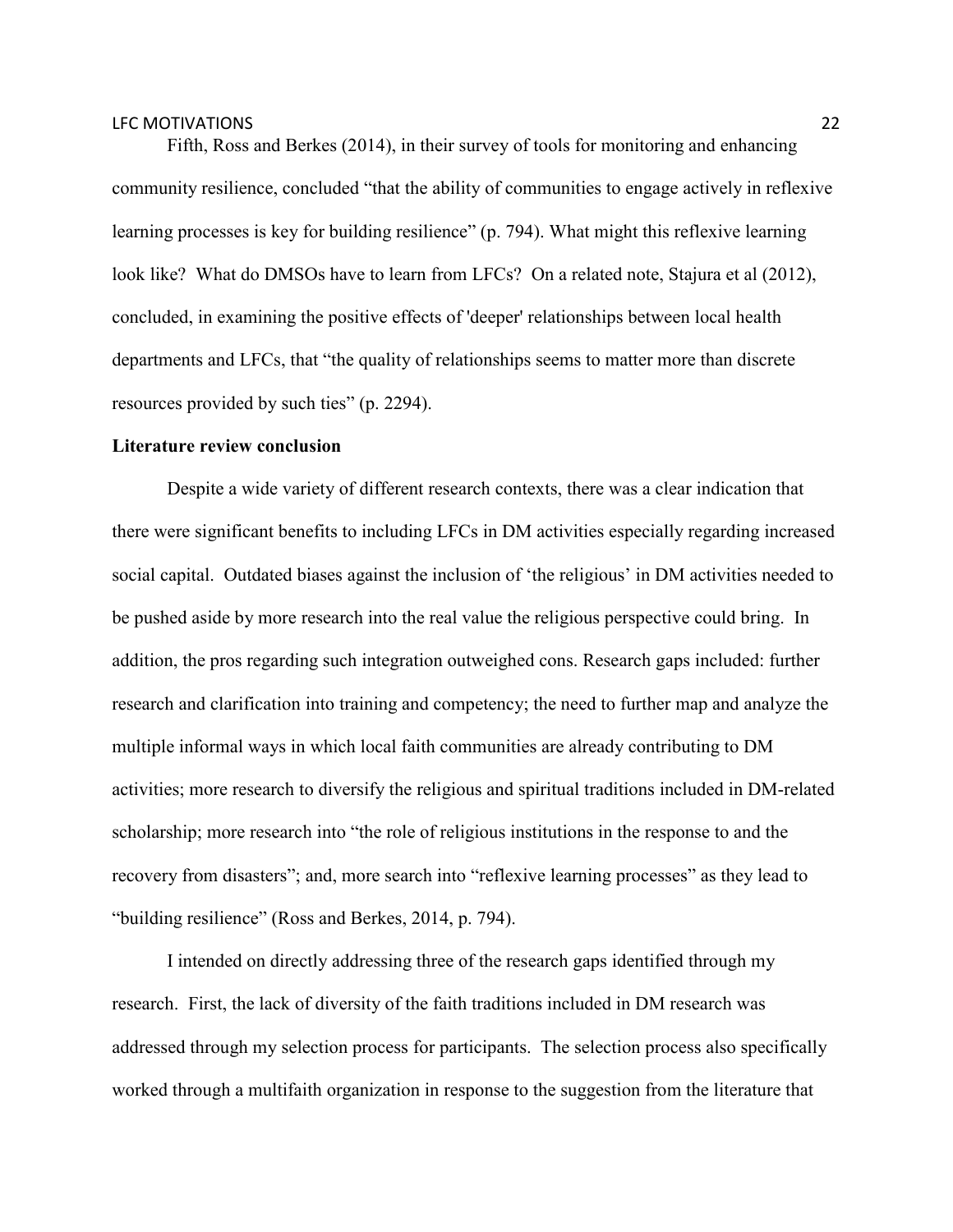Second, the question of LFC's self-perceived roles in DM activities guided the development of my interview guide questions and overall analysis. Third, I addressed the question of what it is that LFCs might be able to teach DMSOs by offering participants the freedom and opportunity to share their own priorities with respect to DM activities. I did not directly address issues of conflicting worldviews but selected participants who were most likely to share common worldviews and open to working with DMSOs. Though I did not explore training needs specifically, my focus on self-perceived roles of LFCs in DM activities offered some insights into the types of training which might have value in this study's particular context.

multifaith networks can contribute to "trust and understanding" (Halafoff, 2013, p. 100).

### **Methodology**

### **Positionality**

I came to this investigation as a constructivist and, more specifically, a social constructivist. My conceptual framework finds expression in the ideas that "that which we take to be knowledge of the world and self finds its origins in human relationships" (Gergen & Gergen, 2007, p. 6) and that "meaning is understood as a derivative of language use within relationships" (Gergen & Gergen, 2007, p. 9). I tend to agree with Emmel's assertion of the "agnosticism" of constructivists about "the existence of anything beyond and behind material phenomena" (2013, p. 17). This does not, however, deny "a belief in theory, as sets of ideas that can be interpreted through qualitative researching" (Emmel, 2013, p. 17). To be clear, the conclusions I made at the end of this research have meaning insofar as they were a product of a rigorous methodology and reflected the understanding of the LFC participants in the study. Entirely different and valid conclusions might well have been possible through the inclusion of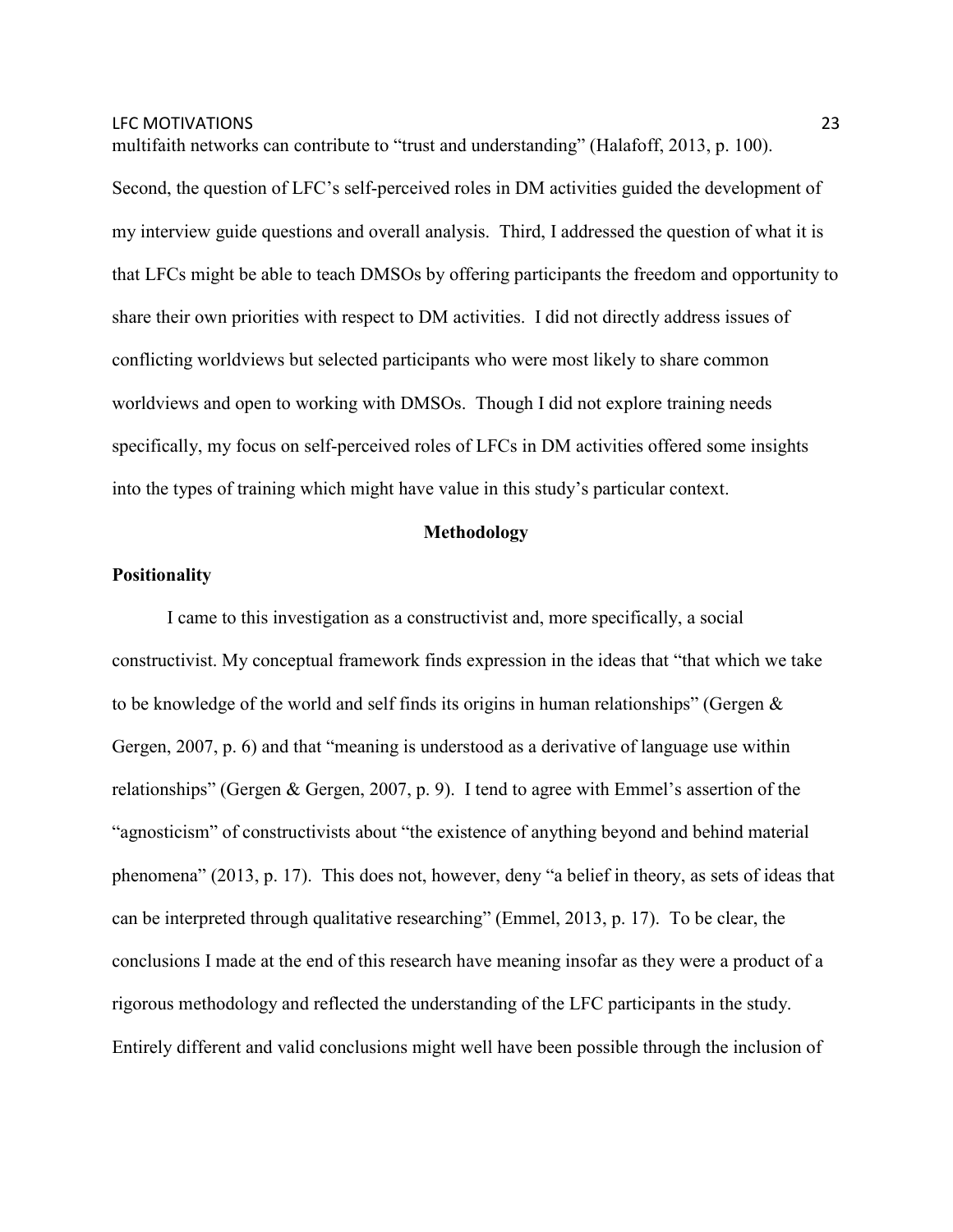different participants. Truth and meaning are products of the social context from which they arise.

On the other hand, my approach was also influenced, to some extent, by critical thinking. I realized that as I started asking questions about the role of LFCs in community resilience and disaster and emergency management, I also sought to challenge two communities. I sought to challenge LFCs to think more (and more critically) about their place in facilitating community resilience. I also hoped to provide some insights for disaster managers into how LFCs see themselves in this context. I had an overarching goal of enabling "change, the desired outcome of action research" (Stringer, 2014, p. 63). Inasmuch as I was challenging these communities, this research was also critical in nature and a piece of Action Research, a topic to be covered more fully in my methodology section.

 I also came to this research as an Anglican Priest of more that 20 years who has served as a Chaplain in the Canadian Armed Forces for the past 13 years. A significant aspect of my "calling" to priesthood and the Chaplaincy is linked to my belief that faith is an action one lives out and not a set of ideas/doctrines to be "held" or "believed in." From my personal religious perspective as a Christian leader, I believe that a "good" local Christian community is one that works to make the world a better place for everyone, especially those in need. After I encountered different perspectives concerning the role and motivation of LFCs in DM activities – specifically the idea that some LFCs were perceived as "extending" and not "expanding" organizations – I felt a need to defend myself. This defensive impulse did not ultimately bias nor guide my research, however, I have sought at all times to keep an open mind and curiosity in light of others' differing views. I have used extensive memo-ing and tried my best to make sure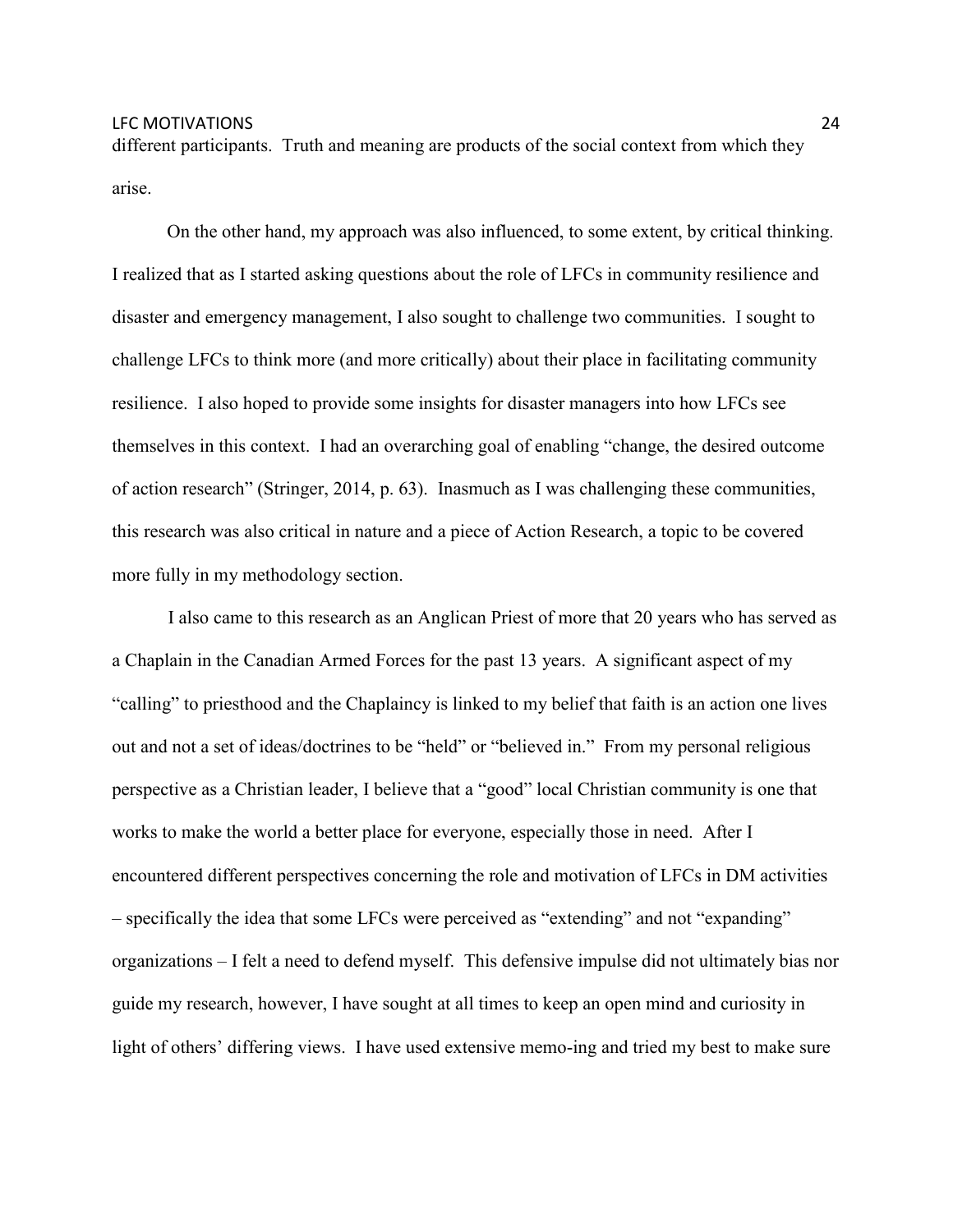that my interviews were an exploration of the perspectives of others and not attempts to justify my own opinions.

### **Overall methodology**

As stated above, my primary research question was, "How do members of local faith communities perceive their role(s) in response to disasters?" Some of the sub-questions which follow from this include: a) how have LFCs responded to disasters in the past; b) how might LFCs and DMSOs more effectively work together in the future to respond to disasters; c) what are the goals of LFCs in contributing to disaster response; and d) what motivates LFCs to take part in DM activities?

 I used a generic qualitative research approach to explore these questions by interviewing those who self-identified as leaders from a variety of local LFCs. I chose a generic qualitative research approach to achieve my goal of trying to understand responses in the context of "the perspectives and worldviews of the people involved" (Cooper & Endacott, 2007, p. 817) and not bias my research in favour of my own positionality. Focusing on pragmatic considerations rather than a rigid, pre-determined methodology, this generic qualitative approach drew upon some elements of "grounded theory methods of analysis such as contrast comparison and open, axial, and selective coding with the aim developing an understanding (or theory)" (p. 816). This process was more inductive in nature, focusing on "building the theory" during the data gathering phase (p. 816). Some key considerations in this approach included: a) being especially sensitive to experiences and perspectives of participants; b) a more purposeful than random sampling plan; c) semi-structured interviews (which could be updated and better focused as data was collected and the theory built); and d) an analysis process which was strictly guided by the research question (and, in this case, the key gaps identified in the literature review) (p. 817).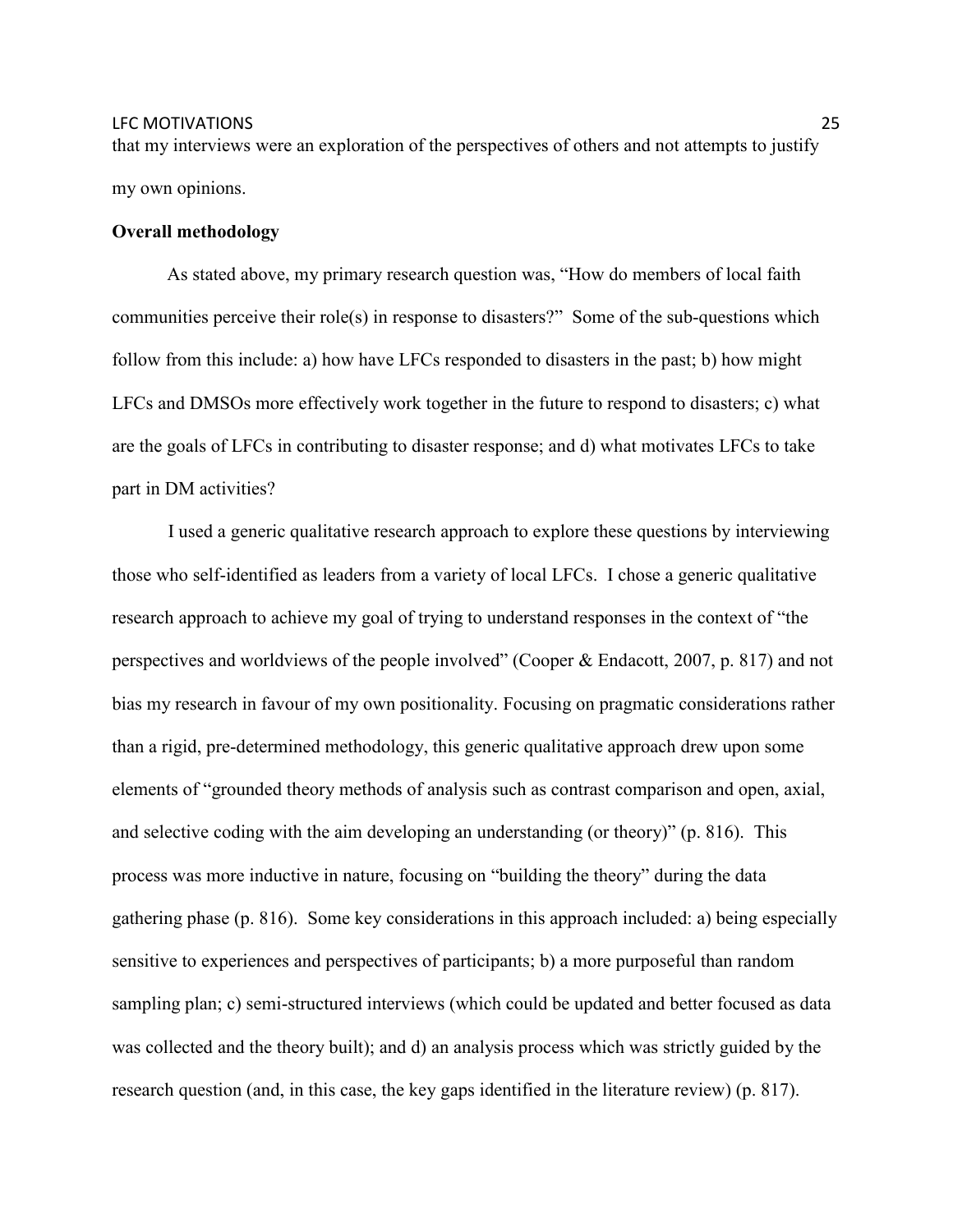Because of the subjective and inductive nature of this approach, certain practices were utilized to establish rigour, specifically: a) sufficient saturation (making sure that a reasonable representation of participants has been included); b) fair dealing (including data which may be contradictory to the built theory to ensure fair representation); and c) maintaining process records (achieved in this case through the use of a memo-book). Also, as I stated above, insofar as I was seeking to have a positive impact on future relationships between LFCs and DMSOs, this was a piece of action research (Cooper & Endacott, 2007; Stringer, 2014). This meant, among other things, that my goal needed to be made clear to all participants, and that my role as researcher was to act as more of a "facilitator" of conversations than an "expert" collecting data (Stringer, 2014, p. 5). Making a full disclosure of the purpose and scope of my research was both an ethical and methodological consideration. In terms of methodology, I remained aware of how my goals influenced my data collection (the questions I asked) and analysis (how I interpreted responses). This awareness of my own interpretive process, labeled "reflexivity" in the literature, was carefully recorded through a memo-ing process borrowed from the grounded theory approach (Cooper & Endacott, 2007; Allen, 2017). I will comment on the ethical considerations of full disclosure later.

### *Sampling and recruitment*

I used a purposive theoretical sampling technique to identify participants who might best have been able to respond to the goals of my research (Lewis-Beck, Bryman, & Futing Liao, 2004). To find participants with sufficient experience and knowledge, I purposively selected those who were identified as *leaders* within their own faith groups. I made initial contact with appropriate participants through the Interfaith Liaison Network of the Victoria Multifaith Society (VMS). This organization is made up of experienced faith leaders from various traditions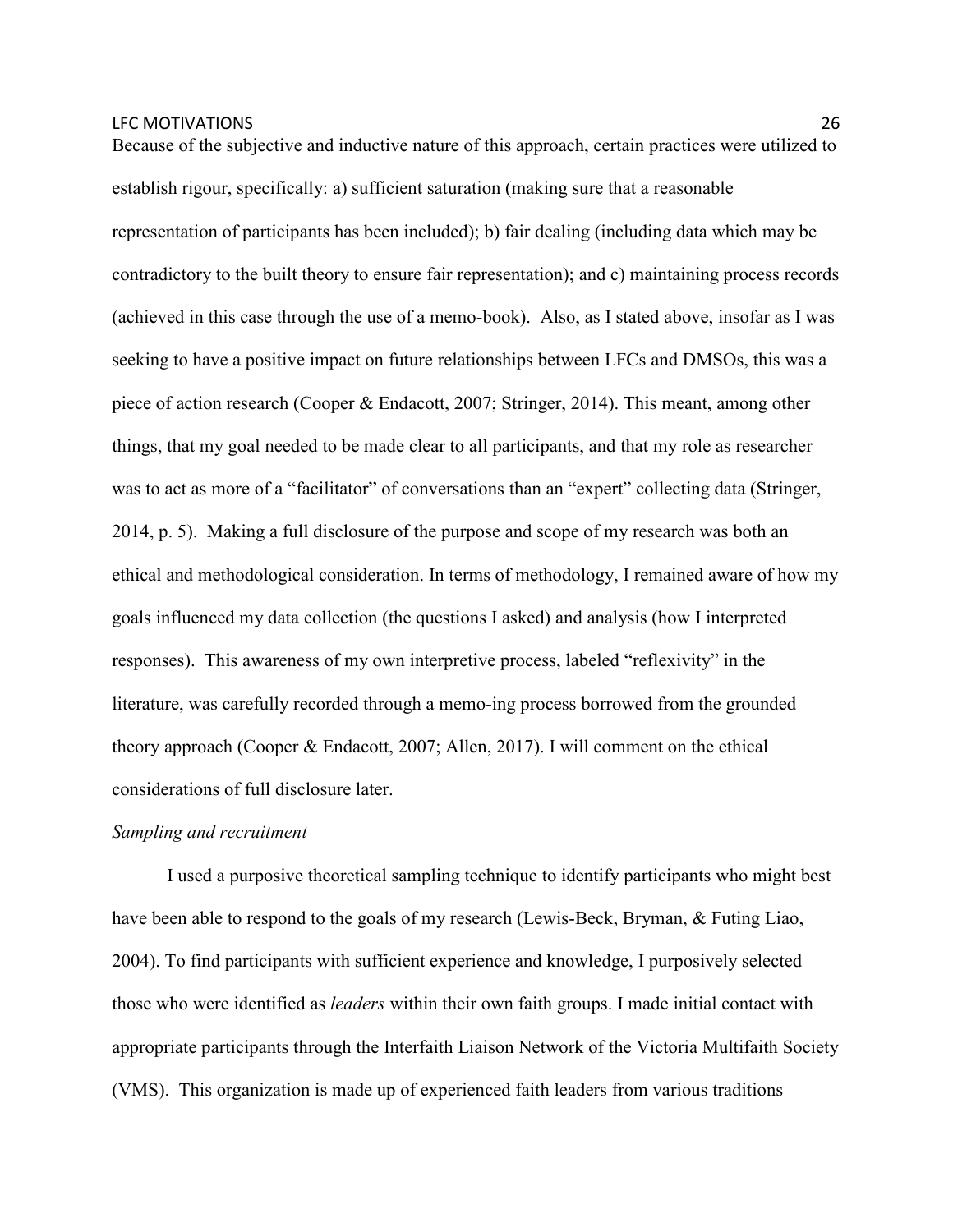located on south Vancouver Island. I decided to use this organization both for its access to a wide variety of different faiths and the "multi-faith approach" of its membership. By "multi-faith approach," I mean that I sought conversations with those who already had an attitude of openness toward discussing their faith and worldview(s) with others. Not all LFCs are openminded with respect to others' worldviews, an issue I will discuss later. Specifically, I solicited participants through an open invitation I had received to speak at a monthly meeting of the VMS. I provided the membership of the VMS with written information concerning the background, focus, purpose, ethical considerations, and confidentiality issues related to my research. Those who identified as willing to participate were selected based upon their availability and my goal of ensuring a diverse representation of faith groups. I was able to meet my goal of 12 participants as sufficient to achieve *saturation*, "the point at which further sampling was unlikely to produce new concepts" (Bradley, Curry, & Devers, 2007, p. 1763). My sample included seven persons who identified as "male" and five persons who identified as "female." Self-identified faith backgrounds included: Anglican/Baptist, Baha'i, Christian, Hindu, Jewish, Muslim, Religious Society of Friends (Quakers), Roman Catholic, Sikh, Spiritualist, Unitarian Universalist, and United Church of Canada. Participants ranged in age from 34 to 91 with a mean age of 65.5. One final note selection: the topics of 'disasters' and 'disaster response' would very likely be familiar to all participants. Residents of Vancouver Island, in general are well acquainted with disasters and disaster preparedness. It is "one of the most seismically active regions in Canada. Approximately 400 earthquakes occur each year in the region" (Natural Resources Canada, 2011, para. 1). In addition, due to this seismic activity and location on the Pacific Ocean, "the western seaboard of Canada has the highest risk of being hit by an earthquake-generated tsunami" (Xie, Nistor, and Murty, 2012, p. 151). In response to these realities, local and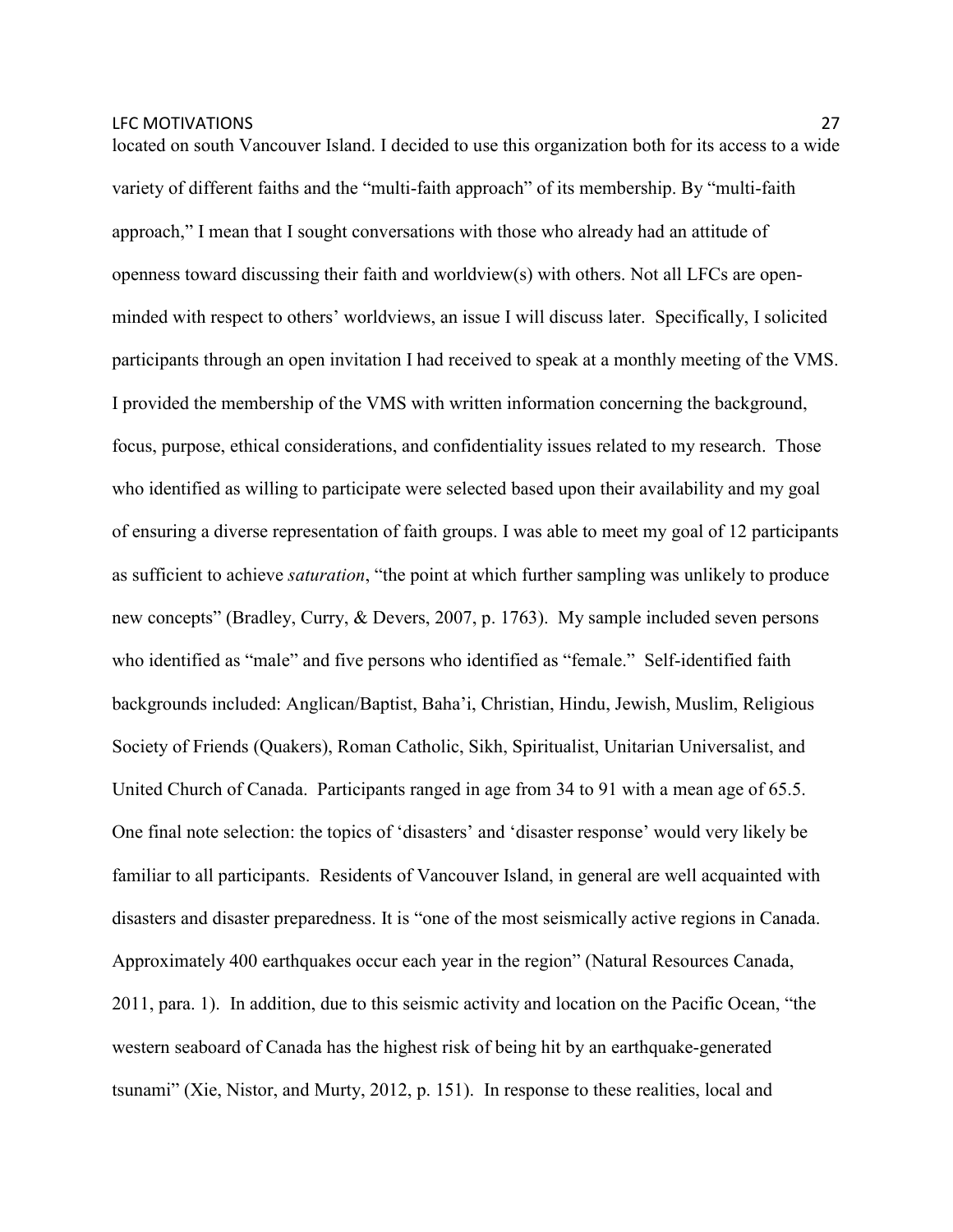provincial government organizations actively provide educational resources (Government of

British Columbia - Public emergency preparation and recovery:

https://www2.gov.bc.ca/gov/content/safety/emergency-management/preparedbc) and encourage wide-spread involvement in preparedness activities (The Great British Columbia ShakeOut: https://www.shakeoutbc.ca/). LFCs are counted among the many community organizations which take part in education and preparedness activities.

### *Data gathering process*

I decided that one-on-one semi-structured interviews would afford me the framework I needed to maintain focus on the research topic while giving me enough flexibility to modify questions throughout the process to adapt to how each participant "frames and understands issues" and, in doing so, capture the most pertinent responses (Bryman, 2004, p. 314). Given (2008) stated that "semi-structured interviews are especially useful in research questions where the concepts and relationships among them are relatively well understood" (p. 2). For those who had experiences with disaster response, most of the concepts were relatively straightforward and so I used this format to guide the interviews into focusing primarily on roles and motivations as they arose from narrative. The semi-structured interview provided flexibility that supported participants being able to bring their own perspectives forward. This was consistent with Miller & Brewer's (2003) contention about semi-structured interviews that their "main function is to provide a framework in which respondents can express their own thoughts in their own words" (p. 2). This idea of "framework" was expressed variously in the literature as a "basic scaffolding" (Olsen, 2012, p. 3) and "broad topics" (Miller & Brewer, 2003, p.3). Another consideration was the "flexibility" (Miller & Brewer, 2003, p.3) included in semi-structured interviews which allowed for prompting to follow lines of narrative which might have revealed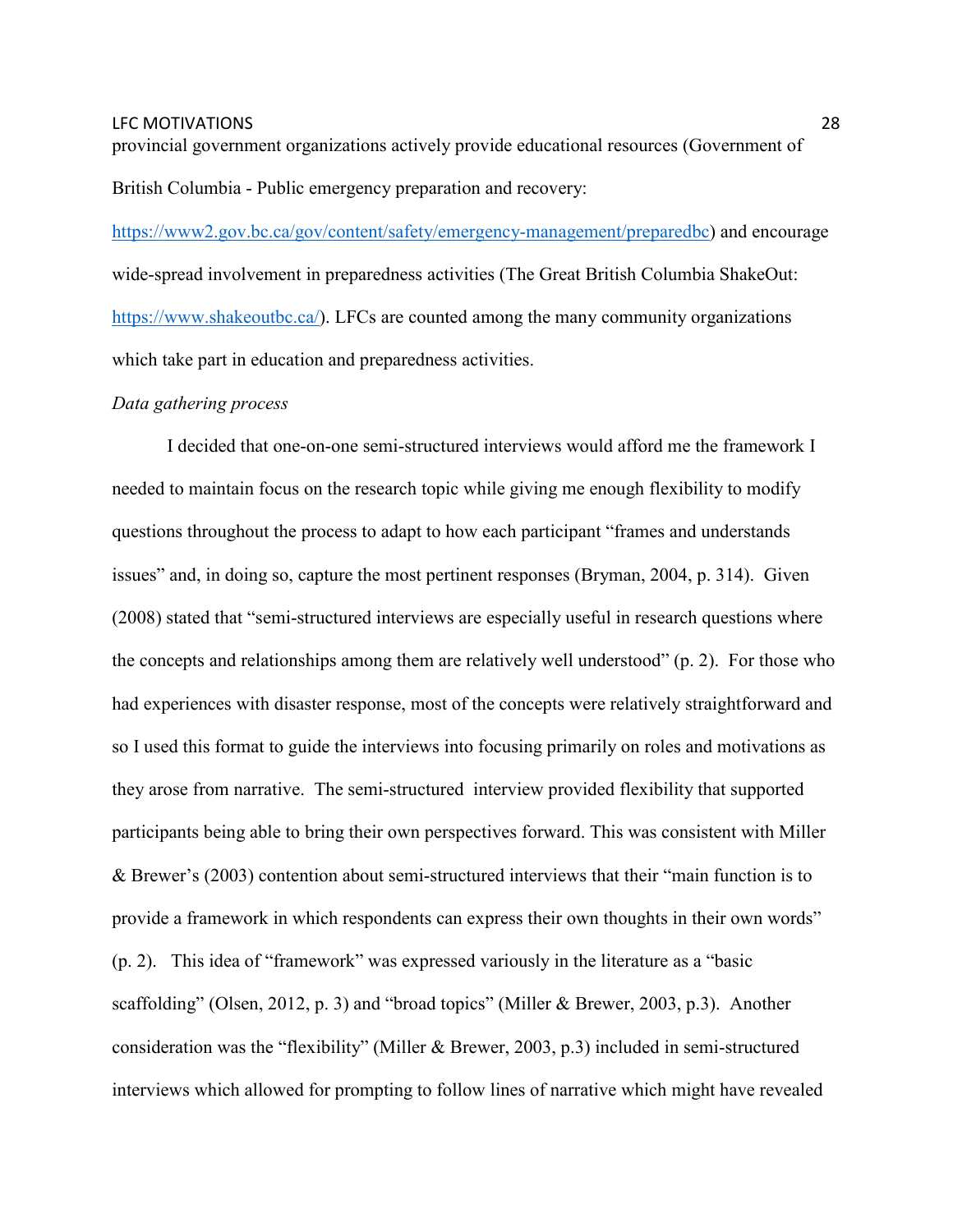new concepts, processes, or structures of value to the purposes of the research (Olsen, 2012, p.

3). The goal was to arrive at a text which "is a collaboration of investigator and informant" (Given, 2008, p. 2) through "an effective balance between talking and listening" (Miller & Brewer, 2003, p.3). For this purpose, I prepared an interview guide which aided me in balancing focus and flexibility (Bryman, 2004; R. Cox, personal communication, January 12, 2019). I conducted all interviews via telephone and recorded them in MP4 format using an Olympus voice recorder. I created a "face page" document for each interviewee, noting their date of birth, identified gender, identified faith background, and the date of the interview, to provide context for responses. The last step in preliminary data collection was the transcribing of interviews in preparation for analysis. These transcriptions were a product of transcription software, Temi, and careful manual verification.

It became obvious to me, early in the interview process, that my original interview guide needed revision. The guide ultimately went through multiple revisions before I felt it had become effective. You will find the three utilized versions of my interview guide in Appendix A. My original interview format, asking question about past, present, and future (anticipated) understandings of LFC roles in DM was not as focussed as I had hoped. I seemed to be going over some of the same information without getting any deeper into self-perceived roles. I had difficulty eliciting comments about *why* participants and their respective LFCs might participate in DM activities. My focus on exploring roles led to predictable lists of support resources which only mirrored the data from my literature review, repeating the DM perspective. More important than listing their past, present, and future roles in DM, I wanted to know HOW participants (as members of their respective LFCs) understood their roles. By the fourth interview I had decided that "motivation" was the term which best focussed my questions to prompt the kind of data I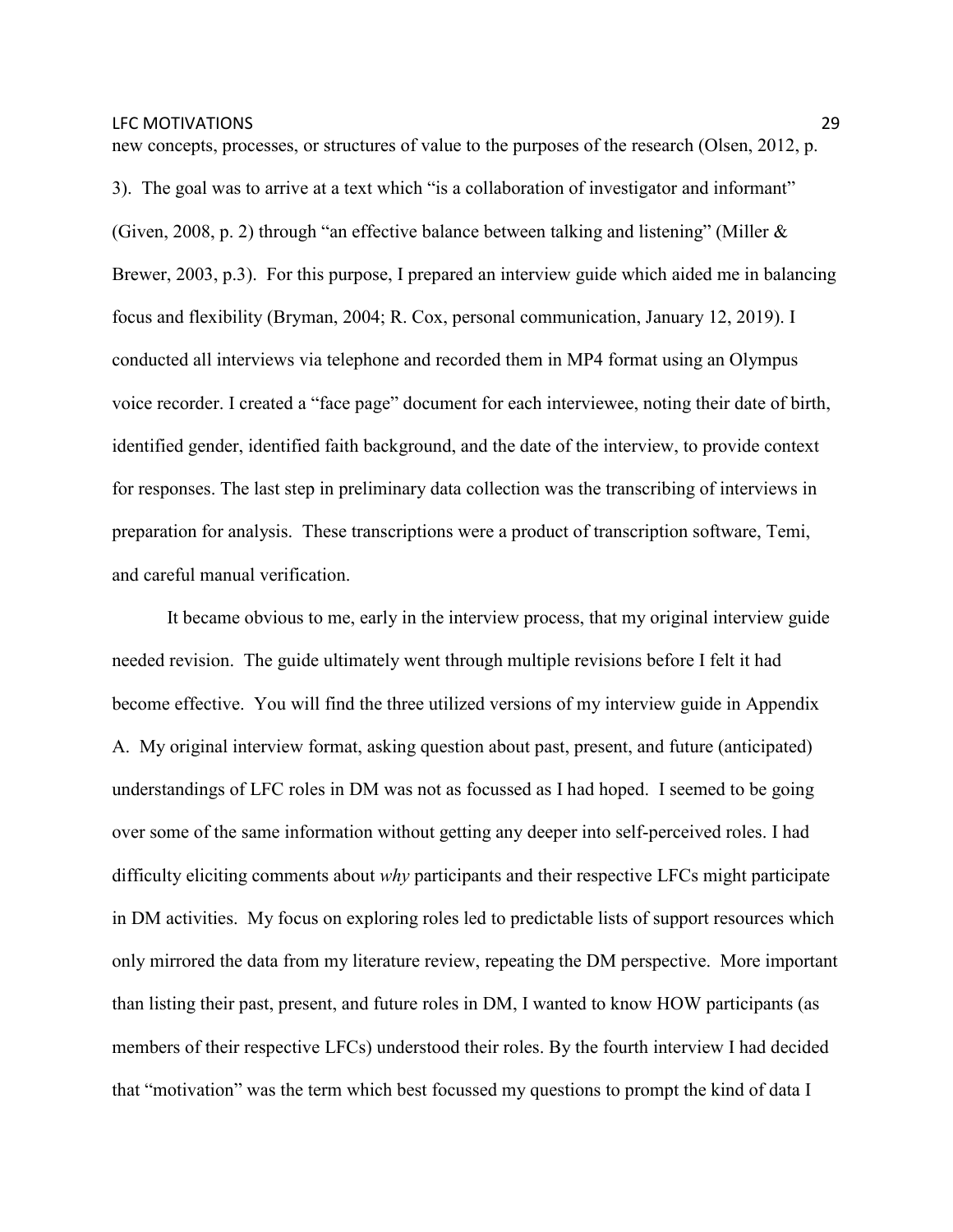was seeking. Thankfully, I was able to use this idea of motivation to mine the previous three interviews for applicable data.

### **Ethical considerations**

Some of the ethical considerations related to this research included confidentiality, informed consent, participation rights, full disclosure of the purpose and scope of research, and data storage and security. I kept the identities of individual participants confidential while using face page data to provide valuable context (age, identified gender, and self-identified faithbackground). Each participant was made aware of their participant rights, including a full disclosure of the purpose and scope of my research and plan for data storage and security prior to the interview (Appendix B). Informed consent was achieved through signed documents where possible and verbal verification at the start of each interview.

### **Limitations**

The two most significant shortcomings of this research were "the positive predisposition of participants" and the very focused sample population. As stated above, I deliberately selected participants who were members of the VMS because membership presupposed an attitude of openness to multifaith dialogue. This was to confirm the assertion from the literature review regarding the positive contributions of multifaith organizations to this kind of cooperative work (Brodeur, 2005; Halafoff, 2013; Halafoff and Wright-Neville, 2009). I correctly anticipated that this openness would extend to interaction and partnership with DM organizations. In fact, seven of the twelve participants shared experiences of working with various DM organizations in the past. Seven participants also highlighted organizations within their own structures (usually at a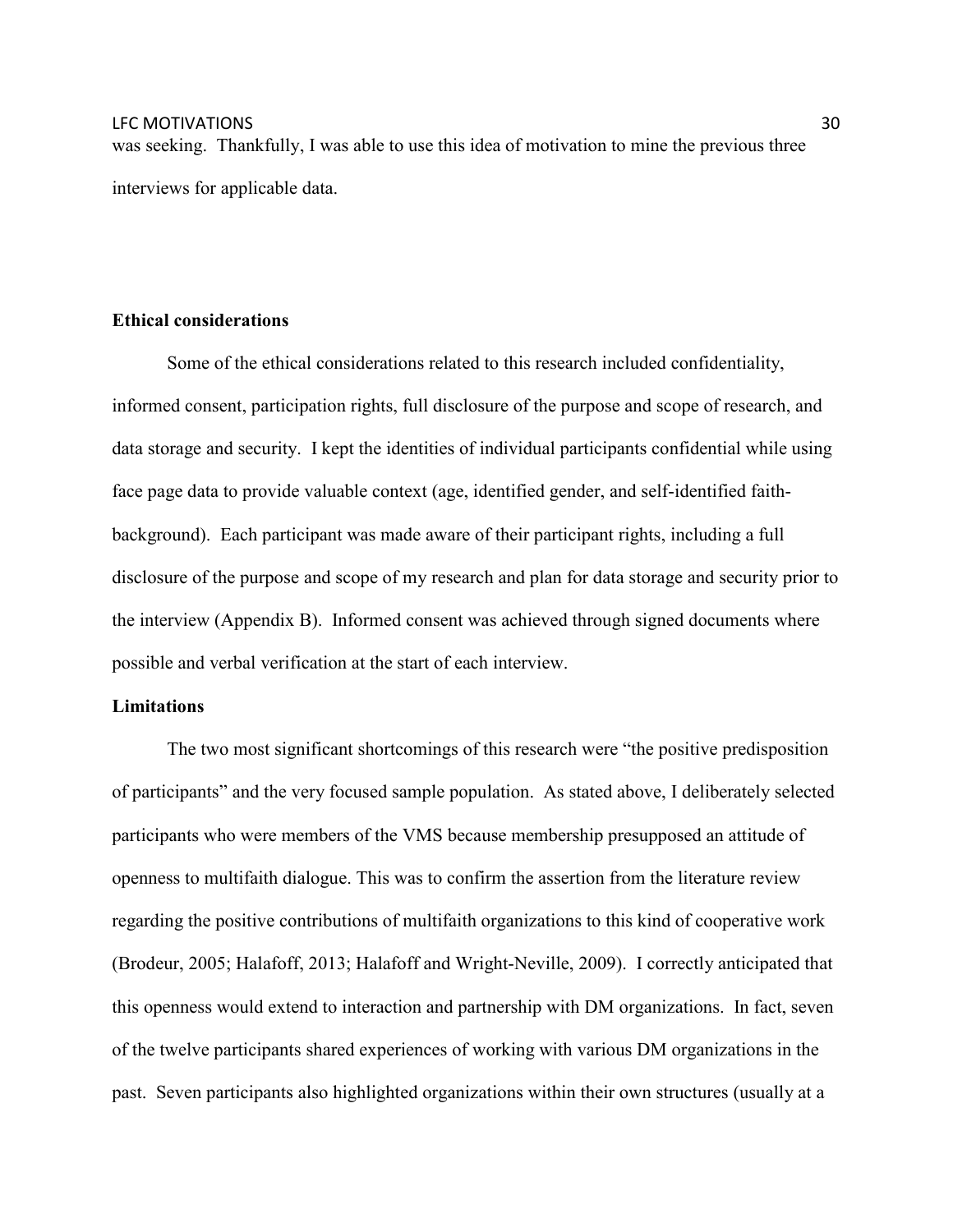national level) which specifically focused on coordinating responses to disasters. The limitation inherent in this choice of participant is that not all LFCs are so "open" to multifaith or multiorganizational cooperation. In fact, from my own personal experience, I know that there are many LFCs for whom this kind of cooperation would be either unthinkable or quickly reframed as an opportunity for proselytization, and not true partnership. The second limitation, my focused sample population, referred to the fact that I chose exclusively from LFCs located on southern Vancouver Island. This limitation is both cultural and environmental in nature. Participants represented a primarily urban/suburban population in western Canada, influenced by the Cascadia culture with its lived experiences of earthquakes and tsunamis. Both limitations suggest the need for further research among different populations.

### **Coding and analysis**

After conducting interviews, transcribing them through TEMI (https://www.temi.com/), and then editing for clarification, I started tagging and categorizing my data through the Dedoose qualitative analysis platform (https://www.dedoose.com/). My first tagging of the data produced 144 different codes which I thematized under 16 different headings and subheadings. After a second readthrough of all the data to tag information which I had missed, I reorganized all the tags under seven main themes, with subheadings where it seemed appropriate. I reviewed the raw data and coding two further times to finalize the coding process and build my theory in the format of six themes. A general coding analysis of the raw data organized by headings and subheadings is included in Appendix C.

### **Findings**

### **Theme 1: Elements in Defining a Disaster**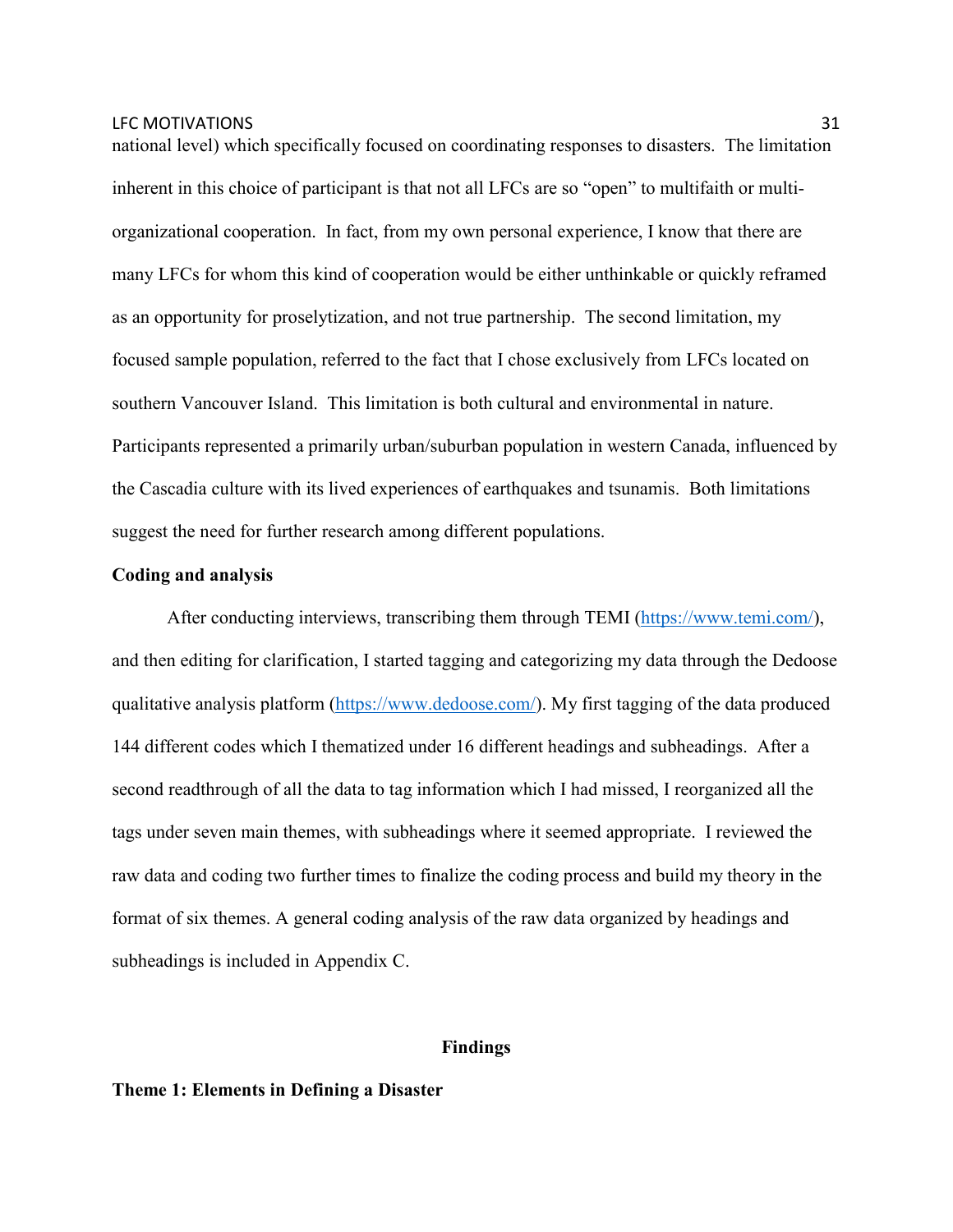There was unanimous agreement that an event must cause some sort of "harm" to be considered a disaster and that a disaster in some way challenged the coping mechanisms of a group or individual. Some of the best examples include:

Participant A - [An] event that happens that can cause, that either provokes the possibility of, injury or death or actually causes injury or death. That's disaster, like big time, but also, requires a lot of resources in order to cope with that event.

Participant E - An event [that] throws us off balance...[in] a significant life-changing way...that covers it. I may come back to that, but I'm trying to think, you know, does that kind of encapsulate...because disaster can be like small disaster, [or] a large disaster, right?

Participant H - [C]ircumstances that are overwhelming to an individual or a group. And this can include being overwhelmed physically, emotionally, spiritually, financially, or in the case of a society in terms of the infrastructure or other aspects that make up that civilization.

Familiarity with the basic concepts of disaster management was not surprising considering the local corporate knowledge of the sample population. Residents of southern Vancouver Island are no strangers to earthquake and tsunami warnings as well as disaster preparation measures. There was also unanimous consensus that disasters tended to be very complex to define and definitions tended to reflect the perspective of the speaker. Not surprisingly – due to frequent tsunami and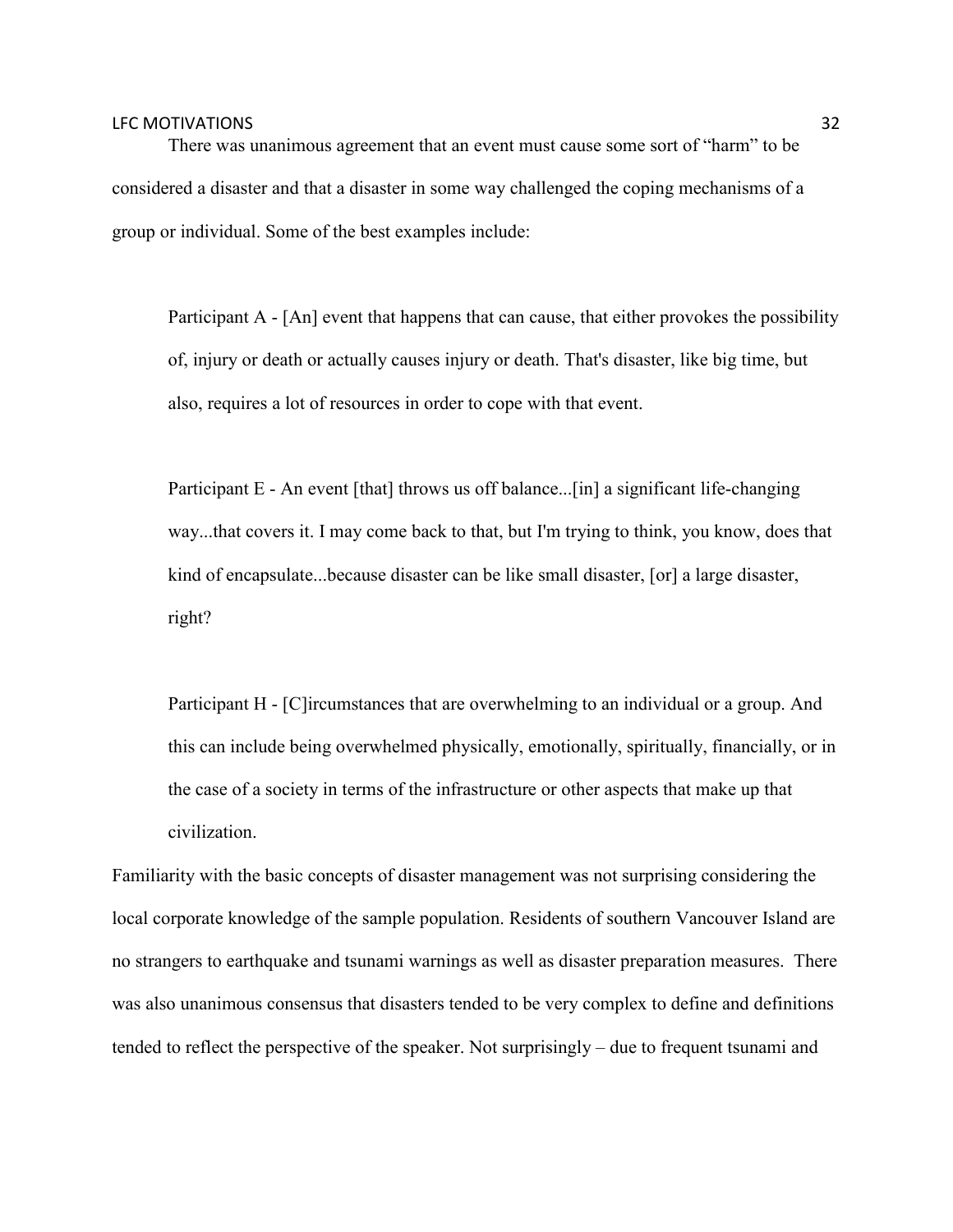earthquake drills in this region, LFCs represented in this research had a more subtle understanding of the topic than might be expected from among other populations.

A specific contribution shared by Participant K highlighted an awareness of the political aspect of defining harm and disasters. It was his assertion that, in his experience, FBOs were more prone to respond positively to disasters where "blame can be attributed" than other organizations; that is, when, at some level, blame can be laid at the feet of those harmed (e.g., lack of preparation or perceived poor choices in general). Non-FBOs, again in his experience, sometimes hesitated to use the word "disaster" and instead highlight the negative impacts of hazard events as "consequences." This hesitancy could often be attributed to the promotion of certain political agendas. Participant K suggested that, generally, with LFCs, there was more of a willingness to enter into a deeper level of compassion (listening and learning), and to focus on preventative measures, recognizing the social causes of disasters within communities and less political posturing. Though the veracity of this claim is beyond the scope of this research, it is further evidence of the awareness of subtleties and biases in the very act of defining a disaster.

### **Theme 2: Types of/Examples of Hazard Events**

In identifying examples of disaster-related hazards, although most examples were of the expected natural/technical hazard type (Coppolla, 2015), a number were more individualistic, including: a death, instances of hate crime or racism, relationship problems, personal losses, addiction issues, and even emotional/psychological/spiritual problems. Five participants clearly stated their belief that disasters also happened on a personal – individual – level, and sometimes in intangible ways (i.e. addictions and interpersonal conflicts).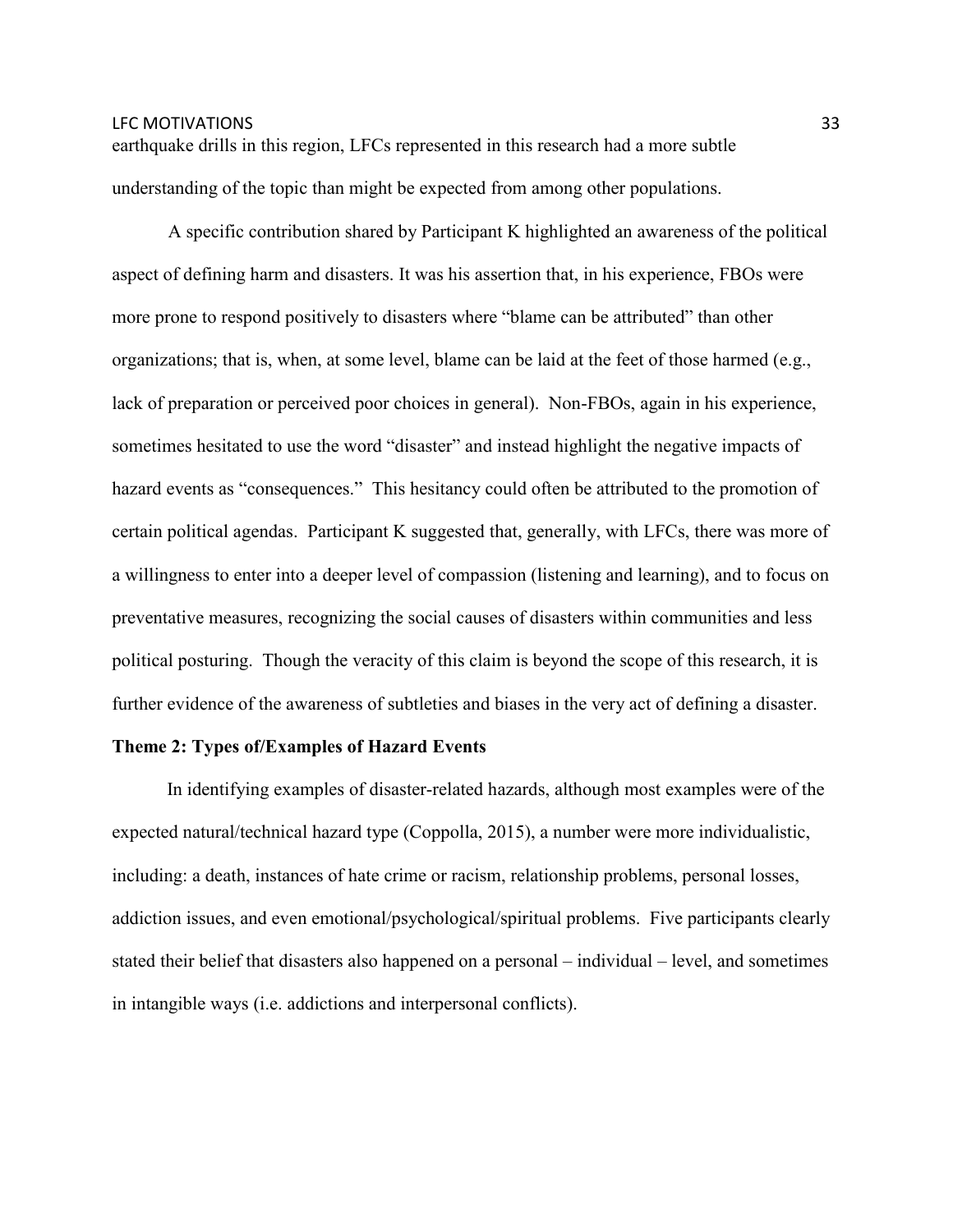Participant G - Disasters, at least from my perspective, you know, sometimes it's a very personal thing. What might be considered to be a disaster for one person is not necessarily the case for another person. It doesn't impact them in the same way.

Participant J - Sometimes there is just really local within a certain region, a breakout or an infection. Let's say maybe it's more a fire in one house that affects a few houses around it and a situation of disaster happens. So it could be in a very big scale affecting a huge population, or sometimes it could be a small situation that effects just a few, but for that individual or the person, it is a disaster.

Participant K - I would define or describe a disaster as an event or series of events that radically disrupts one's regular life pattern. In scope and size, disasters can be events that affect an individual.

Whereas most DM work is focussed on the "bigger picture," including social factors, partnering with LFCs can also mean bringing the concept of "harm" down to the individual, personal, level. While this broadening of the definition of disaster may not fit easily into the mandate of most DMSOs, partnership with LFCs will sometimes mean working together to dovetail efforts.

### **Theme 3: Previous Experiences in Dealing with Disaster Management**

Half the participants indicated that the most common form of support previously provided by their respective LFCs to disasters was financial in nature, usually through coordinating fundraising for external organizations such as the Red Cross, or internal humanitarian organizations such as The Primates World Relief and Development Fund (Anglican) or The Unitarian Service Committee of Canada (Unitarian Universalist). Later, under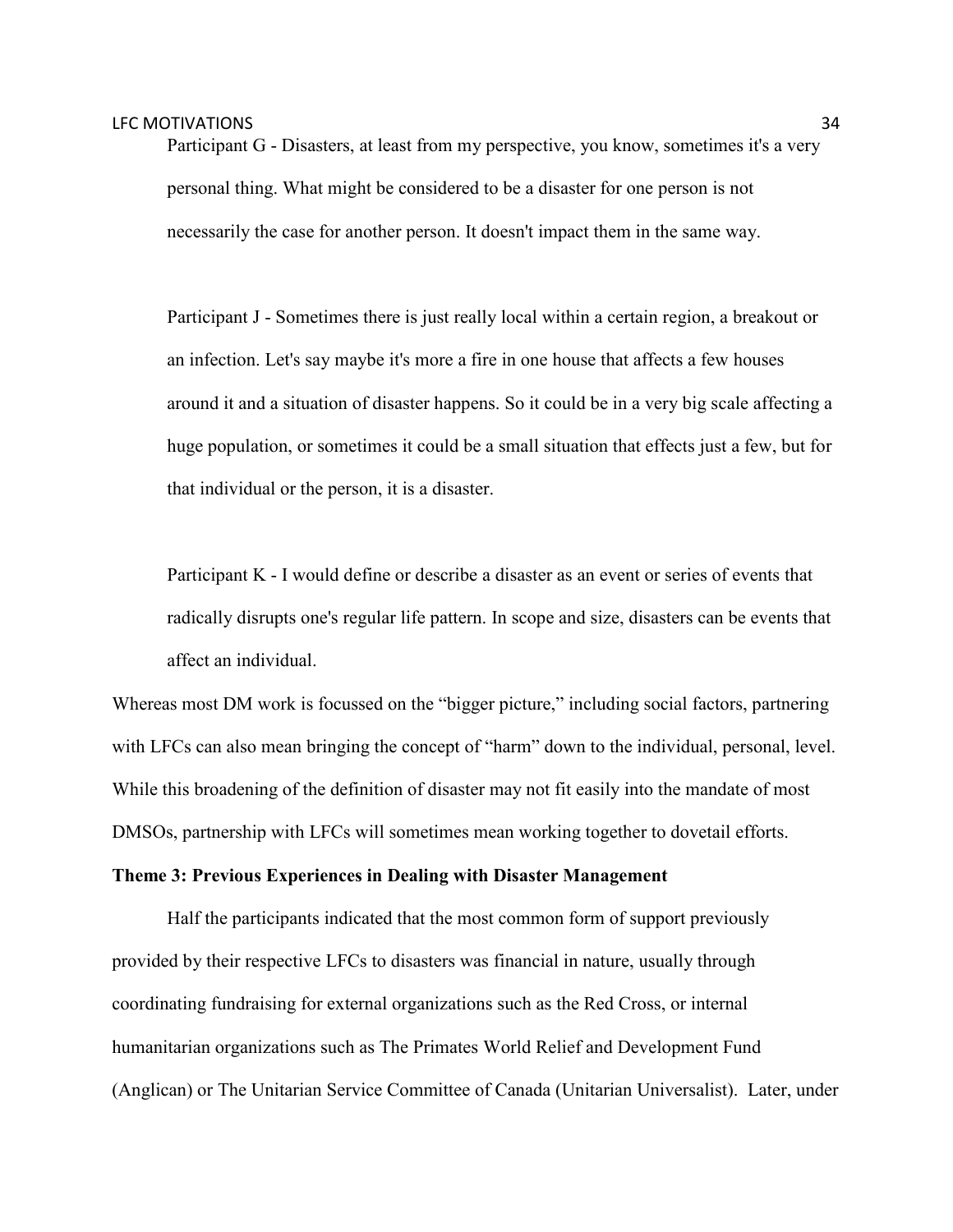Theme 5: Concerns about Engaging in Disaster Response, we will note that most LFCs represented in the sample did not believe they had sufficient resources to offer much support to DM efforts at all. The prevalence of financial support is therefore not surprising since this form of support is the simplest and least burdensome. Seven participants identified previous experiences of working with DM partners as well as active involvement in mitigation/preparation activities. Some of the DM partners specifically named included, the Salvation Army, local food banks, local municipal councils, local police forces, interfaith organizations, and larger humanitarian organizations such as Amnesty International. The focus of these encounters included: the development of disaster response policies, fundraising, providing community support, coordinating response efforts, and finding ways for LFCs to prepare themselves for disasters and ultimately be resources for the larger community. Though instances of partnering with DM organizations would not normally be noteworthy in the southern Vancouver Island region (where preparations and participation in local earthquake and tsunami drills often include the entire community) later comments concerning motivation suggest another factor at play. In addition to regional factors, religious themes of compassion and empathy also seemed to have a significant role in encouraging these past partnerships. We will explore this topic more closely under Theme 6.

Specifically regarding previous disaster response activities, eight participants described their respective LFCs as communication and coordination hubs for both their members and the wider community.

Participant I - As a faith based organization, I think the first and foremost responsibility is to bring the community together. And I think that is really important because people look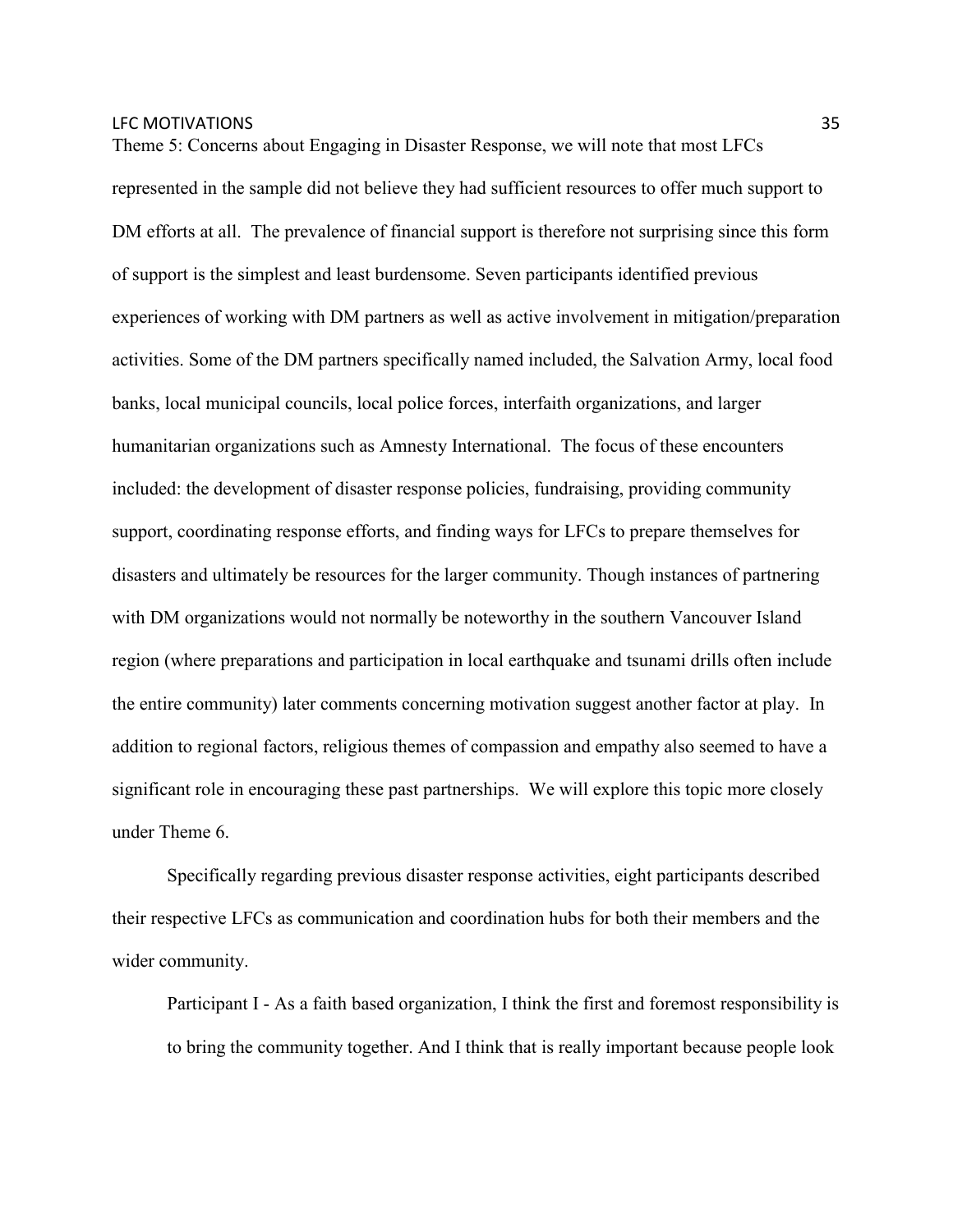up to a faith based organization because that is their local 'go to' place. So, trying to mobilize the community to come together, to respond to the disaster.

Participant E - And so, for instance, at [my parish], like many parishes, we're doing pastoral care and outreach and study and connecting with people in different ways. And so that ministry has expanded in a lot of different ways that are, I think, surprising but not so surprising. Within the first few weeks of the pandemic, I was receiving emails and phone calls from people who are at the periphery of our community (like they've been in the church for a funeral or a wedding, or they live nearby), to say, what is the church doing? And how can we help support that? I have a car and I now am not working. Can I pick up groceries for people who shouldn't be out? I have this resource; how can I help? I love that they knew they could contact us and we could figure out a way to use that. [Our LFC] wasn't off the radar. They had a sense that this is a community of people who are already doing that work.

Participant G - [As a leader in a LFC] I've been personally involved in connecting with people in the community and the larger community as well with Mayor Helps and the police chief, Del Manak, Victoria PD, and other authorities just try to avert any repercussions [referencing hate-crimes] or just to give people the sense of safety.

This role was particularly noted by those interviewed during the COVID pandemic. Communication and coordination roles reflected the fact that several sources (Adams, 2016; Ager, Fiddian-Qasmiyeh, & Ager, 2015; Alawiyah et al, 2011; Dueck & Byron, 2011; Joakim & White, 2015; Rivera, 2018) noted that the networks which many LFCs have in place on local,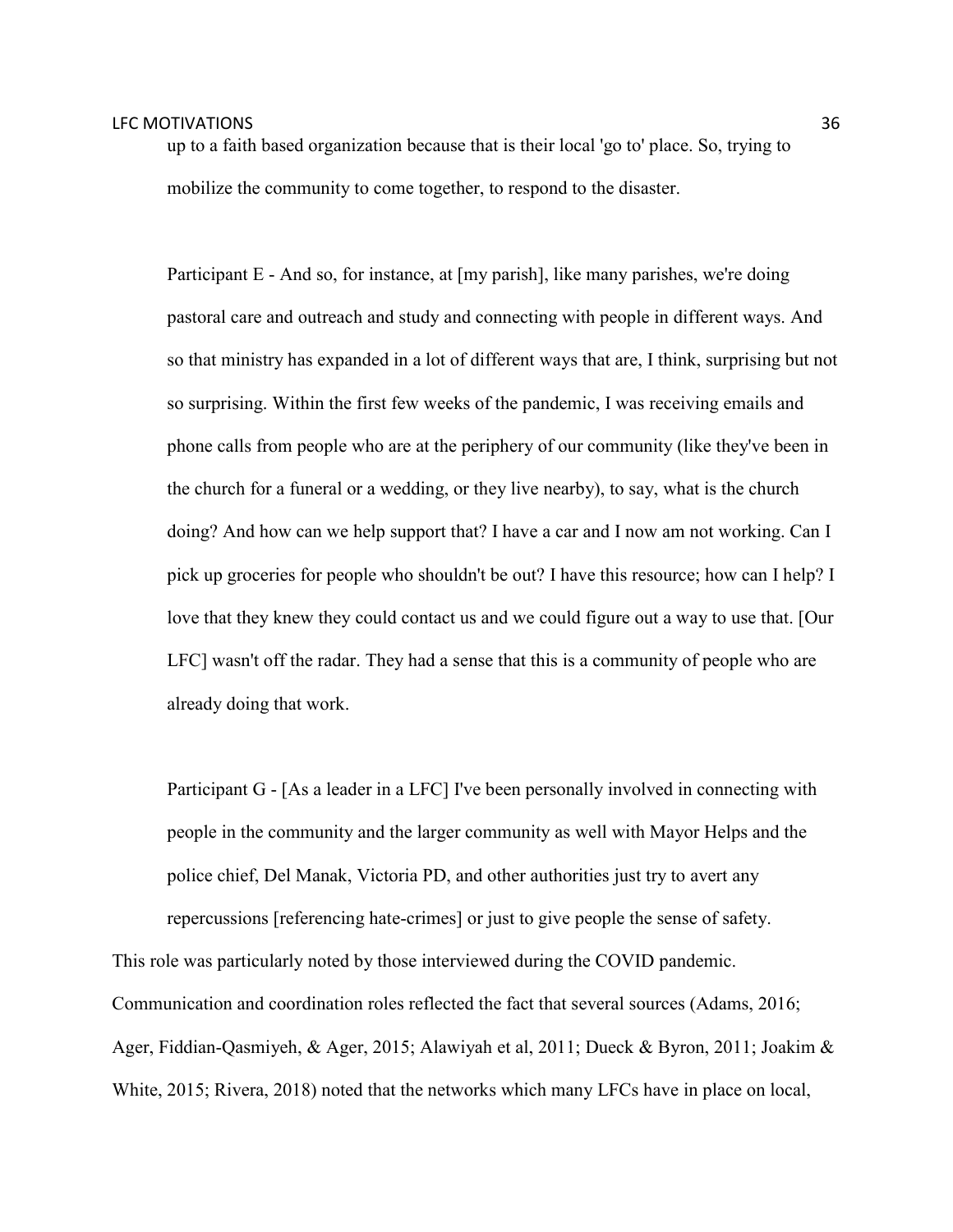# **Theme 4: LFC Roles in Disaster Management**

In terms of roles which participants could see for future DM involvement, there was significant reference again to working with others to actively engage in mitigation/preparation activities.

 Participant A - I have people listed so that I know that they can take care of CPR and first aid.

 Participant B - We made some modest provisions in the building and the design of the building to be able to function post-earthquake.

Participant F - The reason why I joined the interfaith group in Victoria was after the demonstrations in Charlottesville a couple of years ago, I had read a call on social media from a minister who was at that demonstration. There were like 250 ministers there who said that people of faith groups should get to know each other and go out and have lunch once a month and that kind of thing, in order to be better equipped to respond to those kinds of disasters or those kinds of threats.

 Participant G - Lately we've been involved with raising awareness and educating the community in terms of the COVID-19 response nationally.

Considering the reality that LFCs in general have a didactic component, it is no surprise that preparation, a teaching and learning activity, would be highlighted by participants. Disaster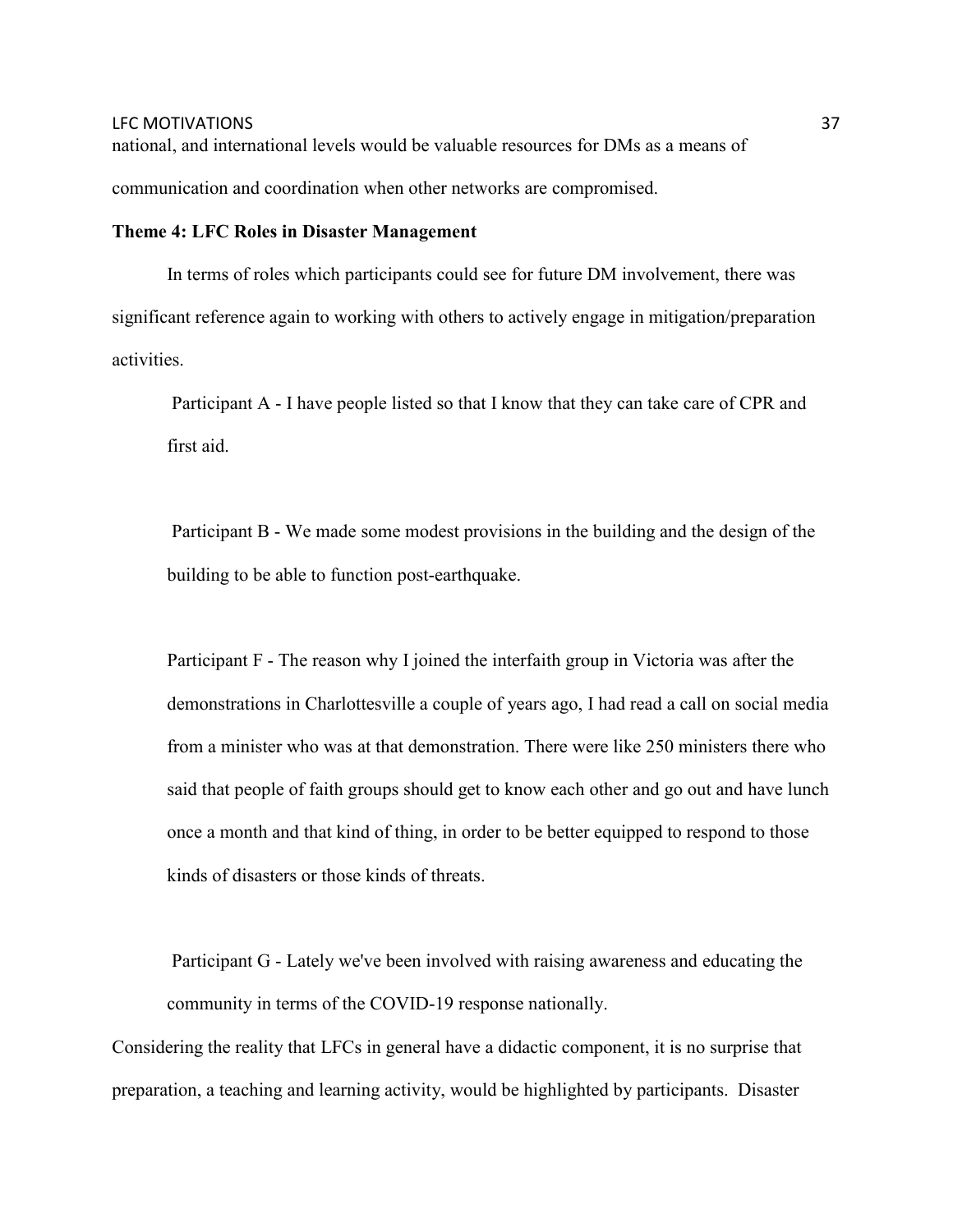Managers might well take advantage of this predisposition in the future, starting to build relationships with LFCs before disasters even occur. This idea lines up well with Adams (2016) and Stajura et al (2012) who argued that building relationships *before* disasters is far better than trying to do so amid a crises or aftermath of recovery. Integrating LFCs earlier can help to clarify roles, ensure competencies, and build trust. Based on previous experience, there was a coordinating role proposed within response activities and, as was previously highlighted in the literature review, most LFCs were part of larger organizational structures sometimes regional, national, and international in scope. As mentioned under Theme 2, the capability for LFCs to provide DM organizations and specialists with pre-existing and trusted communication and coordination structures should not be overlooked.

## **Theme 5: LFC Concerns about Engaging in Disaster Response**

The most common concern raised about LFC involvement in DM activities was the limited capacity most LFCs had to respond at all. Over half of the participants expressed some sort of regret or frustration over their respective LFC's inability to "do more." Some cited their relatively small size or budgeting concerns, especially in the case of LFCs which were more independent in nature, without an over-arching organizational structure.

 Participant C - We're small and we're also not particularly well recognized. We are a volunteer organization and we are a democratic volunteer organization. So, in some ways, when you want to get something done efficiently and fast, sometimes the top-down organizations work a little bit better.

 Participant D - Well, in that sense, yes, we are a compassionate organization. We do like to reach out and assist in a disaster situation. It's just hard to say how much that would be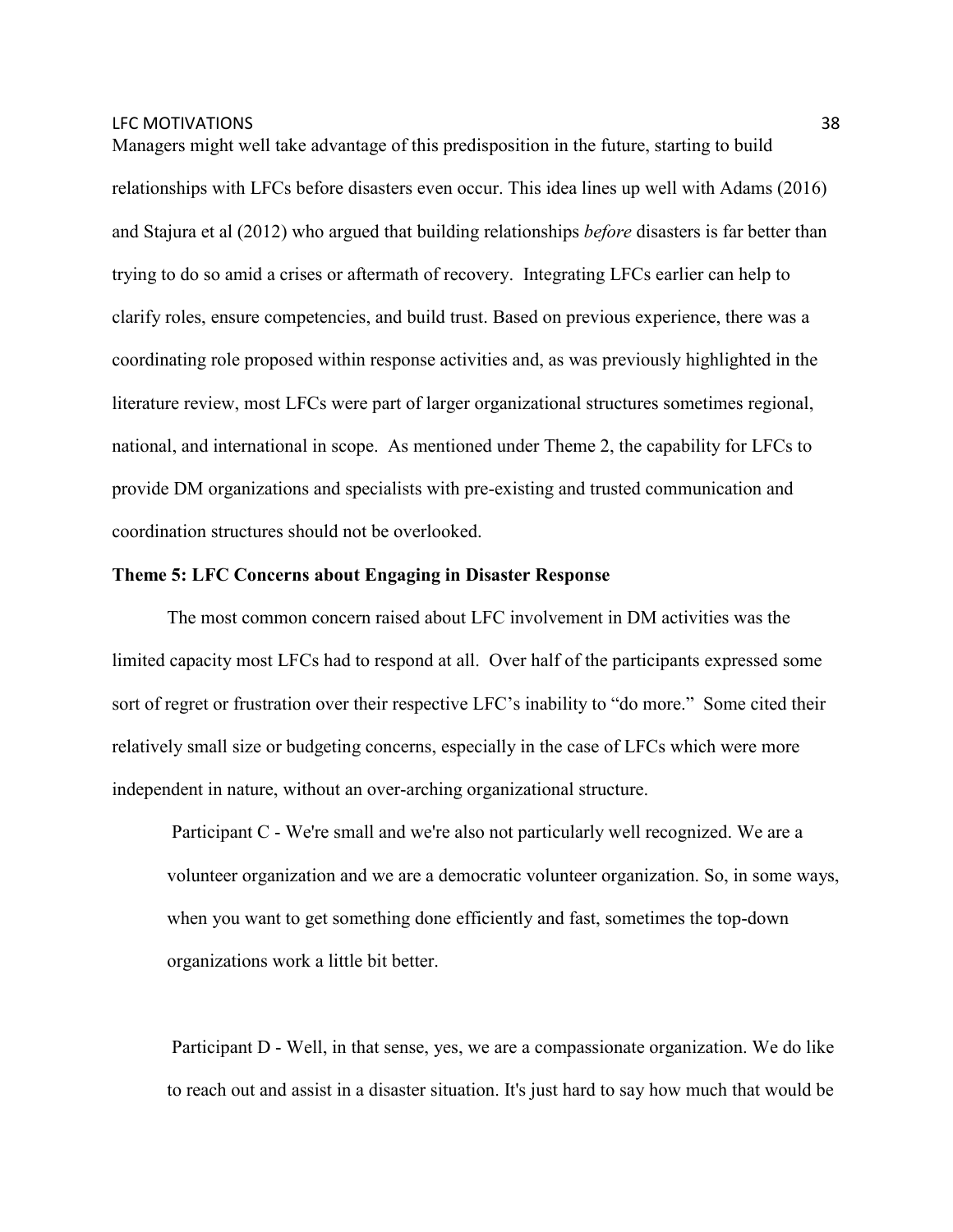possible really. You know, as a smaller organization, we're also constantly trying to just keep afloat. Right? It's expensive to have a church in Victoria. We pay business expenses for everything. We don't have a lot of latitude. We have to survive ourselves. We don't have any parent church or anything like that, so it's all up to us.

 Participant G - Like most other organizations whether faith based or otherwise, I feel that there's always going to be the problem of resources being stretched too thin. Many times, you know, as a mosque, we want to step up, we want to help people, but it's just that we're not at that capacity... we're not able to really help in the way that we want to help. Yet others pointed out that their communities primarily consisted of seniors who had both fixed budgets and little or no capacity to make a "real" contribution.

 Participant D - Well, I noticed in our sanctuary that many of the people that attend now (and this includes even the wider community) are in the elderly demographic. They're in their sixties and above (many in their seventies and eighties) and they're barely coping as it is. And so with the aging sort of church population, it lessens the ability for a group such as ours to assist in response because most people are just managing as it is.

 Participant I - Be alert, be aware and know where there's need, if you can help, you help. You know a lot of [people]... especially in my community, we have a lot of elderly people. You can't do as much as let's see.... others, for example, that are retired people. Well, again, or do as much as those younger ones who are still working, [who] will have the means to reach out to others. So again, you do what you can and that's all we can do.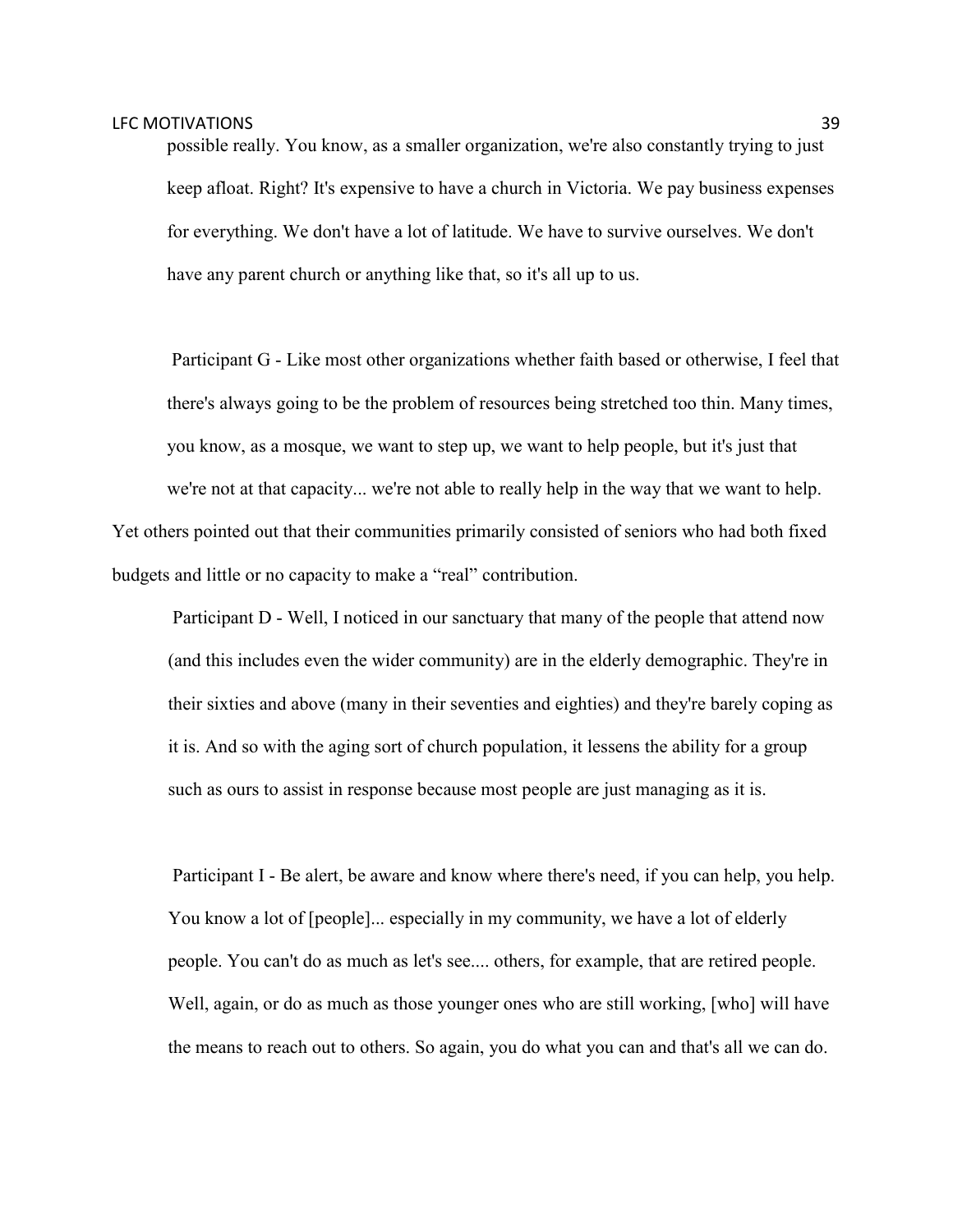As DMSOs seek opportunities to work with LFCs, the common reality of limited resources and capacity (for whatever reason) will need to be acknowledged. This will require creativity in terms of *how* such groups might play a role as well as an honest appreciation that even a minor supporting role in DM might mean a large commitment with significant implications for some LFCs.

# **Theme 6: Motivation/Considerations of LFCs When Responding to Disasters**

The most cited motivation for LFC involvement in DM was compassion/empathy for humanity (cited 47 times). All participants described compassion/empathy for humanity as either a fundamental or general tenant of their LFC. This was expressed in different ways by participants. A few interview summaries might help:

Participant B - When you see people in need because of disasters, "if you can (help), you must." This is a necessary corollary to faith in and a relationship with God.

Participant G - Although the primary focus of our LFC is inward, the inward focus is intimately tied to enabling outward, compassionate action.

Participant H - Our LFC focuses on facilitating community development, out of a place of compassion, understanding that each crisis is an opportunity to do good.

Participant I - The right-ness of having human decency and reaching out to help those in need "goes without saying" – a given.

Participant  $J - Our$  LFC is a community hub giving a "home" (safety, place, security) to members and enabling them to provide a *home* for others.

Though much has been written about the potentially problematic role of religion in DM activities, specifically regarding concepts of divine causality and blame (Ager, Fiddian-Qasmiyeh, & Ager, 2015; Aten, 2012; Bryant-Davis & Wong, (2013), Goldsmith, Eimicke, &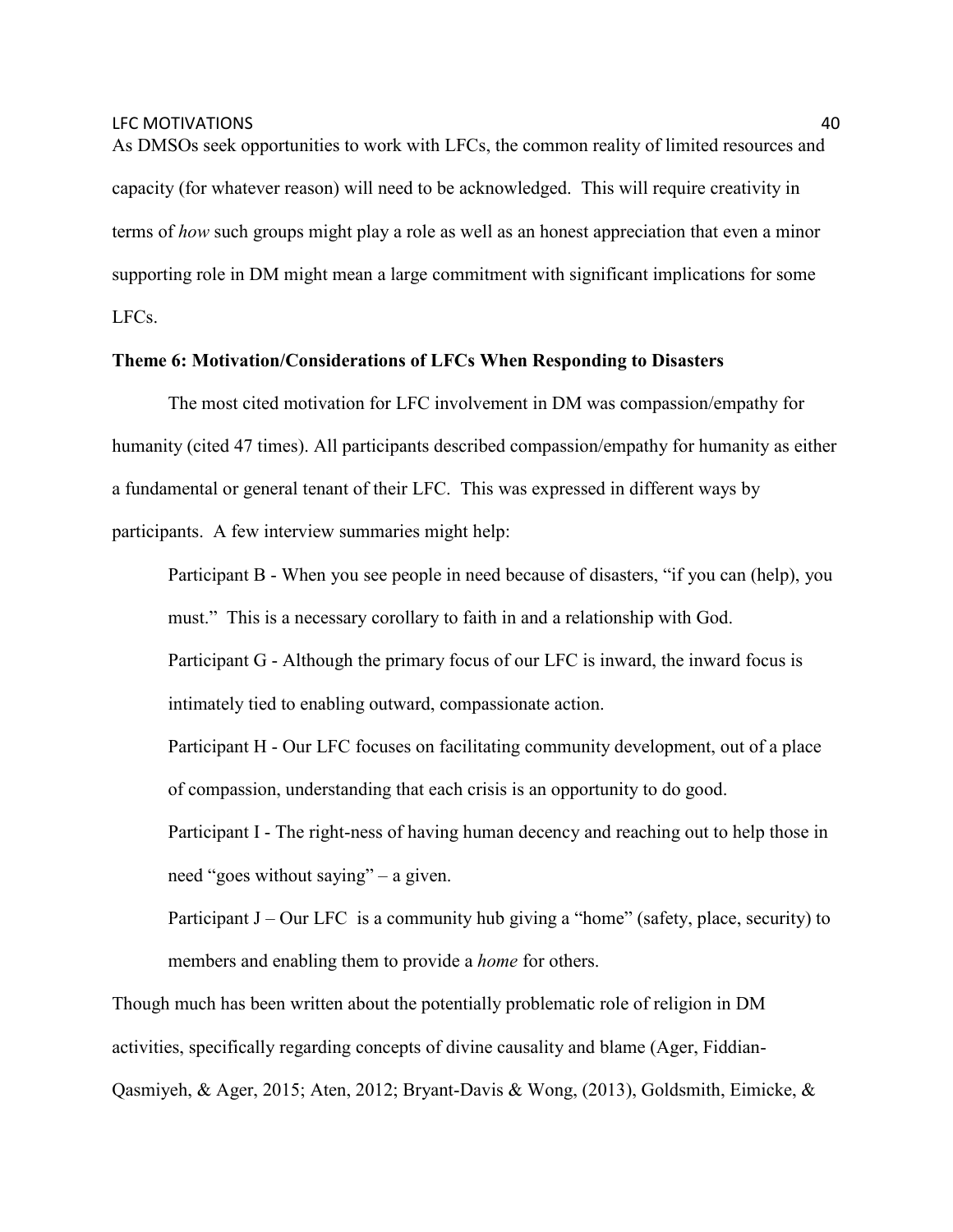Pinada, 2006; Graham, 2014; Joakim & White, 2015; Parker, 2019), it is worth noting that the two participants who brought up either of these concepts dismissed them as irrelevant. In the face of disaster and suffering, the primary motivation was clearly expressed in terms of a recognition of our shared humanity, an identification with victims, with little reference to the disaster event itself. This motivation provides ample common ground upon which DMSOs and LFCs might build strong and effective partnerships. Five participants made special reference to the fact that their LFC placed a particular focus on providing support to marginalized populations.

Participant C - Our particular organization tries to pay extra attention to people on the margins of society: people who have been historically or systematically/socially pushed to the margins and dismissed and not given as much respect and care as others.

Participant D - We often stand up for the underdog or groups that might be marginalized.

Participant  $G - [We stand]$  up for the rights of black people and really anyone facing discrimination or racism, or injustice.

Given the contemporary focus in the field of DM on social factors, especially with reference to marginalized populations, this reality also provides fertile ground for cooperation.

Two other significant theological perspectives/motivations also mentioned by participants included "expanding circles of care" and "shared giftedness." "Expanding circles of care" was the name one participant put upon the belief that care always starts with oneself and one's local family or community, and as this care enables the individual and then the local population, it expands (spirals) outward to larger and larger groups. Although only one participant used this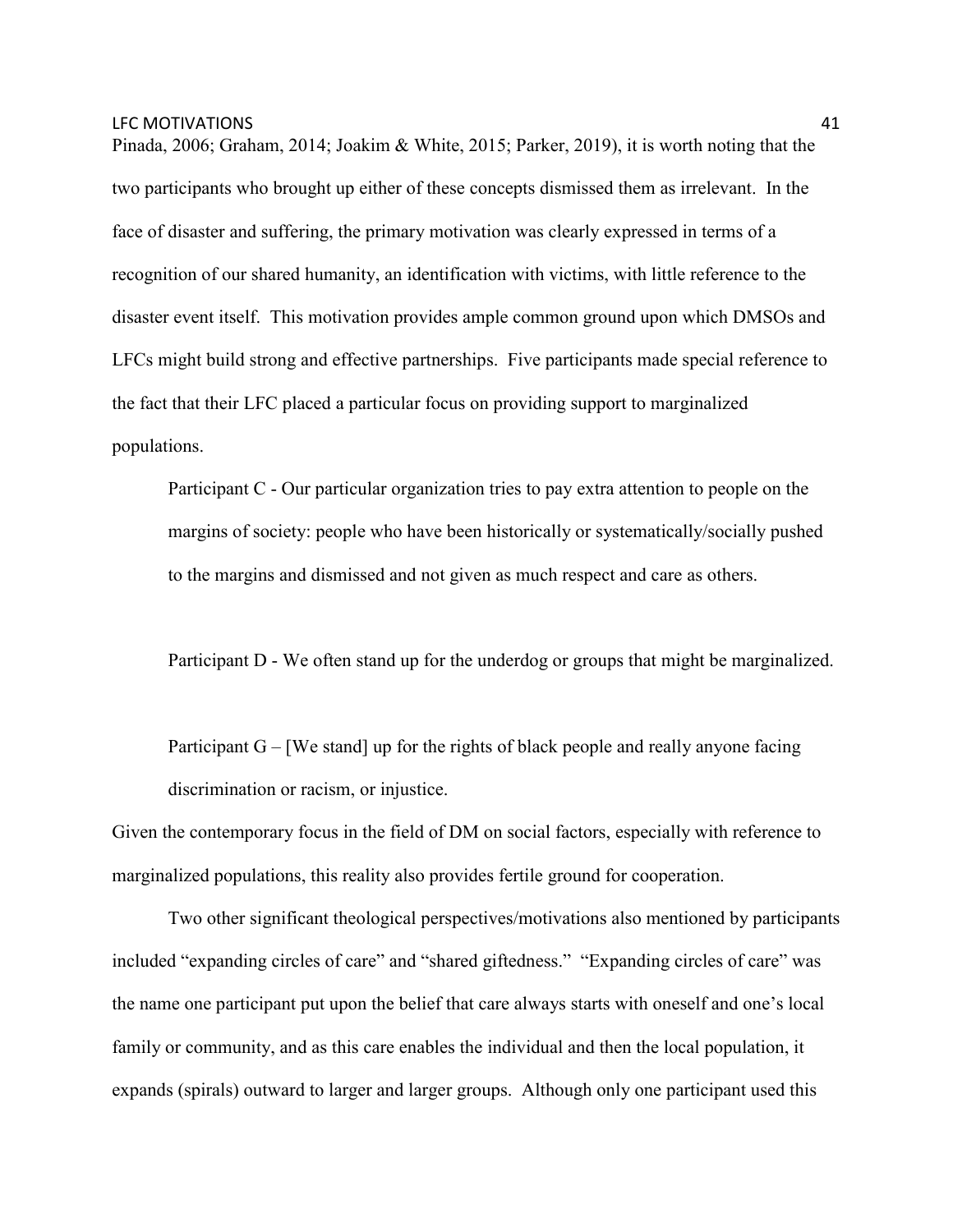name, the theme was reflected through four participants in total. "Shared giftedness" was the name I have given to a referenced belief that if everyone does their part, no matter how small, the overall need will be met. This motivation, often mentioned with regard to a limited capacity to respond, was referenced nine times by five participants.

# **Theme 7: Are LFCs "extending" or "expanding" Organizations?**

In contextualizing this question for participants, I shared a summary of my experience of encountering those who would describe LFCs as "extending" (like Canadian Tire) and others who would describe them as "expanding" (like the Red Cross) – thus the references to "Canadian Tire" and "Red Cross" in the quotes included below. The responses to my direct positing of this question indicated that both terms can be applied, depending upon circumstances. The consensus, related to "the lack of capacity to respond," was that most LFCs would be "expanding" if they had the capacity. Low numbers, limited resources, and an aging membership were realities which left many LFCs "practically extending" even though the commonly expressed ideal was to be "expanding."

Participant F - So, the Quakers are not particularly the kind of organization that has a lot of money, a lot of people or anything like that to throw at something. So, in terms of disaster relief and that kind of thing, that they would be, it would be a very small help and it would be mostly individuals. Is that helpful?

Participant D - Well, we wouldn't be expanding. It's just… we don't have that ability. Right? The example you gave of 'extending' of the Canadian Tire, that would be limited for us just because of the resources. We just wouldn't have a lot of resources necessarily.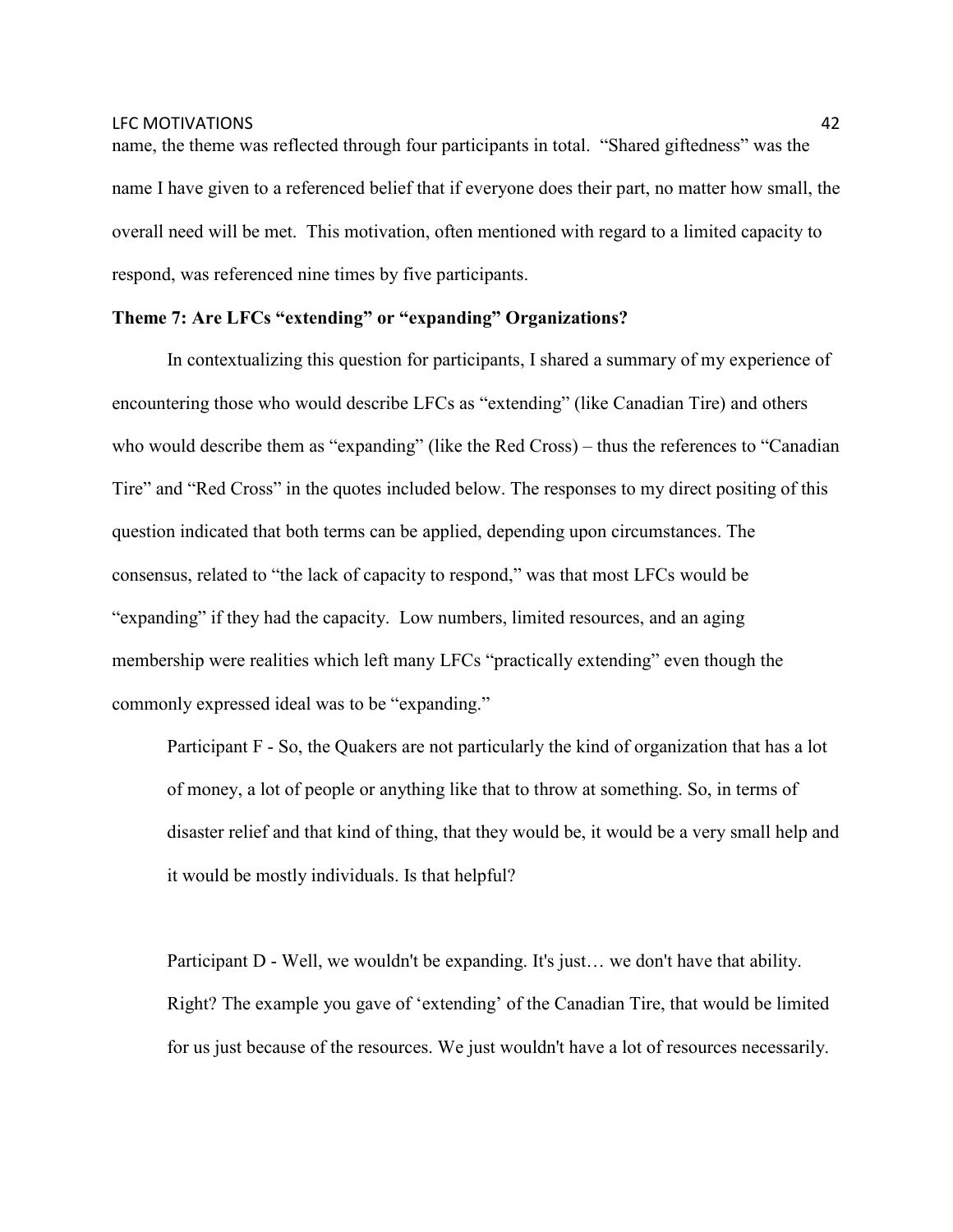Participant D - Our community, because we respond also to the greater community because we're a small community. We don't have a lot of...I suppose...leverage to do a lot of things. So we do it in a small way and usually with other groups.

Participant C - I feel like practically the way that we function would be more like Canadian Tire. We don't usually think of ourselves as doing that sort of thing. I'm afraid that's the answer I'm going to have to give. I feel like theologically we should be functioning like a Red Cross but practically we probably function more like the Canadian Tire.

Surprisingly, the question that started me on this journey became the one I was least concerned with answering in the end. The data suggested that regardless of whether a LFC saw itself as expanding or extending, the motivation was almost always the same. Drawing lines between extending and expanding LFCs was often a matter of semantics based on available resources and capacity. DMSOs working with LFCs in the future would do well to consider whether the partnership will mean enabling or building a capacity to play a role in the DM process.

### **Discussion**

### **How do LFCs define and describe disasters and hazard events?**

It was clear from the beginning of the interview process that most participants already had a good grasp of what constituted a disaster, many offering an extemporaneous definition which paralleled the IFRC definition I later offered for comment and critique (IFRC, 2019). The list of types of hazard events provided by participants was exhaustive, including: natural hazards, such as, tectonic hazards, mass-movement hazards, hydrologic hazards, meteorological hazards, and biological/health-related hazards; and technological hazards, such as, transportation hazards,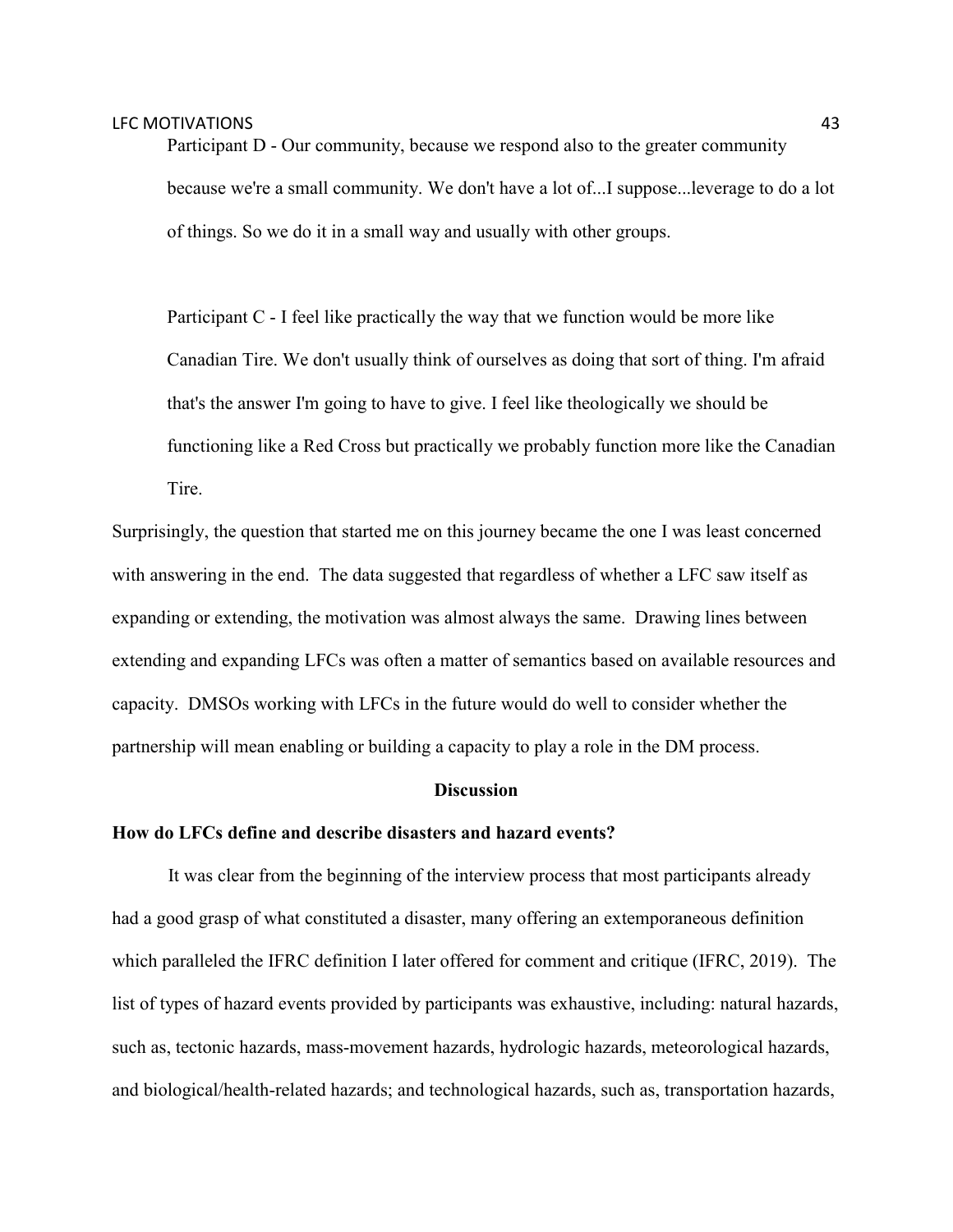infrastructure hazards, industrial hazards, structural fires and failures, intentional, civil, and political hazards (Coppola, 2015). In addition, some went further to explore the subtleties of defining what constituted "harm" with emphasis on how harm was a subjective concept. In critiquing the IFRC definition, four of the participants highlighted the need to look at the second and third order effects of events to broaden the definition to include events and impacts related to climate change. This awareness of the subtleties of defining a disaster among the participants reflected the suggestion of Perry (2007) that disaster definitions in the social sciences are varied and reflective of each definition's purpose, audience, and who was doing the defining (p. 1-2). It is important to point out that the depth of knowledge concerning disasters and disaster management is not a significant trait among the faith leaders I interviewed. As stated above, this level of knowledge and familiarity is relatively common among community leaders in Southern Vancouver Island.

Although I did not encounter any definitions that specifically contradicted the findings of the literature review, there were certain cases where participants took concepts further and provided new information. In terms of taking concepts further, most participants were adamant that the IFRC definition of disaster was not broad enough, focusing exclusively on larger groups and leaving out personal or familial disasters. Though there was general agreement that the IFRC definition was a fine working definition that served the purposes of that particular organization, it failed to capture the types of smaller disasters which LFCs regularly addressed (e.g., housefires, death of a loved one, divorce, etc.). Although the literature does include discussions of personal risk reduction (Stough & Kelmen, 2018) and personal resilience (Peek, Abramson, Cox, Fothergill, & Tobin, 2018), the concept of a personal disaster is not discussed.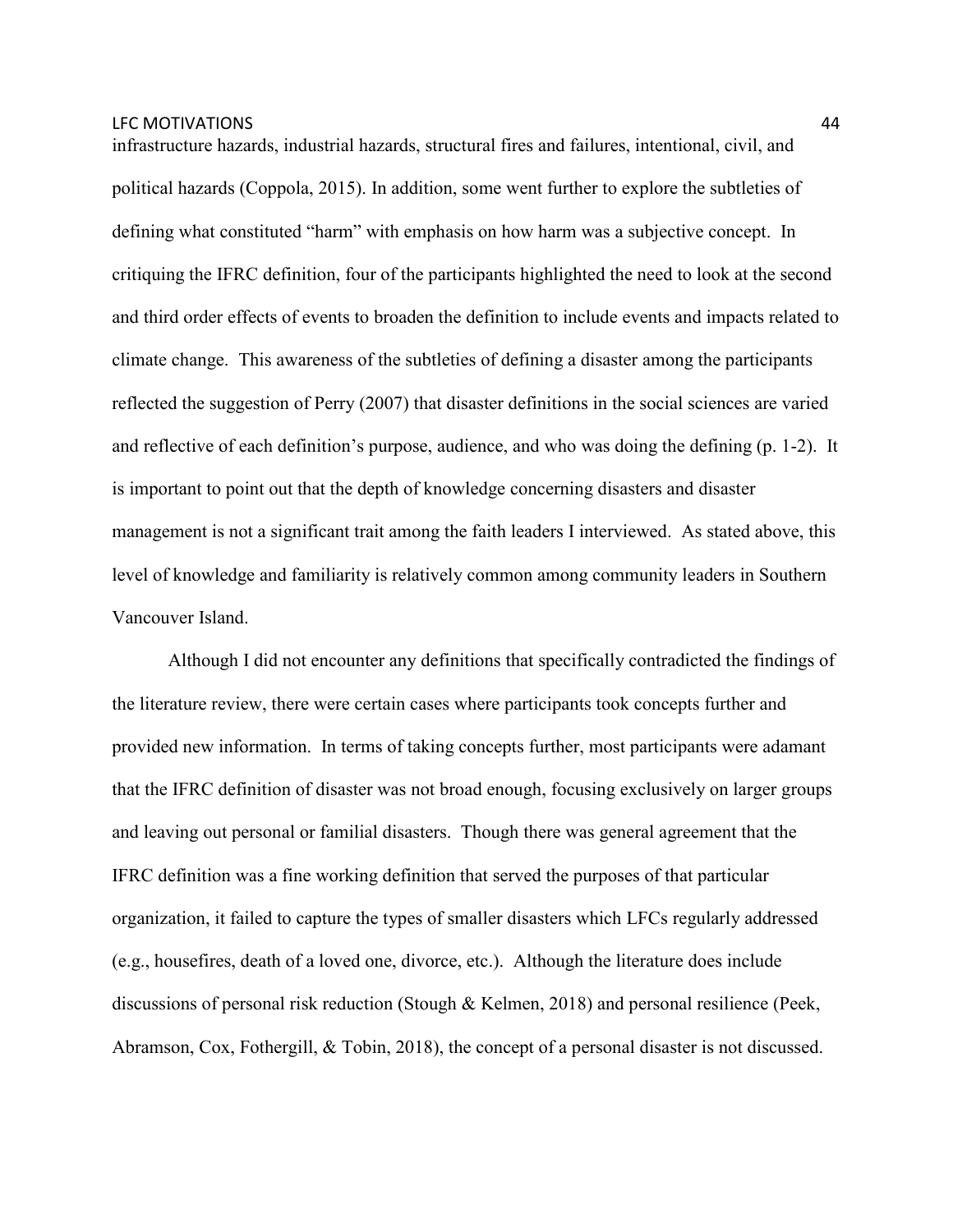Further broadening the definition of "harm" in particular, most participants questioned whether or not the term "human" in the IFRC definition adequately encompassed personal, psychological, emotional, or spiritual/moral harm. Undergirding this discussion was the abovementioned assertion that harm is also subjective, whether the perspective be that of an organization or an individual. The subjective nature of disasters, referred to as "subjectivehealth" and "subjective-wellness" is also reflected in the literature (Boin, Hart, & Kuipers, 2018; Park, 2016; Wortmann and Park, 2009).

# **What have been the previous experiences of LFCs in responding to disasters?**

An awareness of social justice also led some participants to point out that even when there are deemed to be sufficient resources to respond to a hazard event there is still the real possibility of harm for vulnerable populations within the larger whole (the elderly, those with disabilities, etc.), another theme well-represented in current DM research (Alawiyah, 2011; Bergstrand, Brumback, & Zhang, 2016; Pasteur, 2011; Stough and Kelman, 2018). Because of this focus on social justice, many LFCs are ideally situated to provide bridging social capital to DMSOs. There can be real value in DMSOs entering into conversations with local LFCs concerning these vulnerable populations in order to take advantage of pre-existing communication networks and social capital.

As expected, when listing ways in which LFCs have and might support disaster response activities, all participants offered a similar list of material and human resource supports, echoing the findings of the literature review (Ager, Fiddian-Qasmiyeh, & Ager, 2015; Alawiyah, Bell, Pyles, & Runnels, 2012; Joakim & White, 2015; Rivera, 2018; Stajura et al, 2012).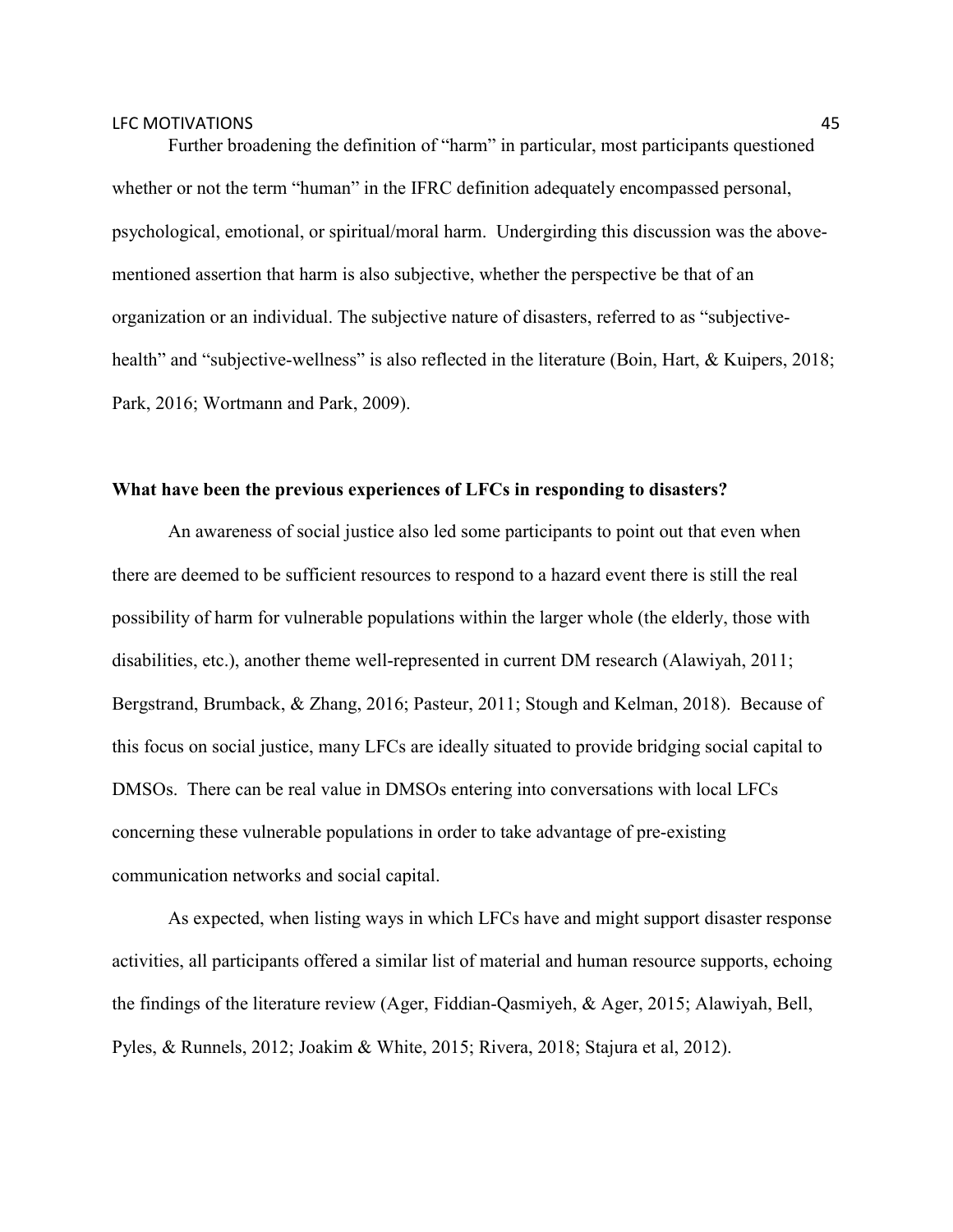As stated above, one significant benefit of the inclusion of LFCs in DM activities suggested by the literature review and reflected in the data was the role of LFCs might play in providing linking social capital (Ager, Fiddian-Qasmiyeh, & Ager, 2015; Graham, 2014; Joakim & White, 2015; McCabe et al 2014; Rivera, 2018; Stajura et al, 2012; Wuthnow, 2002). Multiple references were made to different levels of LFC organizations having "service groups' which were focussed on responding to disasters or traumatic events. Two examples of this type of 'service group' included the Primate's World Relief and Development Fund (Anglican Church of Canada) and The Unitarian Service Committee of Canada (Unitarian Universalist). Both organizations exist formally at a national level in Canada, partnering with the Canadian International Development Agency and other, similar, organizations to respond to humanitarian needs worldwide. Most groups of this nature have volunteer representation within local communities to promote awareness and coordinate response when needed. Having "service organizations" at national and international levels provided most LFCs with a trusted link and line of communication to wider and global perspectives on the goals and practices of humanitarian support (linking social capital). Also, these organizations encouraged a sense of shared ownership of these initiatives amongst religious leaders, professional humanitarian workers, and average members (bridging social capital). Even those LFCs without a higher organizational structure, while describing their encouragement of disaster response primarily at an individual, grassroots level, commented that this response was encouraged by the larger community: an example of linking social capital in its simplest form.

Participant B - So, I said we made some modest provisions in the building and the design of the building to be able to function post-earthquake. We expect that some Jews, maybe even ones who live nearby will come seeking shelter, food, water, whatever they need.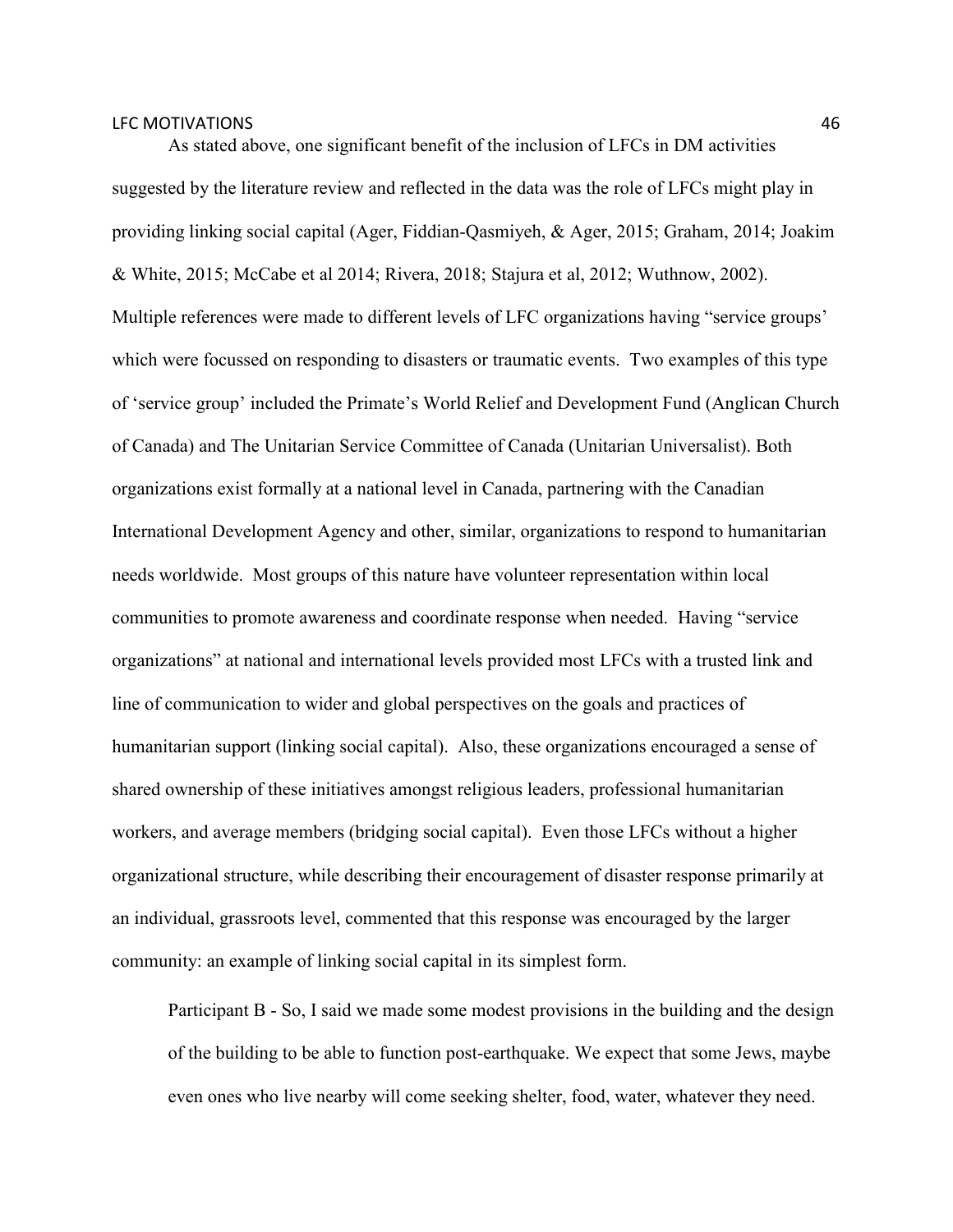But we would not turn anyone away and we expect that the local general population of all stripes, if they're close by and they see an intact building, that they would go there and look for assistance and we would want to provide that.

Participant E - But what we can do is we can help encourage people to make good decisions about keeping themselves and their family safe. And by finding ways to offer them the resources that are ours to offer like worship and prayer and pastoral care, then helping the larger circle of community to stay healthy.

Participant G - Lately we've been involved with raising awareness and educating the community in terms of the COVID-19 response nationally and also, just now in the past few days or weeks, the issue with the Black Lives Matter movement. We've tried to be vocal community members standing up for the rights of black people and really anyone facing discrimination or racism, or injustice.

Participant J - So as a faith-based organization, I think it's very important to get the community together, to send the communication to all the members of the community and give them a reason why they should help out and for them to feel good.

### **What is/are the motivation(s) for LFC participation in DM activities?**

When looking at the goals and motivations of LFCs in responding to disasters, the goal (what is hoped to be achieved) and motivation (why) were almost synonymous. The goals of "responding to those in need" and "living out one's faith" were generally motivated by a *desire*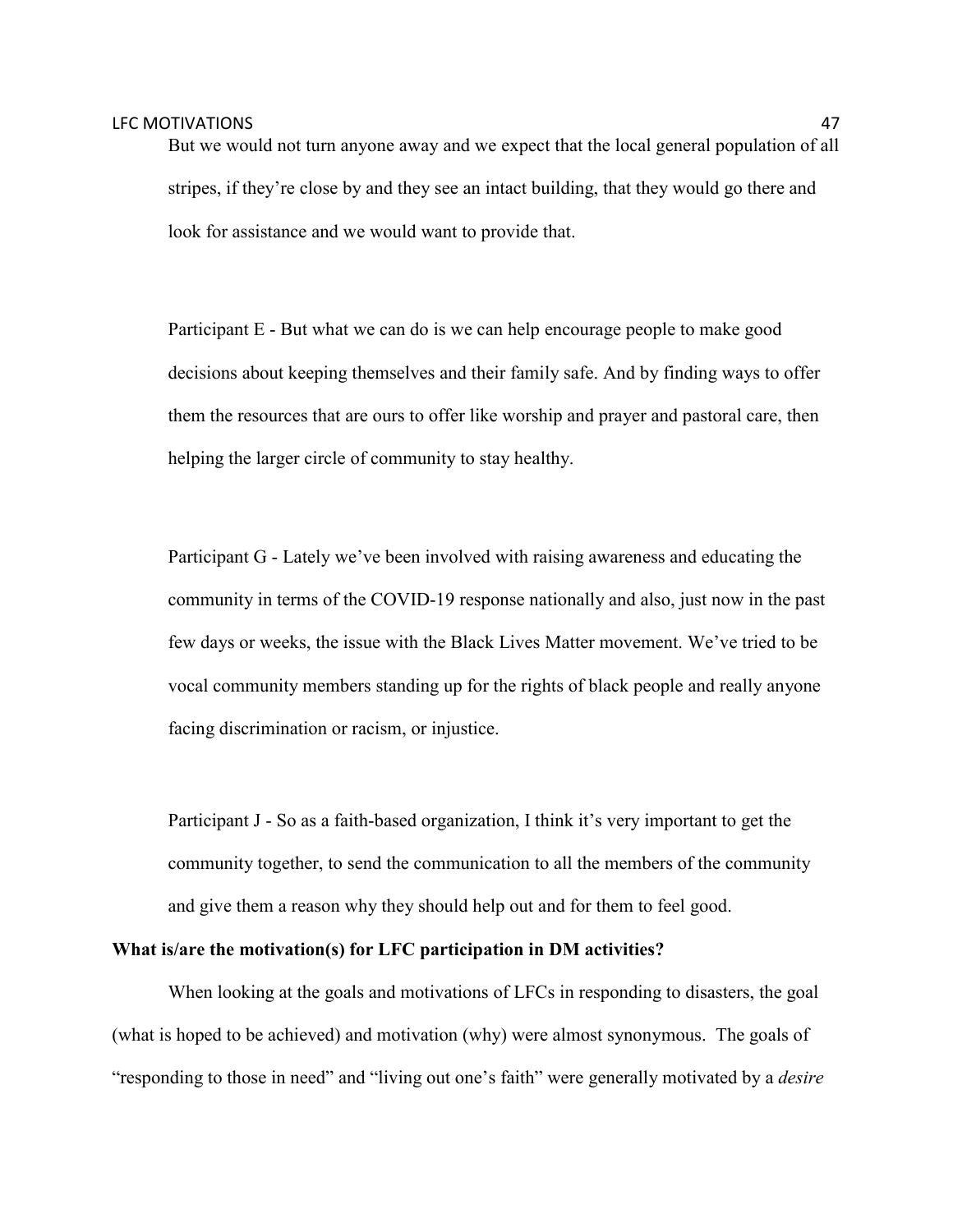to respond to the needs of others and *desire* to live out one's faith. There was a common belief expressed variously among participants that compassion was at the core of what makes us "human" and that responding to need (with an "if you can, you must" attitude) was a necessary corollary to faith. Though the themes of compassion and lived faith were alluded to in the literature review (Ager, Fiddian-Qasmiyeh, & Ager, 2015; Graham, 2014; Joakim & White, 2015; McCabe et al, 2014; Stajura et al, 2012), it was not generally highlighted as having particular significance. The most succinct answer to my research question is that, for most participants, the central motivating factor in response to disasters was compassion for those in need. The act of living out one's faith was an example of a "realistic spirituality" versus (as one participant put it) "being so heavenly minded that you are no earthly good!" Not down-playing the altruistic nature of this approach, multiple participants were quick to add their belief that when one lives out one's faith, one was "blessed," in some way.

Another benefit of LFC involvement in DM activities identified in the literature review which was supported by the data was the proposal that LFCs, with their "religious agendas" would have a generally positive effect on DM activities (Ager, Fiddian-Qasmiyeh, & Ager, 2015; Graham, 2014; Joakim & White, 2015). The clearest examples of this were expressed in the repeated concepts of "social justice" and "living out one's faith." Almost half of participants asserted that social justice and support for the marginalized were significant aspects of their approach to disaster response (and I suggest, reading between the lines, this focus was shared by most if not all participants). This perspective can be vital in developing mitigation measures as DMSOs focus more and more on the social factors of disasters. At the heart of this concept is the mobilization of people, calling people to act. This theme was clearly a guiding principle at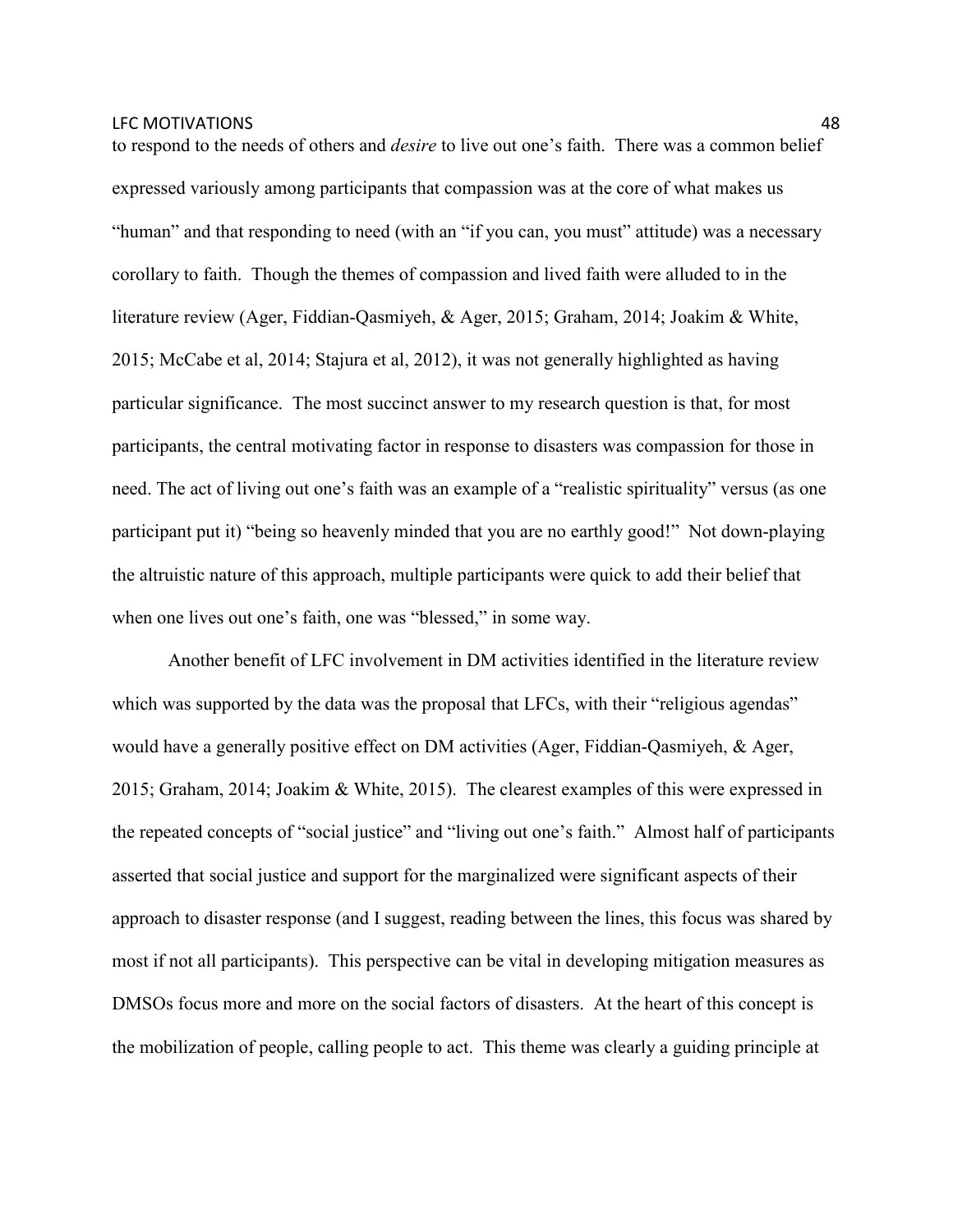the heart of all the LFCs represented in the research and has been (and can be) an asset in DM attempts to get mitigation and preparation programs off the ground.

# **What concerns might LFCs have about engaging in DM activities?**

 One aspect of LFC involvement in DM activities which was only mentioned once in the literature review was the description of the practical challenges of smaller LFCs in participating in disaster response (Stajura et al, 2012). Two participants dedicated most of the interview to describing that, from their experience, smaller, consensus based LFCs often struggle to find ways to coordinate and respond to disasters because of the time consensus-based decision making requires. As one participant put it,

Participant F - So there's no hierarchy in the meeting. There's a yearly meeting and then there's monthly meetings. The monthly meetings pick their own decisions. … [T]he way decisions are made for Quakers is through unity, which is kind of a high bar consensus. So you don't do anything unless everybody is in unity. So that can take weeks, months, years for everybody to be in unity for something like say gay marriage or what kind of light bulbs to have or whatever… So, in terms of disaster relief and that kind of thing, that they would be, it would be a very small help and it would be mostly individuals.

 In both hierarchical and consensus based LFCs, even though the impulse to respond logically flowed from their core beliefs, especially with regard to marginalized communities, there was an honest acknowledgement that there were often significant challenges to their capacity to respond. This brought new information to the earlier question of categorizing LFCs as either "extending" or "expanding." The practical reality is that while some LFCs found themselves functionally extending, they saw themselves as ideologically expanding, with a core mandate to reach out to help those in need, a response flowing from the motivating principle of compassion. Another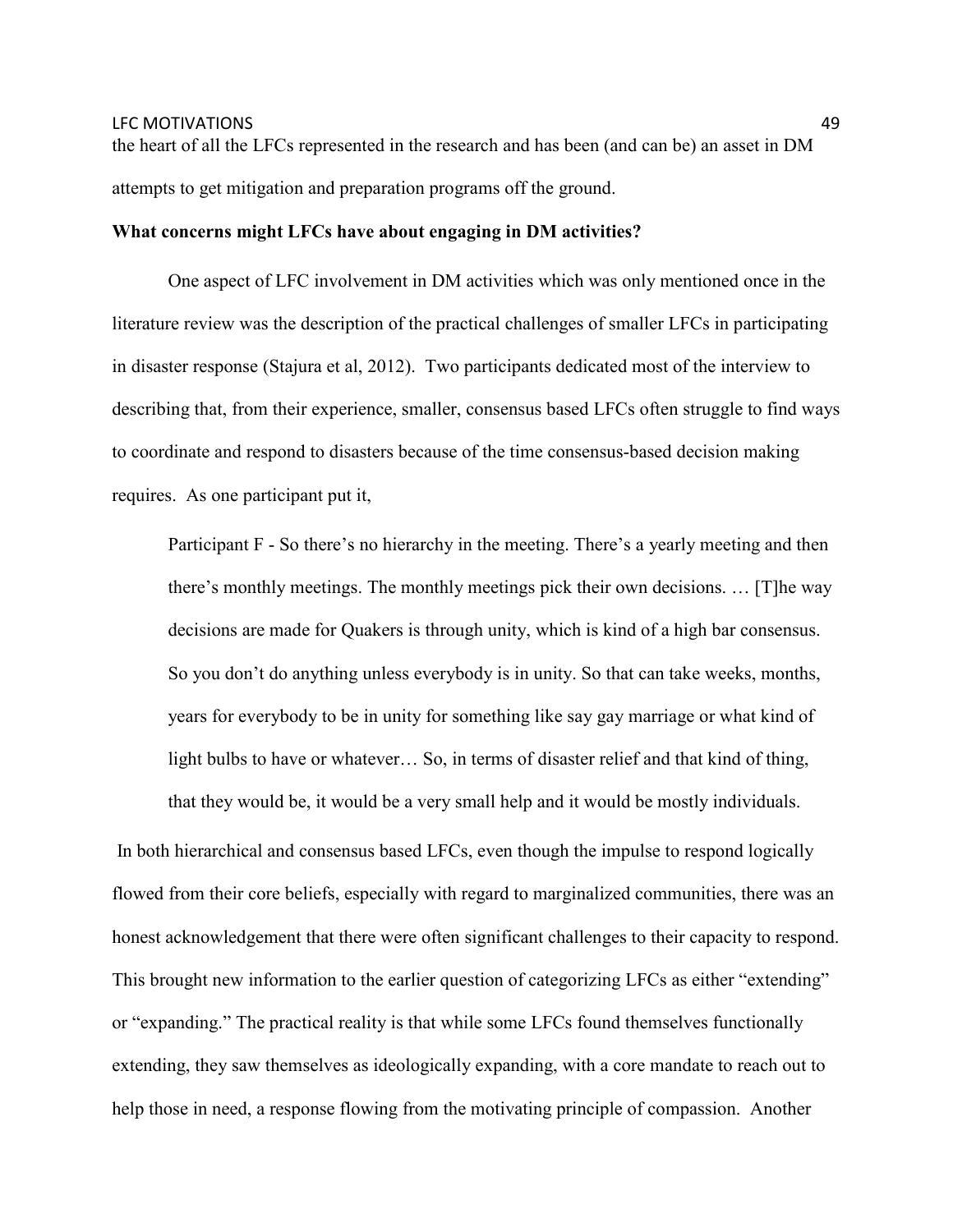motivational theme linked to these practical challenges was the above-mentioned "shared giftedness." Although struggling to find ways to effectively respond to disasters, most participants from smaller LFCs expressed a belief that "doing what they could" would be "enough" in the context of the larger response effort. An aspect of this learning is to highlight the importance of DMSOs working with LFCs of all sizes, not only to garner a wider resource base and local awareness, but also to work with these smaller, consensus-based LFCs to find ways in which they might provide support.

 One final lesson learned from the interview process which can further the effectiveness of DM activities was the special focus some participants put on "care for the care-givers." Primarily working with a small volunteer base, most LFCs have valuable experiences of dealing with burnout, balance, and the need for self-care, concerns which found voice in only one article from the literature review (McCabe et al, 2014). This wealth of knowledge and experience might be of great value to DMSO activities and the overall well-being of support workers. There may be opportunities for LFCs, as they receive training about DMSO principles and activities, to offer relevant training and policy-advice concerning issues of 'self-care,' 'maintaining lifebalance,' and 'volunteer management.'

# **The importance of bi-directional training in forging LFC/DMSO partnerships**

The value of past collaboration was evidenced in references to how some LFCs have integrated DM principles into their business plans and activities. When looking at how LFCs and DMSOs might more effectively work together in the future, some principles from the literature review were again reflected in the data, specifically the need for more collaborative and bidirectional training (Adams, 2016, Alawiyah et al, 2011; Bryant-Davis & Wong, 2013; Joakim & White, 2015; McCabe et al, 2014; Rivera, 2018; Stajura et al, 2012). Some of the areas of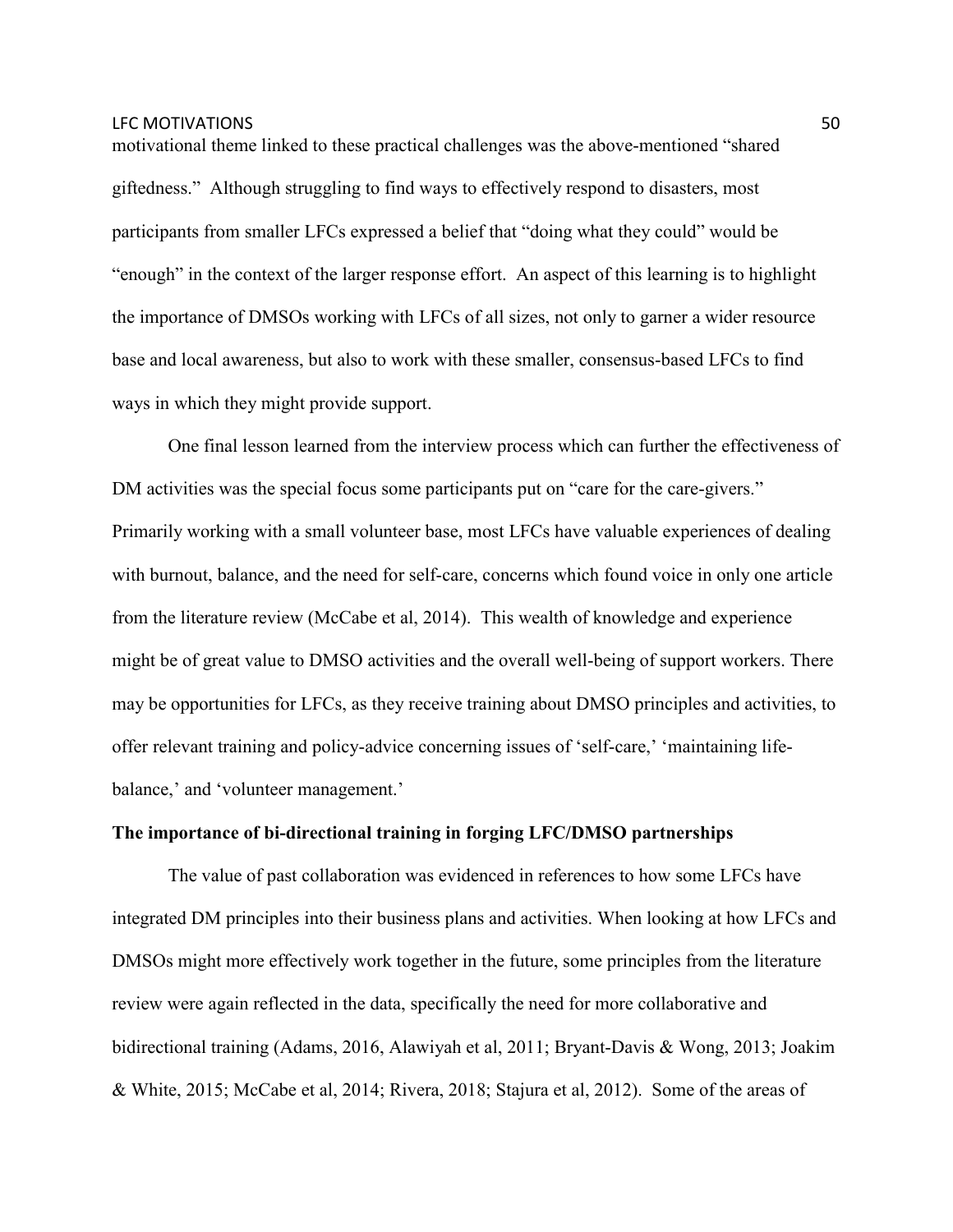collaboration and training which were mentioned included: exploring how to maintain healthy boundaries between LFCs and DMSOs; coordinating and facilitating preparation/mitigation efforts; exploring how better to coordinate with DMSOs in times of disaster response; exploring how DMSOs might be better connected with the linking and bridging social capital of certain LFCs; exploring how DMs might best work with LFCs in their roles as community hubs; exploring how DMSOs might strengthen LFCs (especially smaller, consensus-based LFCs) and better equip them to respond; and, exploring how to build greater trust and understanding amongst LFCs and DMSOs. Partnership between DMSOs and LFCs, to be a true partnership, multidisciplinary in nature, requires an open and honest willingness to listen to one another's perspectives, misgivings, and motivations. To quote Stajura et al (2012) in examining the positive effects of 'deeper' relationships between local health departments and LFCs, "the quality of relationships seems to matter more than discrete resources provided by such ties" (p. 2294).

# **Conclusion**

In the process of this research, I have contributed to addressing to some degree, the gaps identified through my literature review. I analyzed current and potential LFC contributions to DM. I responded to the need to diversify the types of faith traditions included in this field of research by ensuring that the participant sample was as diverse as possible. I used a semistructured interview process to explore the continuing question of how those within LFCs actually perceive their own roles in response to disasters. My research also makes suggestions of how to improve the quality of relationships between LFCs and DMSOs. The goals of this research were to encourage discussion and consideration of DM issues among LFCs as well as provide, through the data collected, insight into the motivational perceptions of different LFC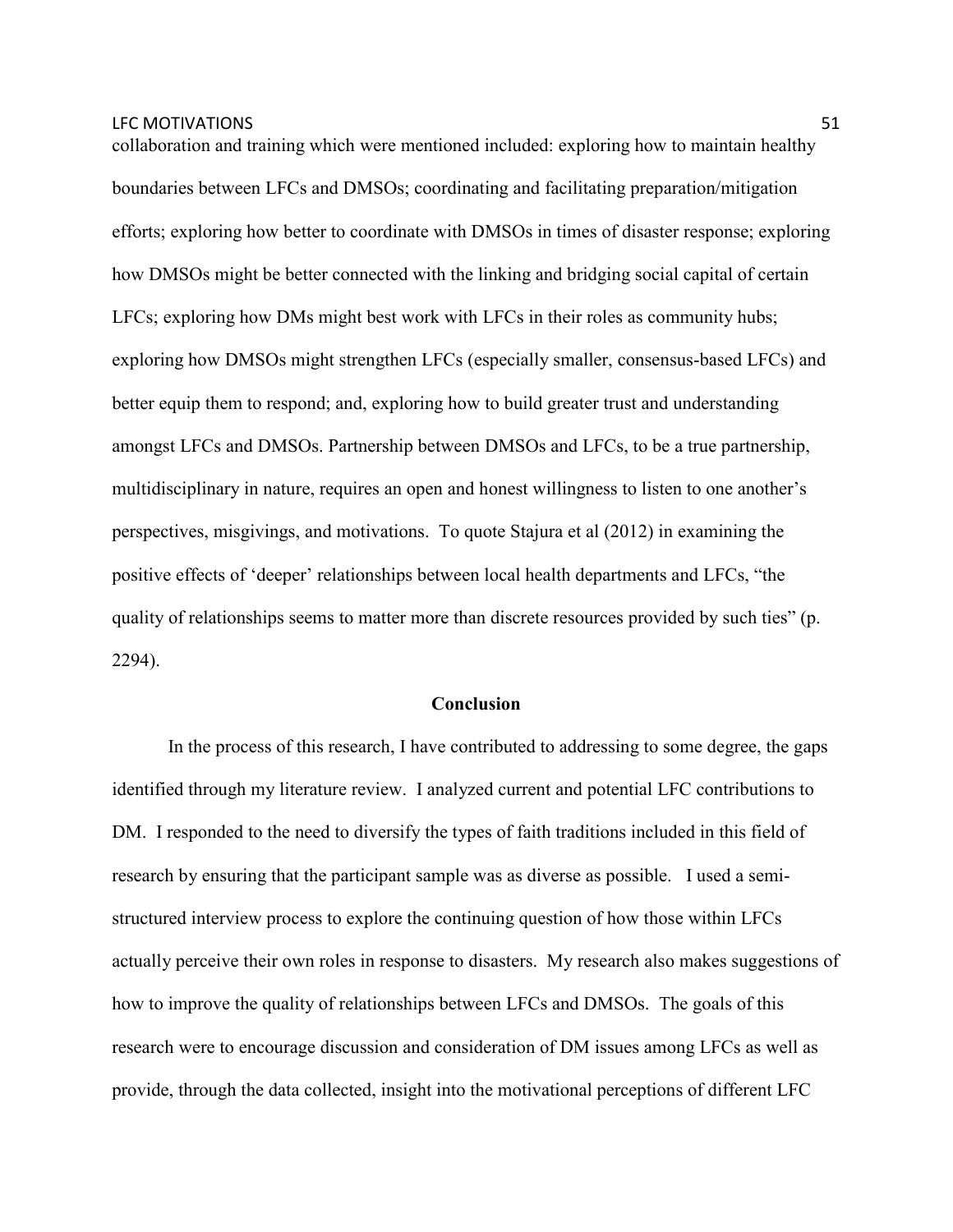members for DMSOs. These goals have been achieved. This research has started many conversations and opened multiple possibilities for future partnership opportunities in addition to planting seeds of LFC engagement with the topic of DM.

In addressing the research gaps identified through the literature review, I offer the following conclusions. First, with respect to the lack of diversity of the faith traditions included in DM research, I was pleasantly surprised to find that despite the very different worldviews represented by my participants, there was significant commonality regarding motivation for involvement in DM activities – specifically: compassion, shared humanity, and living out one's faith – as well as common concerns about the ability of smaller LFCs to respond effectively to disasters. Regarding the question of what it is that LFCs might be able to teach DMSOs I would suggest that the commonly expressed theme of recognizing both the subjective and sometimes individual understanding of what constitutes a disaster might be of value to DMSOs working with local communities. Though I did not seek to define specific training needs, I hope my findings might provide insight for DMSOs into the "Professionalized Language" (Cruickshank & Cowley, 2014, p. 20) of LFCs to aide in the growth of deeper relationships and facilitate the development of training strategies in a more bilateral, reciprocal manner.

# **Suggestions for Further Research**

One topic that I did not explore fully in this research because of my focus on hearing the voices of LFCs themselves was, "what are some of the (real or perceived) challenges to LFC involvement in future DM activities?" Although some of my findings touched on the issue of challenges, I believe that more research is needed to fully explore an address the issue of increasing LFC involvement in DM and build a collaborative relationship between two different, but complimentary organizational types.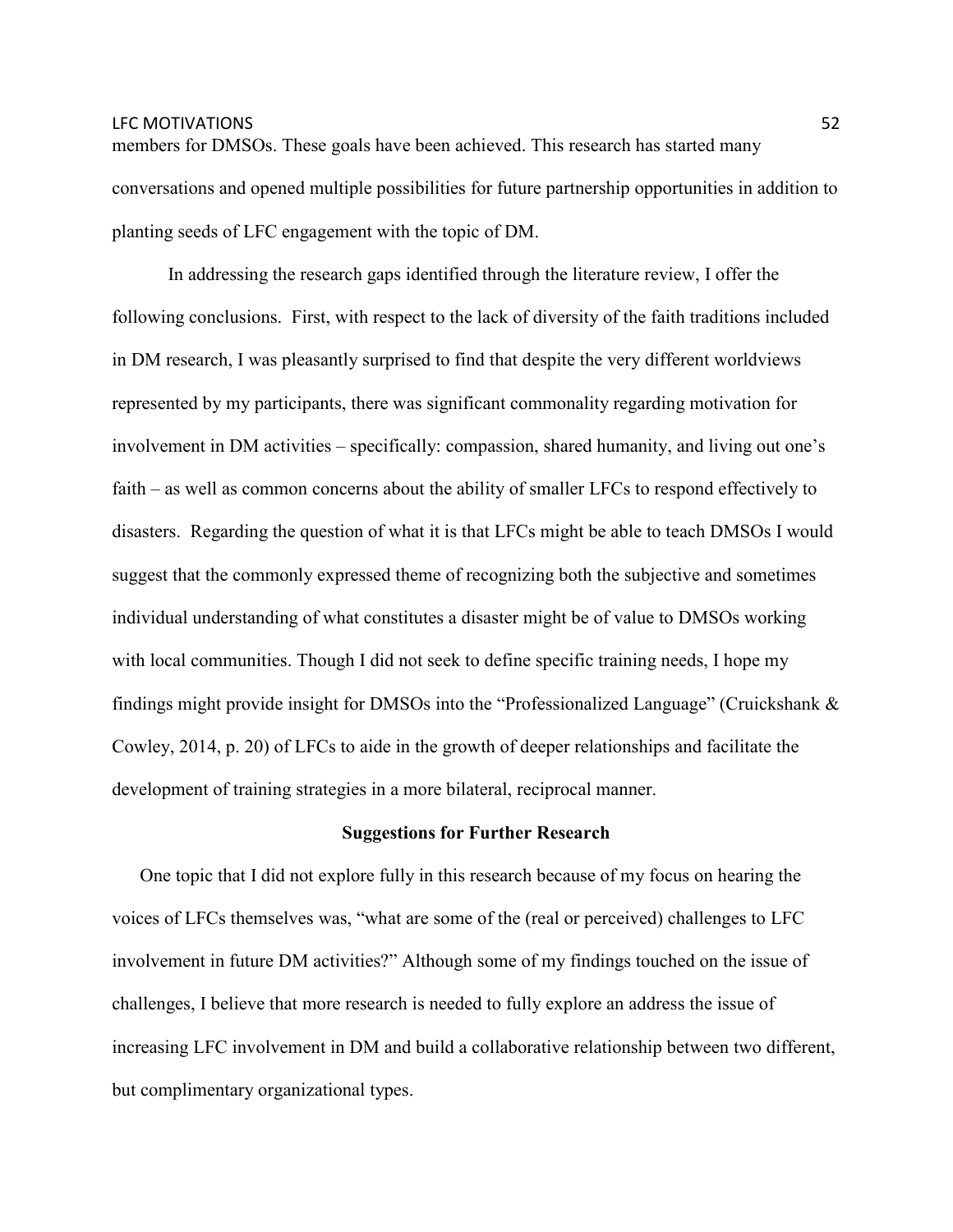Another question I suggest may be worth exploring in the future is, what does the idea of "having compassion/empathy for the well-being of humanity" look like from the perspective of different DM professionals? This may be a discussion best lead by a multi-faith team with goals of building trust and self-understanding through dialogue.

Noting this study's shortcoming in sampling more "open" LFCs, there would be value in conducting a second study including participants from more "closed" LFCs. These LFCs might supply a deeper insight into "roadblocks" and "challenges" to collaboration and broaden the picture of the LFC landscape.

In terms of Action Research, the next steps I am personally interested in taking include hosting research workshops to try to build relationships between local disaster management professionals and LFCs and exploring how best to teach DM principles to LFCs in order to engage interest and facilitate further collaboration.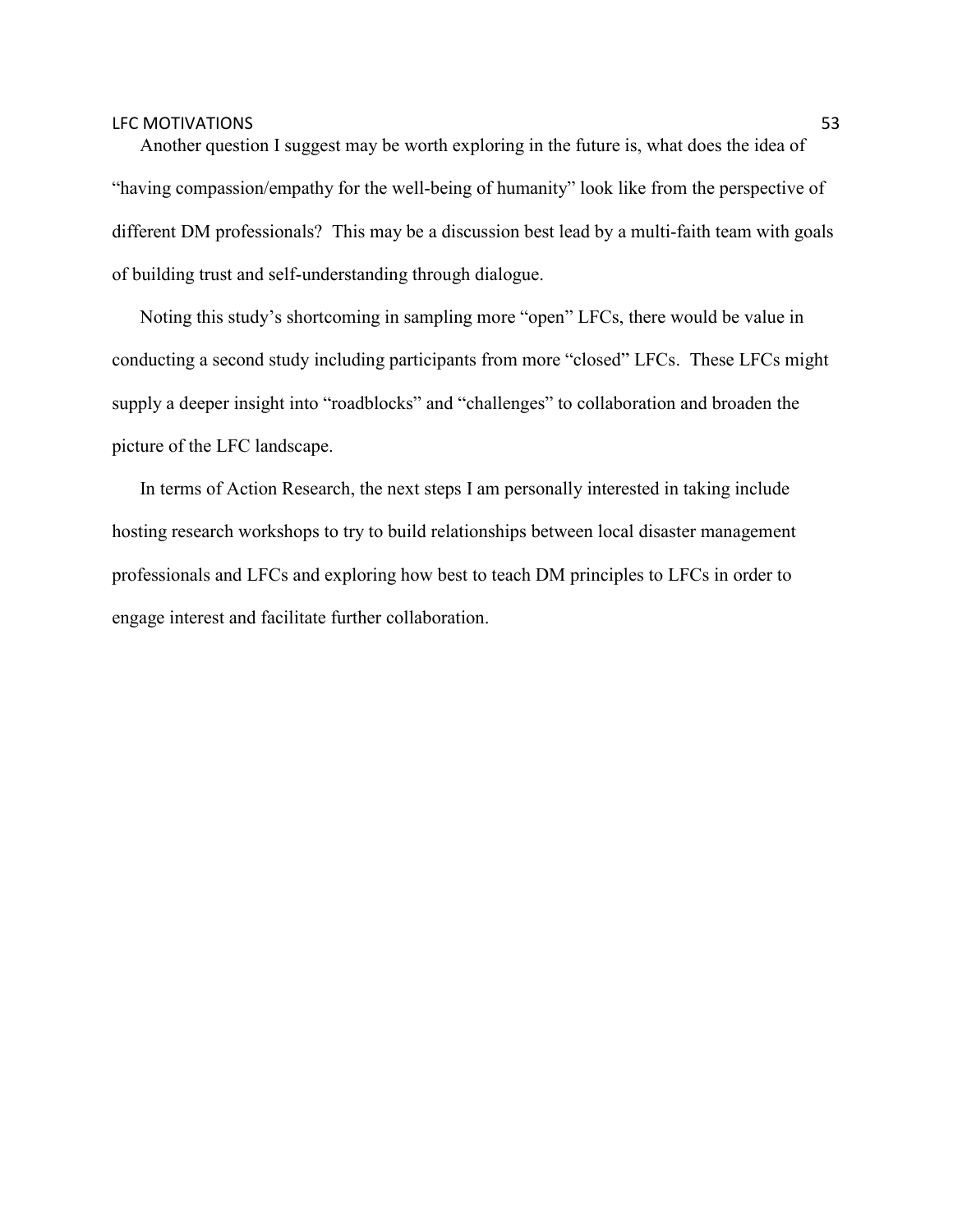# **References**

- Adams, L. (2016). Promoting disaster resilience through use of interdisciplinary teams: A program evaluation of the integrated care team approach. *World Medical & Health Policy, 8*(1), 8-26. doi:10.1002/wmh3.176
- Ager, J., Fiddian-Qasmiyeh, E., & Ager, A. (2015). Local faith communities and the promotion of resilience in contexts of humanitarian crisis. *Journal of Refugee Studies, 28*(2), 202- 221. doi:10.1093/jrs/fev001
- Alawiyah, T., Bell, H., Pyles, L., & Runnels, R. C. (2011). Spirituality and Faith-Based Interventions: Pathways to Disaster Resilience for African American Hurricane Katrina Survivors. Journal of Religion & Spirituality in Social Work: Social Thought, 30(3), 294–319. https://doi.org/10.1080/15426432.2011.587388
- Allen, M. (2017). The sage encyclopedia of communication research methods (Vols. 1-4). Thousand Oaks, CA: SAGE Publications, Inc doi: 10.4135/9781483381411
- Aten J. D. (2012). Disaster spiritual and emotional care in professional psychology: a christian integrative approach. *Journal of Psychology and Theology, 40*,(2), 131–135.
- Boin, A., Hart, P., & Kuipers, S. (2018). The crisis approach. In *Handbook of disaster research (Second Editions)* (pp. 225-242). Springer, New York, NY.
- Bradley, E., Curry, L., & Devers, K. (2007). Qualitative data analysis for health services research: Developing taxonomy, themes, and theory. *Health Services Research, 42*(4), 1758-1772. doi:10.1111/j.1475-6773.2006.00684.
- Brodeur, P. (2005). From the margins to the centers of power: The increasing relevance of the global interfaith movement. *CrossCurrents*, 42-53.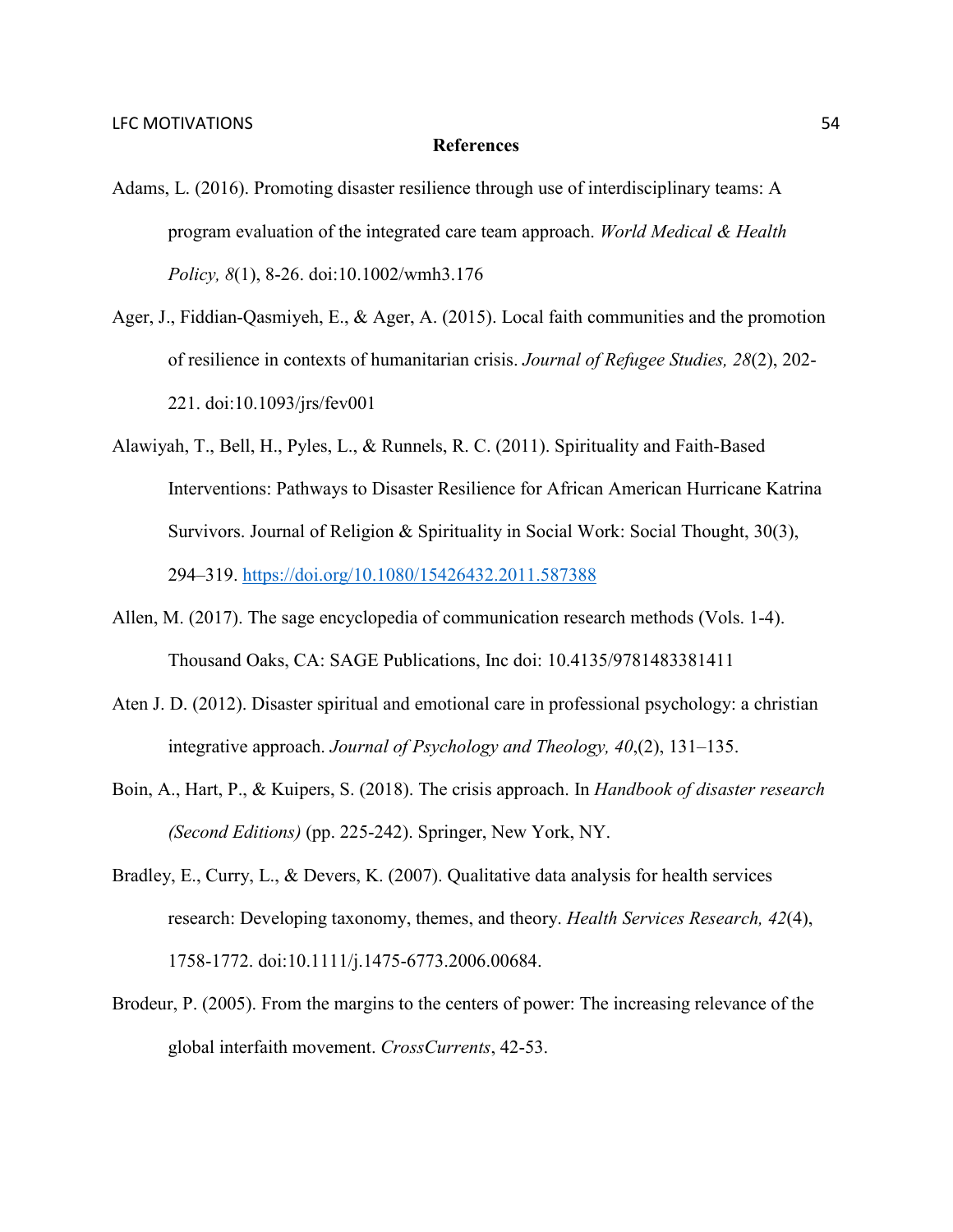Bryant-Davis, T., & Wong, E. C. (2013). Faith to move mountains: Religious coping, spirituality, and interpersonal trauma recovery. *American Psychologist*, *68*(8), 675–684. https://doi.org/10.1037/a0034380

- Bryman, A., Bell, E., & Teevan, J. J. (2004). Chapter 15: Interviewing in qualitative research. *Social research methods*, *2*, 312-333.
- Bergstrand, K., Mayer, B., Brumback, B., & Zhang, Y. (2015). Assessing the Relationship Between Social Vulnerability and Community Resilience to Hazards. *Social Indicators Research*, *122*(2), 391–409. https://doi.org/10.1007/s11205-014-0698-3
- Captari, L. E., Hook, J. N., Aten, J. D., Davis, E. B., & Tisdale, T. C. (2019). Embodied spirituality following disaster: Exploring intersections of religious and place attachment in resilience and meaning-making. In *The psychology of religion and place* (pp. 49-79). Palgrave Macmillan, Cham.
- Centers for Disease Control and Prevention (CDC). (2010). Public Health Workbook to Define, Locate and Reach Special, Vulnerable, and At-Risk Populations in an Emergency; CDC: Atlanta, GA
- Cooper, S., & Endacott, R. (2007). Generic qualitative research: a design for qualitative research in emergency care? *Emergency Medicine Journal: EMJ*, *24*(12), 816–819. https://doi.org/10.1136/emj.2007.050641
- Coppola, D. P. (2015). *Introduction to International Disaster Management.* Waltham, MA: Elsvier.
- Crowe, A. S. (2013). *Leadership in the open : a new paradigm in emergency management*. CRC Press.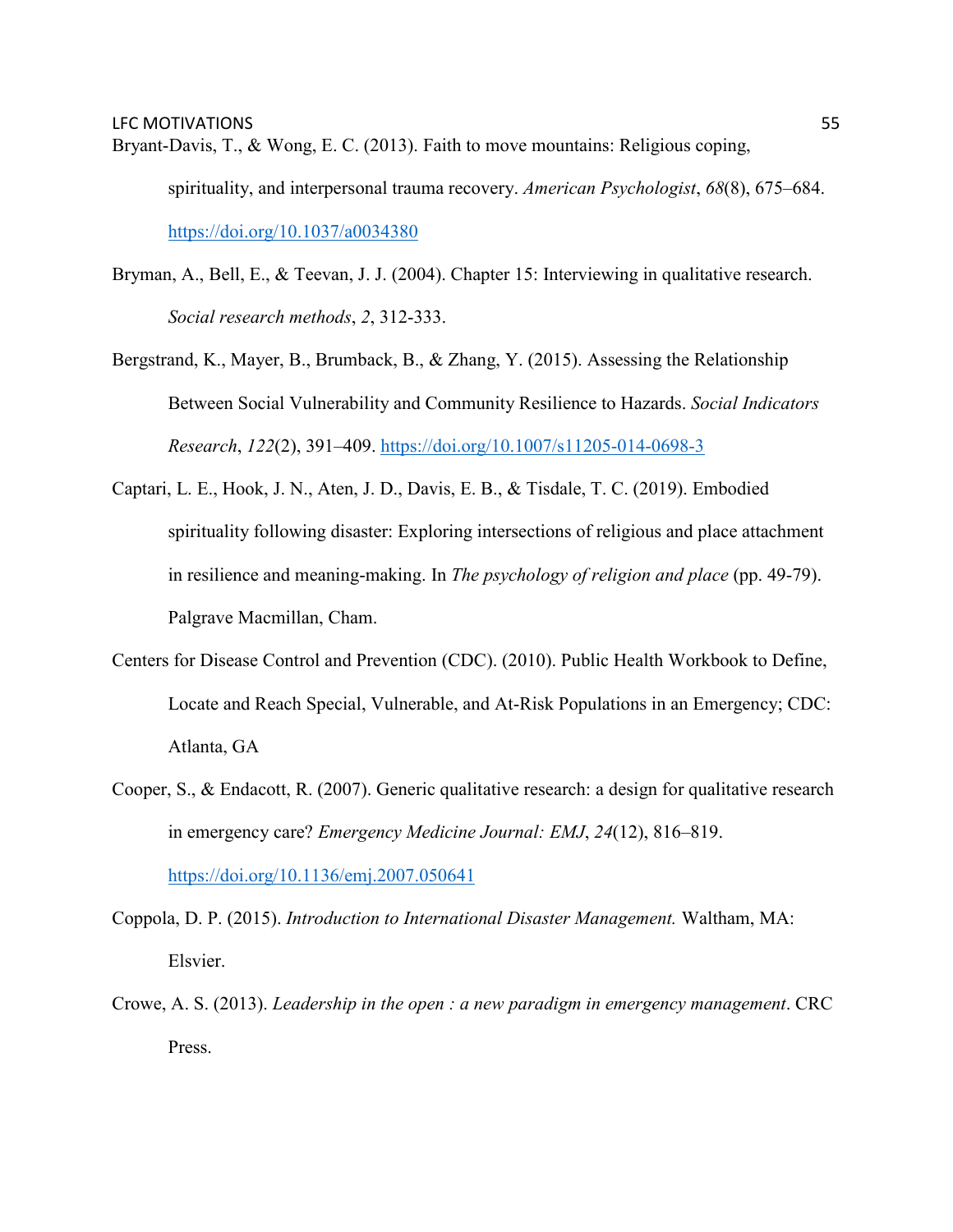Cruickshank, R., & Cowley, C. (2014). *Faith motivation and effectiveness: A Catholic* 

*experience.* 4.

Davis, E. B., Kimball, C. N., Aten, J. D., Andrews, B., Van Tongeren, D. R., Hook, J. N., Davis, D. E., Granqvist, P., & Park, C. L. (2019). Religious meaning making and attachment in a disaster context: A longitudinal qualitative study of flood survivors. *The Journal of Positive Psychology, 14*(5), 659–671. https://doi.org/10.1080/17439760.2018.1519592

- Davis, E. B., Van Tongeren, D. R., McElroy□Heltzel, S. E., Davis, D. E., Rice, K. G., Hook, J. N., Aten, J. D., Park, C. L., Shannonhouse, L., & Lemke, A. W. (2021). Perceived and actual posttraumatic growth in religiousness and spirituality following disasters. *Journal of Personality, 89*(1), 68–83. https://doi.org/10.1111/jopy.12537
- Dueck, A., & Byron, K. (2011). Community, spiritual traditions, and disasters in collective societies. *Journal of Psychology and Theology, 39*(3), 244-254. doi:10.1177/009164711103900307
- Dynes, R., (1970). *Organized Behavior in Disaster.* Lexington, Mass: Heath Lexington Books.
- Emmel, N, (2013). *Sampling and choosing cases in qualitative research: A realist approach* (pp. 45-66). London: SAGE Publications Ltd doi: 10.4135/9781473913882
- Gergen, K. & Gergen, M. (2007). Social construction and research methodology. In Outhwaite, W., & Turner, S. P. *The SAGE handbook of social science methodology* (pp. 461-478). : SAGE Publications Ltd doi: 10.4135/9781848607958
- Given, L. M. (2008). *The SAGE Encyclopedia of Qualitative Research Methods* (Vols. 1-0). Thousand Oaks, CA: SAGE Publications, Inc. doi: 10.4135/9781412963909
- Goldsmith, S., Eimicke, W. B., & Pineda, C. (2006). Faith-Based Organizations Versus Their Secular Counterparts: A Primer For Local Officials. 10.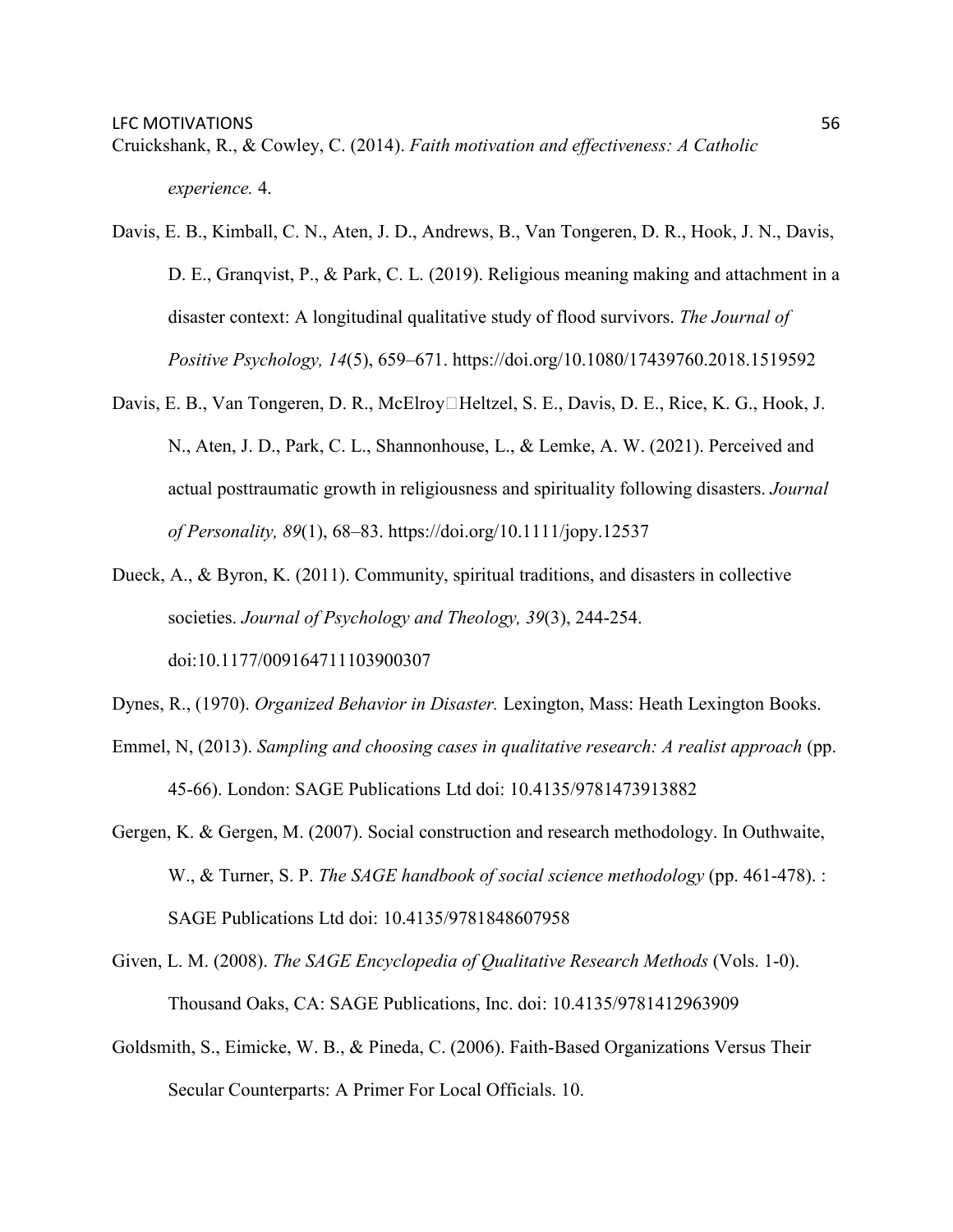- Goldstein, B. E. (Ed.). (2012). *Collaborative resilience: Moving through crisis to opportunity.* Borart, GA: MIT press.
- Graham, L. K. (2014). Political Dimensions of Pastoral Care in Community Disaster Responses. *Pastoral Psychology, 63*(4), 471–488. https://doi.org/10.1007/s11089-013-0571-3
- Halafoff, A. (2013). "Benefits and Challenges of Multifaith Engagement." In A. Halafoff (Ed.), *The Multifaith Movement: Global Risks and Cosmopolitan Solutions* (pp. 95–114). Springer Netherlands. https://doi.org/10.1007/978-94-007-5210-8\_6
- Halafoff, A., & Wright-Neville, D. (2009). A Missing Peace? The Role of Religious Actors in Countering Terrorism. Studies in Conflict & Terrorism, 32(11), 921–932. https://doi.org/10.1080/10576100903262740
- International Federation of Red Cross and Red Crescent Societies. (2019). What Is A Disaster? Retrieved from https://www.ifrc.org/en/what-we-do/disaster-management/aboutdisasters/what-is-a-disaster/
- Joakim, E., & White, R. (2015). Exploring the impact of religious beliefs, leadership, and networks on response and recovery of disaster-affected populations: A case study from Indonesia. *Journal of Contemporary Religion, 30*(2), 193-212. doi:10.1080/13537903.2015.1025538
- Jonathan, M., Suzanne, S., Natalie, L., Jeffrey, M., O, L., George, S., . . . Carol, B. (2014). An academic-government-faith partnership to build disaster mental health preparedness and community resilience. *Public Health Reports, 129*(6\_suppl4), 96-106.
- Kaler, A., & Parkins, J. R. (2018). Talking about time: Temporality and motivation for international Christian humanitarian actors in South Sudan. *The British Journal of Sociology*, *69*(4), 1313–1336. https://doi.org/10.1111/1468-4446.12335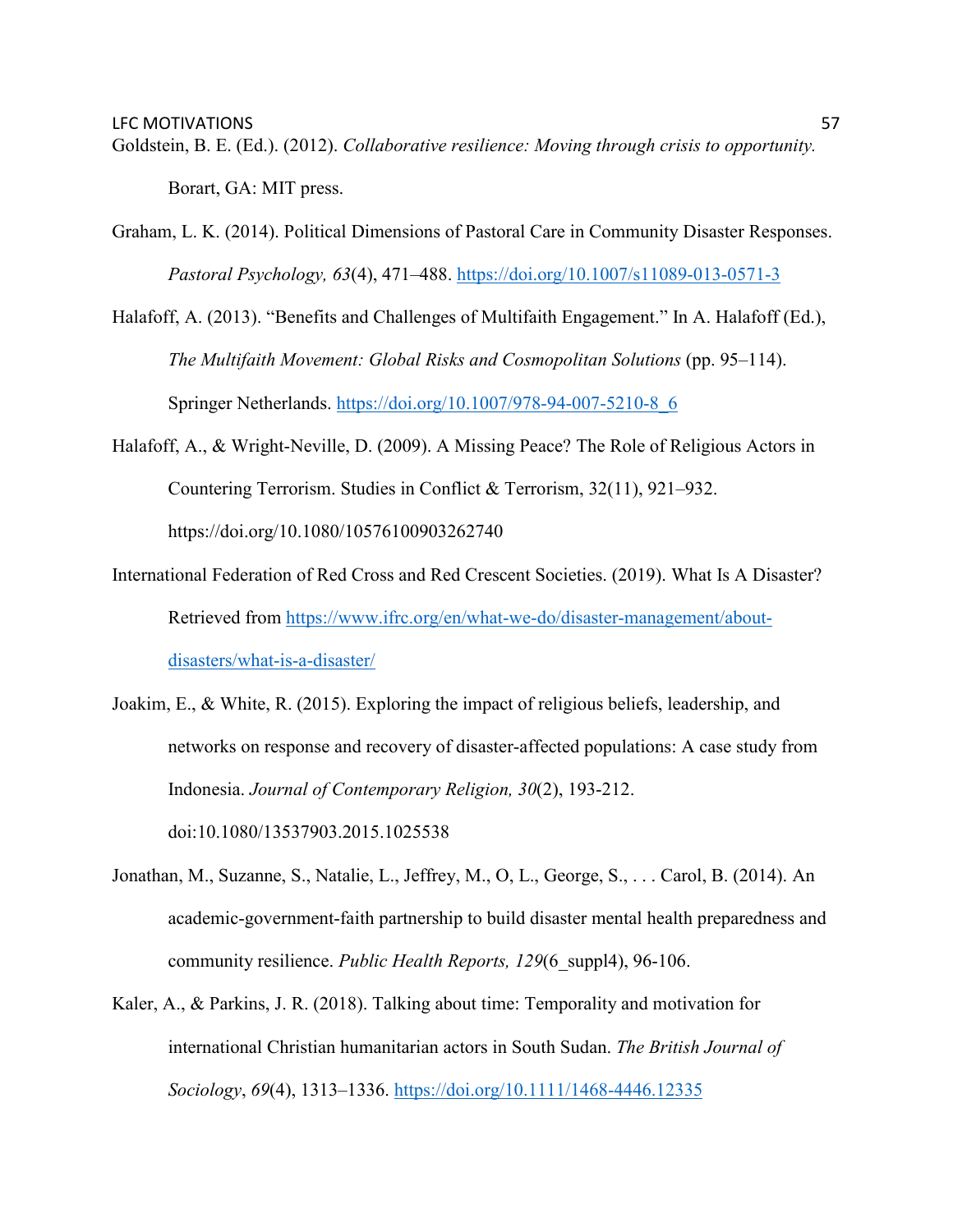Lewis-Beck, M. S., Bryman, A., & Futing Liao, T. (2004). *The SAGE encyclopedia of social science research methods.* Thousand Oaks, CA: Sage Publications, Inc. doi: 10.4135/9781412950589

McCabe, O. L., Semon, N. L., Lating, J.M., Everly, G. S., Perry, C. J., Moore, S. S., Mosley, A. M., Thompson, C. B., & Links, J. M. . 2014. "An Academic-Government-Faith Partnership to Build Disaster Mental Health Preparedness and Community Resilience." *Public Health Reports (1974-) 129*:96–106.

- Mignone, Javier. 2003. *Social Capital in First Nations Communities: Conceptual Development and Instrument Validation.* (Unpublished dissertation for Doctor of Philosophy). University of Manitoba.
- Miller, R. L., & Brewer, J. (2003). *The A-Z of Social Research* (Vols. 1-0). London, : SAGE Publications, Ltd doi: 10.4135/9780857020024
- Murphy, R. (2009). *Leadership in disaster : learning for a future with global climate change*. McGill-Queen's University Press.
- NATO Advanced Research Workshop on Leadership Development Programme on Gender, Diversity, Peace, Risk and Emergency Preparedness and Collaboration (2018 : Vestfold, Norway). (2019). Disaster, diversity and emergency preparation. (L. I. Magnussen, Ed.) (Ser. Nato science for peace and security series, sub-series e, human and societal dynamics, vol. 146). IOS Press.
- Natural Resources Canada. (2011). Earthquakes in Southern British Columbia. [Fact Sheet]. https://www.seismescanada.rncan.gc.ca/pprs-pprp/pubs/GF-GI/GEOFACT\_earthquakes-SW-BC\_e.pdf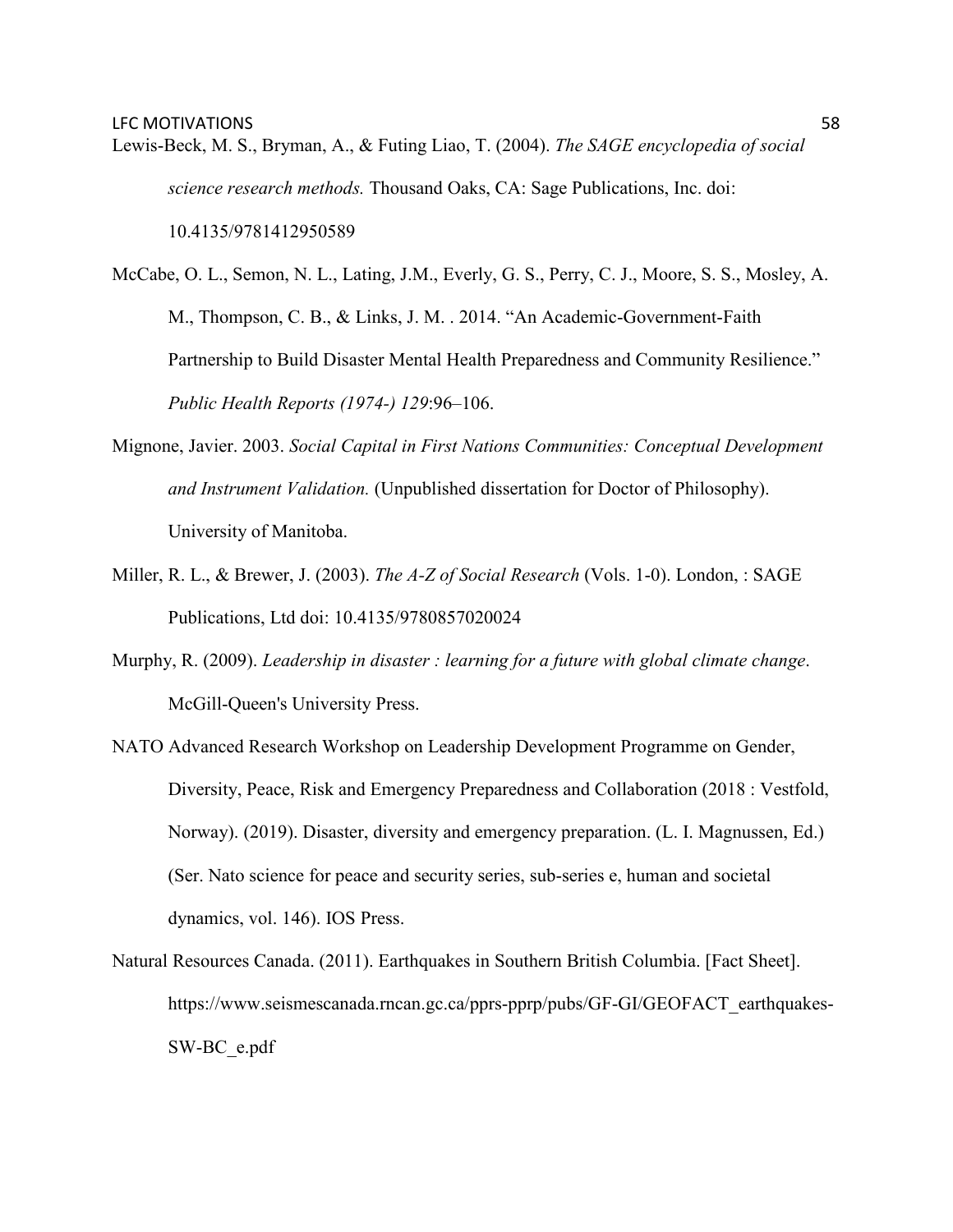(pp. 33-38). SAGE Publications Ltd, https://www-doi-

org.ezproxy.royalroads.ca/10.4135/9781473914230

Park, C. L. (2016). Meaning Making in the Context of Disasters: Meaning Making in the Context of Disasters. *Journal of Clinical Psychology*, *72*(12), 1234–1246.

https://doi.org/10.1002/jclp.22270

- Parker, N. I. (2019). "A narrative analysis of religious journalism's approach to disaster reporting." A Thesis Submitted to the Faculty of Social and Applied Sciences in Partial Fulfilment of the Requirements for the Degree of Master of Arts in Disaster and Emergency Management. Royal Roads University.
- Pasteur, K. (2011). *From Vulnerability to Resilience, a framework for analysis and action to build community resilience*. Practical Action Publishing.

http://repo.floodalliance.net/jspui/handle/44111/1443

- Paton, D., & Johnston, D. (2017). *Disaster Resilience: An Integrated Approach.* (2nd edition) Illinois: Charles C Thomas Publisher.
- Peek, R. W., Abramson, D. M., Cox, R. S., Fothergill, A., & Tobin, J. (2018). Children and disasters. In *Handbook of disaster research (Second Editions)* (pp. 243-262). Springer, New York, NY.
- Perry, R. W. (2007). What is a disaster?. In *Handbook of disaster research* (pp. 1-15). Springer, New York, NY.
- Putnam, R. (1993). *Making Democracy Work: Civic Traditions in Modern Italy.* Princeton, NJ: Princeton University Press.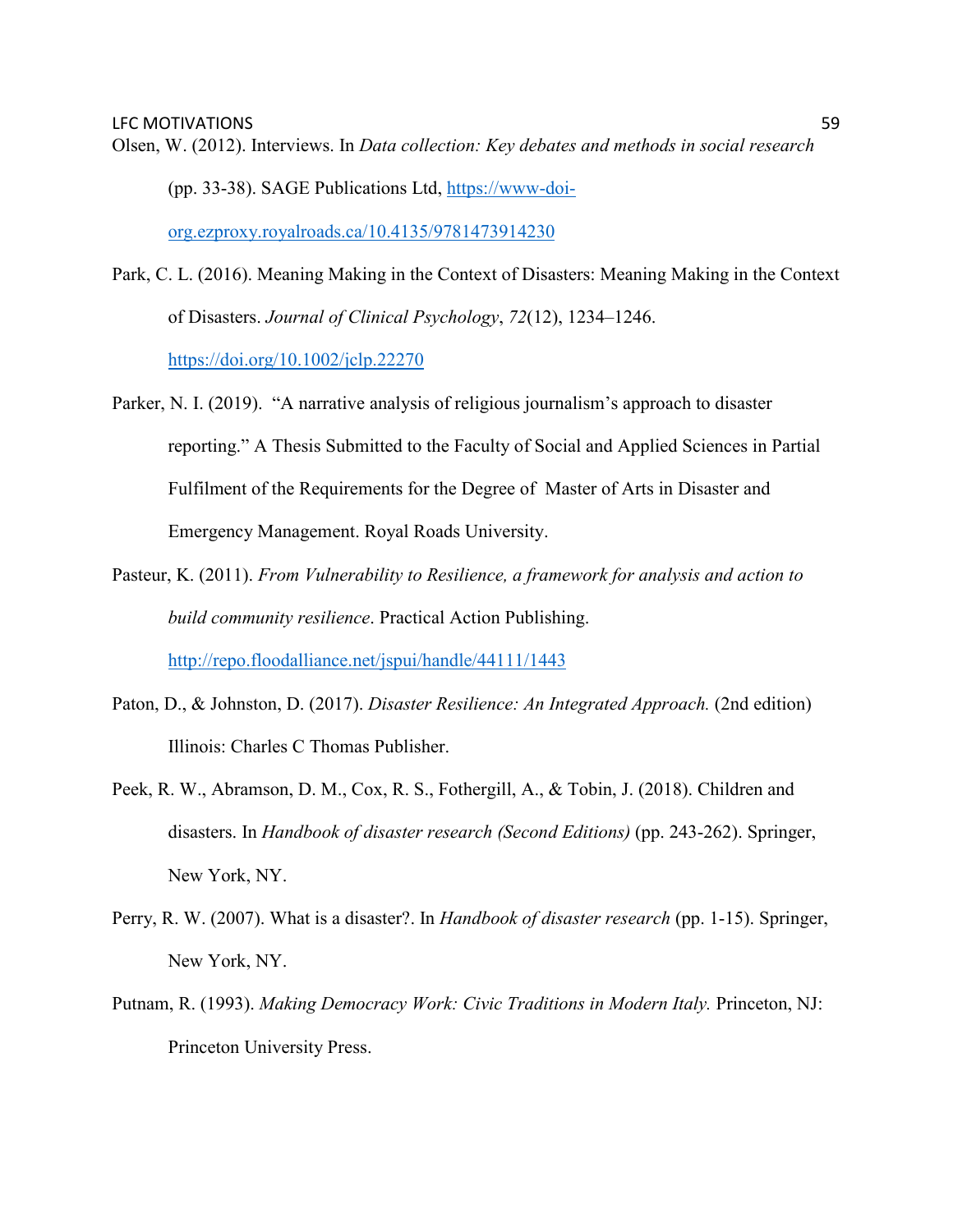Rivera, J. (2018). Reliance on faith-based organizations for tangible assistance in times of disaster: Exploring the influence of bonding social capital. Sociological Spectrum, 38(1), 39-50. doi:10.1080/02732173.2017.1409147

Ross, H., & Berkes, F. (2014). Research approaches for understanding, enhancing, and monitoring community resilience. *Society & Natural Resources*, *27*(8), 787–804. https://doi.org/10.1080/08941920.2014.905668

Stajura, M., Glik, D., Eisenman, D., Prelip, M., Martel, A., & Sammartinova, J. (2012). Perspectives of community-and faith-based organizations about partnering with local health departments for disasters. *International Journal of Environmental Research and Public Health*, *9*(7), 2293–2311. https://doi.org/10.3390/ijerph9072293

Stough, L. M., & Kelman, I. (2018). People with disabilities and disasters. In *Handbook of disaster research (Second Editions)* (pp. 225-242). Springer, New York, NY.

Stringer, E. (2014). *Action research* (Fourth ed.). Thousand Oaks, California: SAGE.

The U.S. Federal Emergency Management Agency (FEMA). (2019). *Building Cultures of Preparedness: A Report for the Emergency Management Higher Education Community.* Washington, DC: FEMA.

United Nations International Strategy for Disaster Risk Reduction (UNISDR). (2005). *Hyogo Framework for 2005–2015: Building the Resilience of Nations and Communities to Disasters.* Retrieved from

http://www.unisdr.org/wcdr/intergover/official-doc/L-docs/Hyogo-framework-for-actionenglish.pdf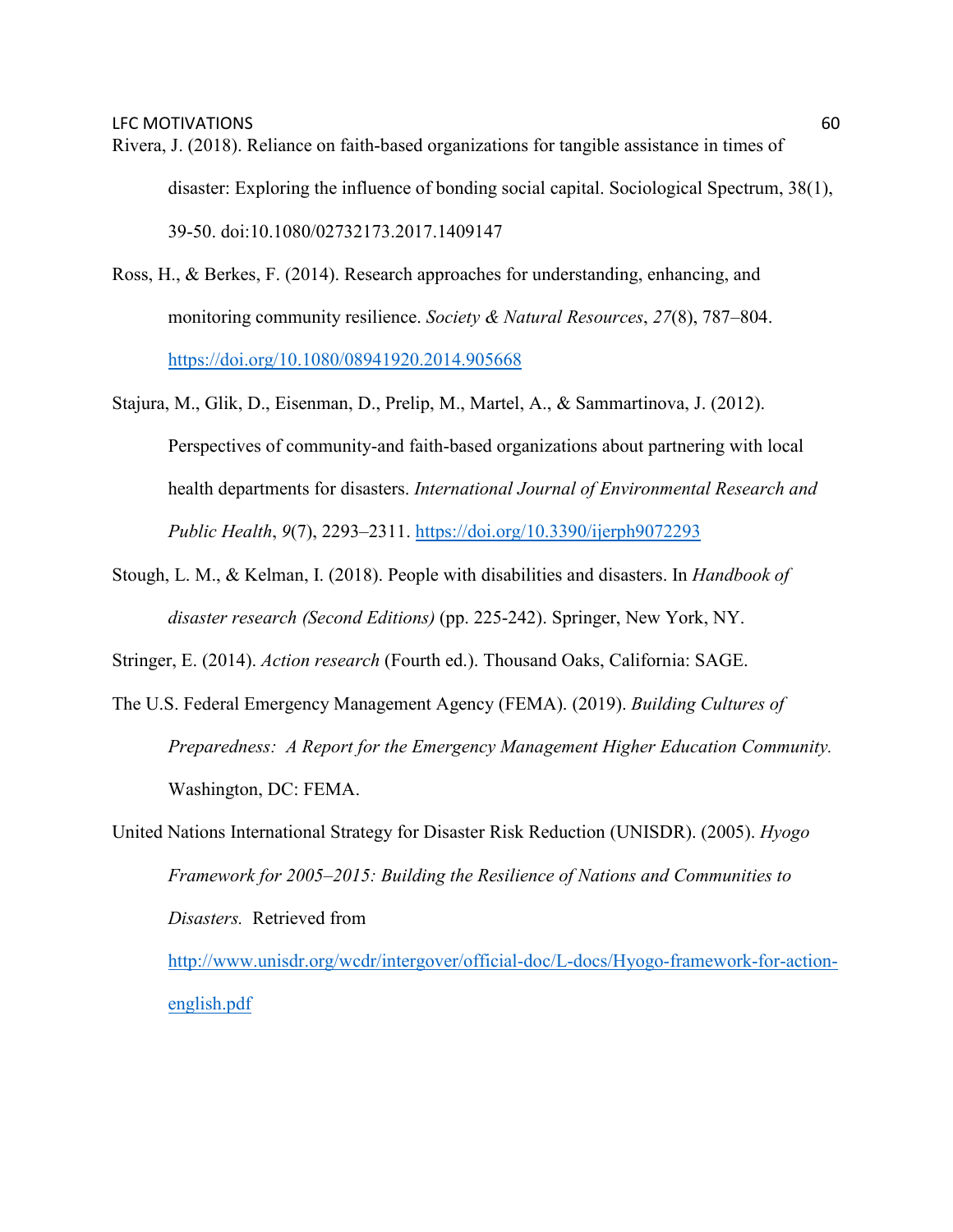Wortmann, J. H., & Park, C. L. (2009). Religion/Spirituality and Change in Meaning after Bereavement: Qualitative Evidence for the Meaning Making Model. *Journal of Loss and* 

*Trauma*, *14*(1), 17–34. https://doi.org/10.1080/15325020802173876

Wuthnow, Robert. 2002. "Religious Involvement and Status-Bridging Social Capital." *Journal for the Scientific Study of Religion 41(4)*:669–84. doi: 10.1111/1468-5906.00153.

Xie, J., Nistor, I., & Murty, T. (2012). Tsunami risk for Western Canada and numerical modelling of the Cascadia fault tsunami. Natural Hazards, 60(1), 149–159.

https://doi.org/10.1007/s11069-011-9958-6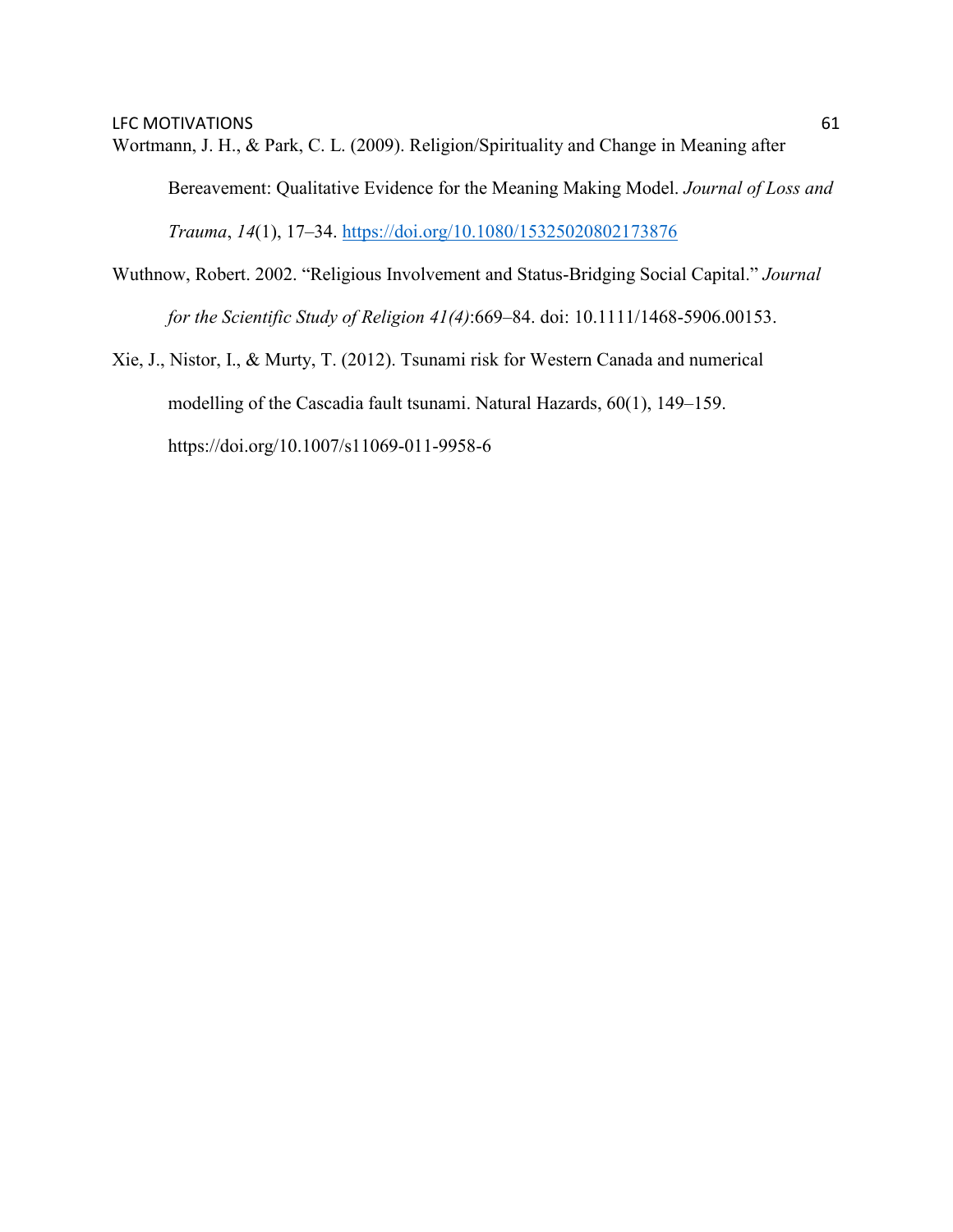# **Appendix A - Interview Guides**

*Interview Guide 1.0 was used for only the first two interviews.* 

# **Interview Guide (Version 1.0)**

- *Introduction* (Building rapport):
	- $\circ$  Who Am I?
	- o What is the focus of my research?
	- o What is the purpose of this interview?
	- $\circ$  Address issues of confidentiality (data storage and security), consent, and withdrawal.
	- o Explain the format (contextual data, present, past, and future) and duration of the interview.
		- Are there any questions about the process?
- *Interview Questions* (Exploring Present, Past, and Future)
	- o Contextual Data:
		- Age:
		- **Identified Gender:**
		- **Faith-Background:**
	- o Research Questions:
		- Topic One: "Understanding(s) of Disaster"
		- **Example Questions:** 
			- How would you (as a member of your Faith Group)
	- **Types of Interview Questions:**
	- Introductory • Follow-up
	- Probing
	- Specifying
	- Direct
	- Indirect
	- Structuring · Silence
	- Interpreting
	- Open/Closed
- understand a disaster?
- What makes an event a 'disaster?'
- o Topic Two: "Experiences of Dealing with Disasters"
	- Example Questions:
	- o Have you had any personal experience with disasters?
	- $\circ$  If so, what role has your faith played in handling these experiences?
	- o How would you describe your Faith Group's response(s) to disasters?
- o Topic Three: "What role(s) do you see your FBO having in response to disaster?
	- Example Questions:
		- "In light of everything you have shared, what do you think your faith group's role might be in responding to future, possible disasters?"
		- Is there anything thing else you would like to share?
- *Conclusion* (Appreciation and Tying off Loose Ends)
	- o Offering Thanks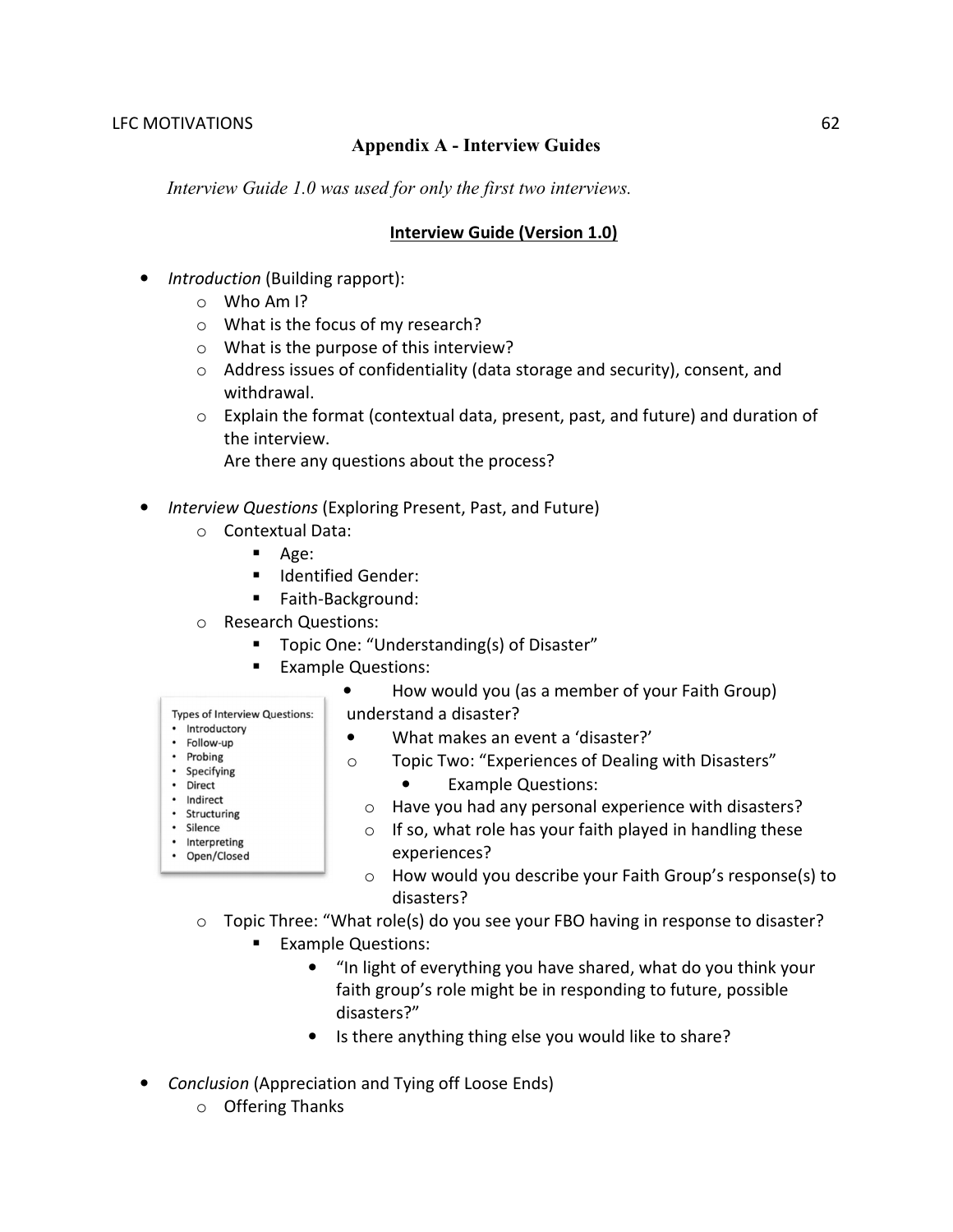- o Sharing information concerning the follow-up survey.
- o Immediately review notes made during the interview and make any further observations which may be pertinent.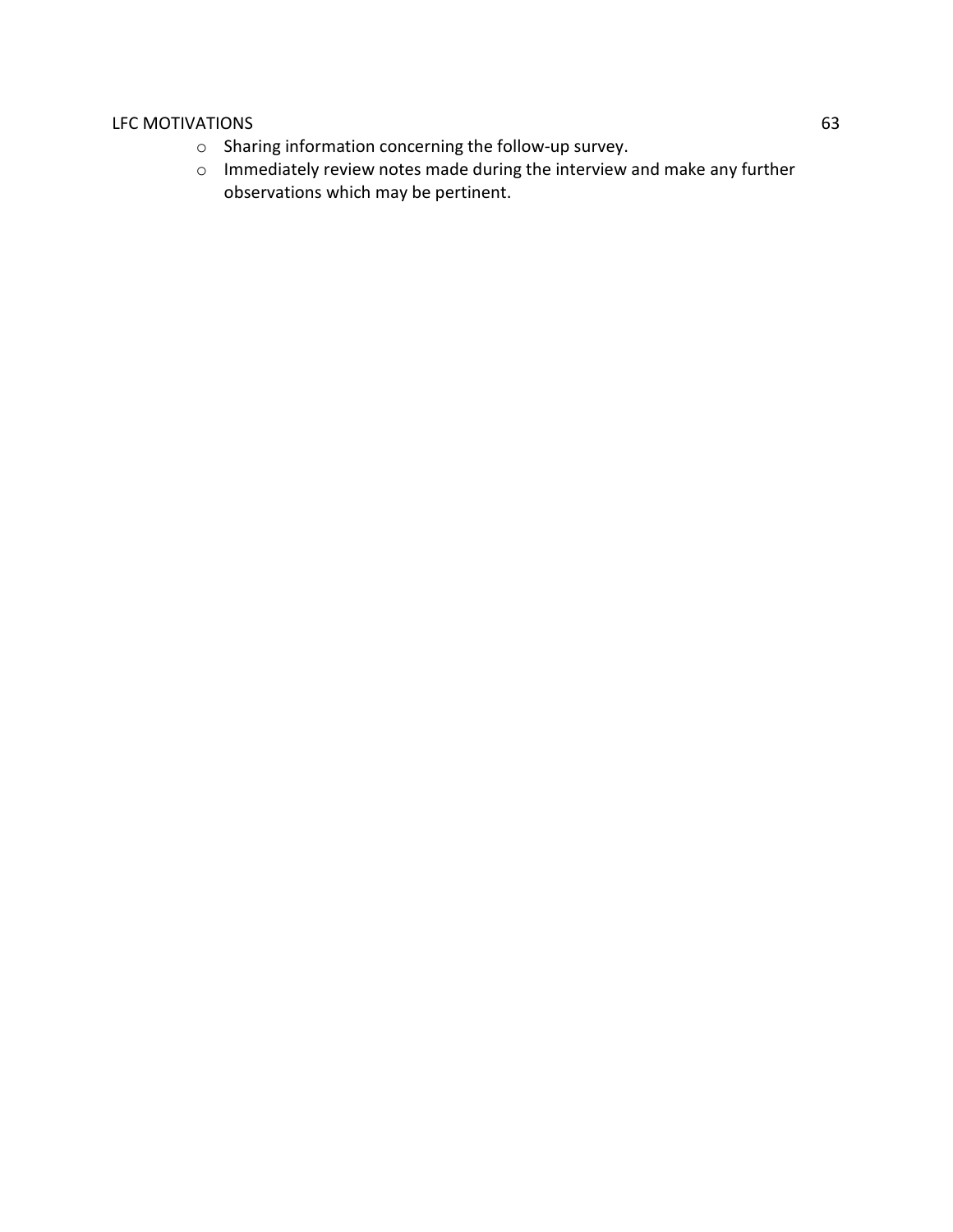*Interview Guide 2.0 was used only for the third interview.* 

# **Interview Guide (Version 2.0)**

- *Introduction* (Building rapport):
	- o Who Am I?
		- **John Hounsell-Drover, the primary and only researcher associated with** this project.
		- I am a Chaplain with the Canadian Armed Forces currently on 'study leave' in order to complete a Master of Arts in Interdisciplinary Studies at Royal Roads University.
		- My Thesis Committee is comprised of two supervisors: Dr. Robin Cox and Dr. Olivia Wilkinson. The Dean of my program is Dr. Matthew Heinz. Please feel free to contact the Interdisciplinary Program at Royal Roads University (250-391-2511) if you wish to verify any of these details.
	- o What is the focus of my research?
		- I am seeking to understand how Faith Based Organizations (FBOs) perceive their role(s) in the face of disasters. I hope to use this research to help give voice to various FBOs so that Disaster Managers (DMs) might have a greater richer understanding of how FBOs might play a role in Disaster Management.
	- o What is the purpose of this interview?
		- The purpose of this interview is to listen to members of various FBOs from various religious backgrounds in order to collect information about how they perceive the role(s) of their Faith Groups and FBOs in the face of disasters.
	- o Address issues of confidentiality (data storage and security), consent, and withdrawal.
		- Data Storage and Security: All data will be maintained electronically on my personal laptop (a MacBook Pro 2018 with fingerprint reader). A back-up of the contents of my laptop is maintained through an iCloud account. Once all data has been processed (after the follow-up survey), any data containing personal information for contact purposes will be deleted. The remaining data will only include an alphanumeric identification code with contextual information such as age, identified gender, and faith-background. Recordings of the telephone interviews will be made using the "Call Recording App" from NoNotes and immediately transferred to my laptop and erased from my phone at the end of the interview.
		- Written Notes: I also maintain a 'Memo- book' to maintain record of my own personal reflections during the research process. This book will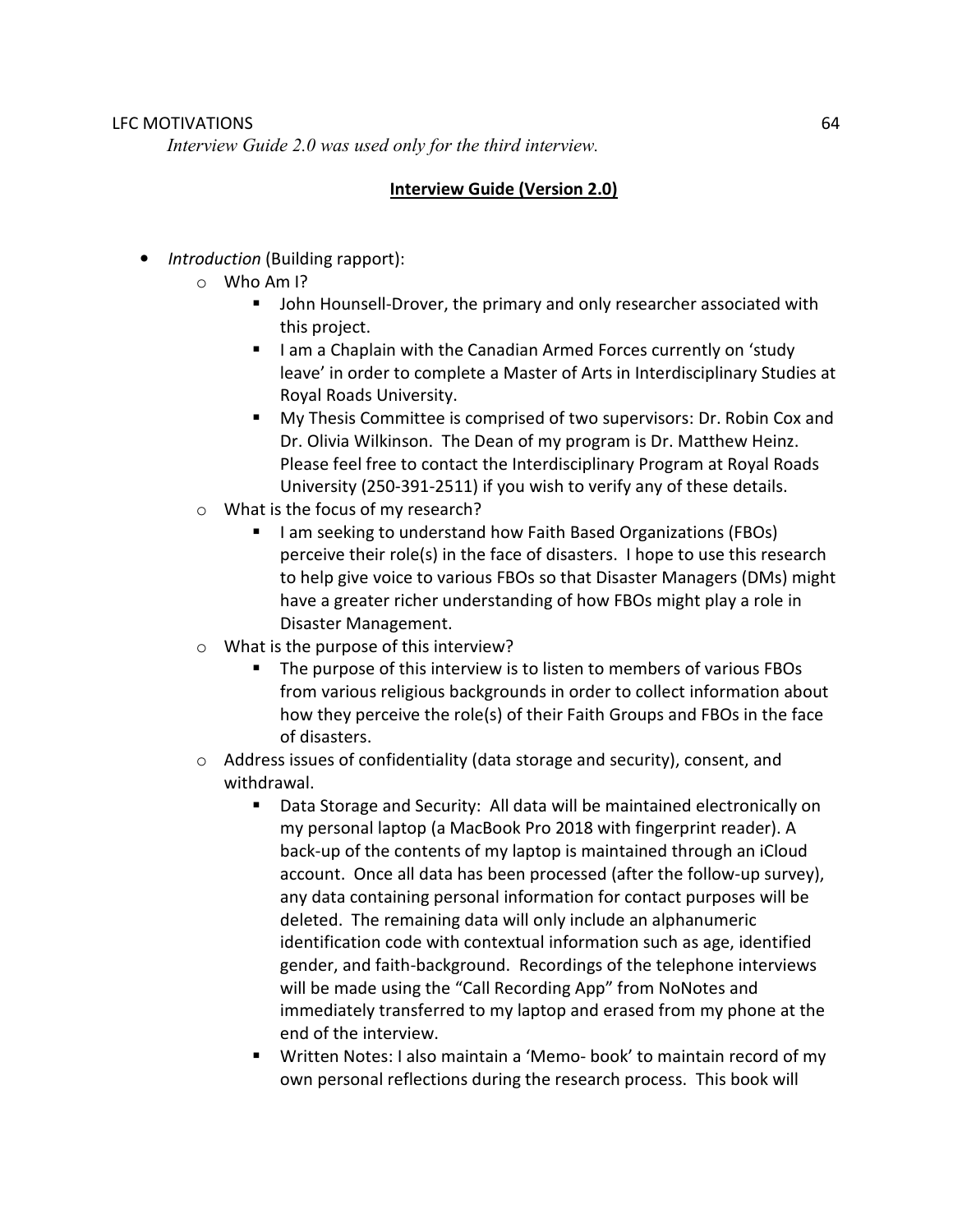contain no information identifying participants, only using alphanumeric codes when referencing specific interviews/survey replies.

- Consent: Consent will be verbally confirmed before the interview begins.
- Conflict of Interest: I do not believe that there are any conflicts of interest in this process. Can you think of any?
- $\circ$  My preliminary findings will be made available via a survey-link emailed to each participant for their feedback after all the data from the interviews has been processed. I would ask that you complete the survey-link as soon as possible after receiving it. If there may be a delay in this part of the process, we can discuss it at that time.
- $\circ$  My final Thesis will be made available electronically to all participants once it has received final approval through Royal Roads University.
- $\circ$  You have the right to withdraw from this research at any point before the approval of the final thesis. If you choose to withdraw, all your information will be erased from all sources.
- $\circ$  Explain the format (contextual data, present, past, and future) and duration of the interview:
	- This interview will take approximately 90 minutes, it is semi-structured, and it includes three basic stages:
		- Stage One: Collecting Contextual Data (age, identified gender, and faith-background)
		- Stage Two: Questions about present, past and possible future role(s) of your faith group with regard to disaster.
		- Stage Three: Checking in to gather any final thoughts and confirming willingness to take part in a follow-up survey.
- o Do you have any further questions about the process?
- o Consent: "Do you agree to participate in this study knowing that you can withdraw at any point with no consequences to you?"
- *Interview Questions* (Exploring Present, Past, and Future)
	- o Contextual Data:
		- Age:
		- **IDENTIFIED Gender:**
		- Faith-Background:
	- o Research Questions:
		- **Topic One: "Understanding(s) of Disaster"** 
			- Example Questions: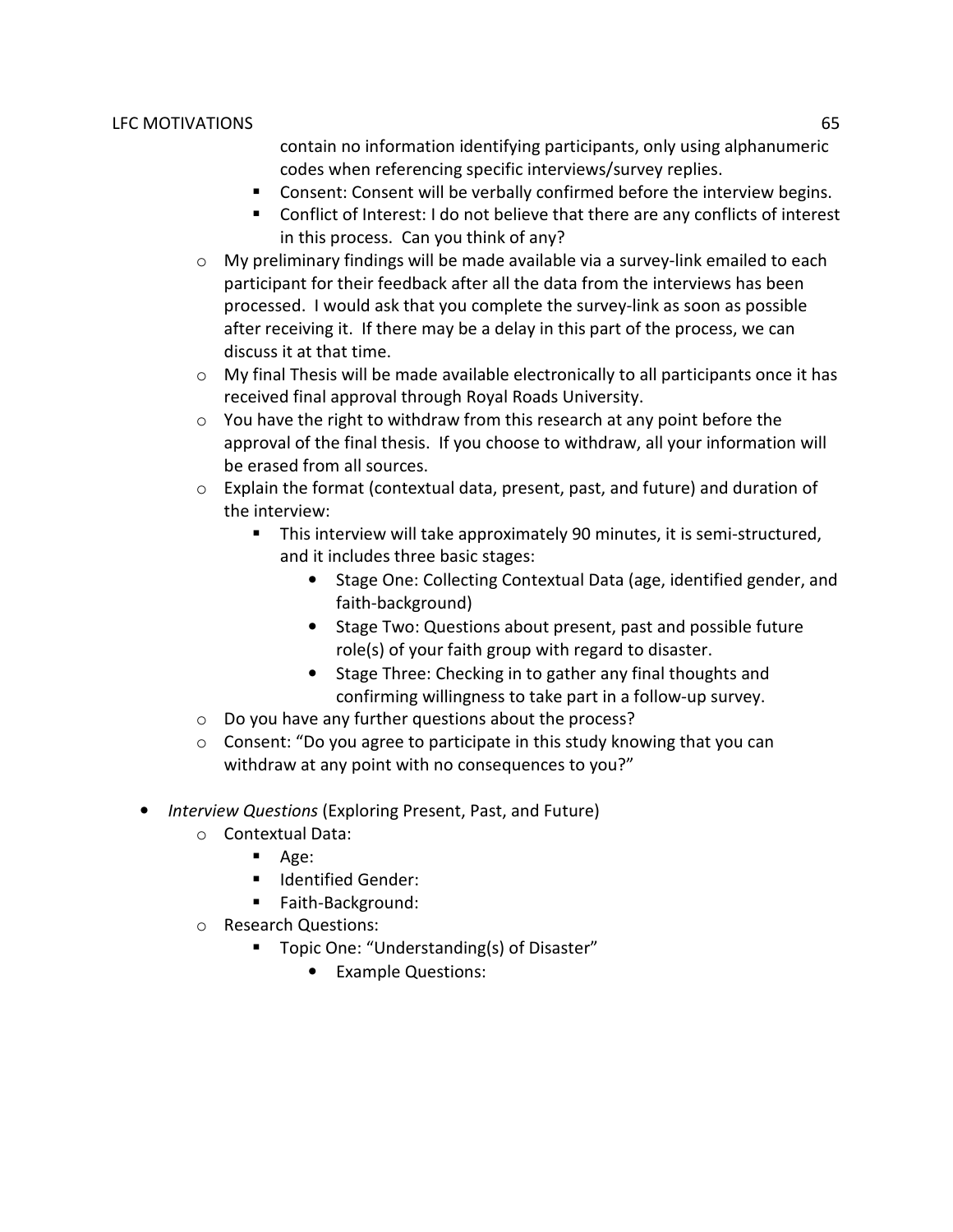- **Types of Interview Questions:**
- Introductory
- Follow-up • Probing
- Specifying
- Direct
- Indirect
- Structuring
- · Silence
- Interpreting
- Open/Closed
- o How would you (as a member of your Faith Group) understand a disaster?
- o What makes an event a 'disaster?'
- Topic Two: "Experiences of Dealing with Disasters"
- Example Questions:
	- o Have you had any personal experience with disasters?
	- $\circ$  If so, what role has your faith played in handling these experiences?
	- o How would you describe your Faith Group's response(s) to disasters?
- Topic Three: "What role(s) do you see your FBO having in response to disaster?"
	- Example Questions:
		- o "In light of everything you have shared, what do you think your faith group's role might be in responding to future, possible disasters?
		- o Is there anything thing else you would like to share?
- *Conclusion* (Appreciation and Tying off Loose Ends)
	- o Offering Thanks.
	- o Confirming contact information for the follow-up survey.
	- o End Interview.
	- o Immediately review notes made during the interview and make any further observations which may be pertinent.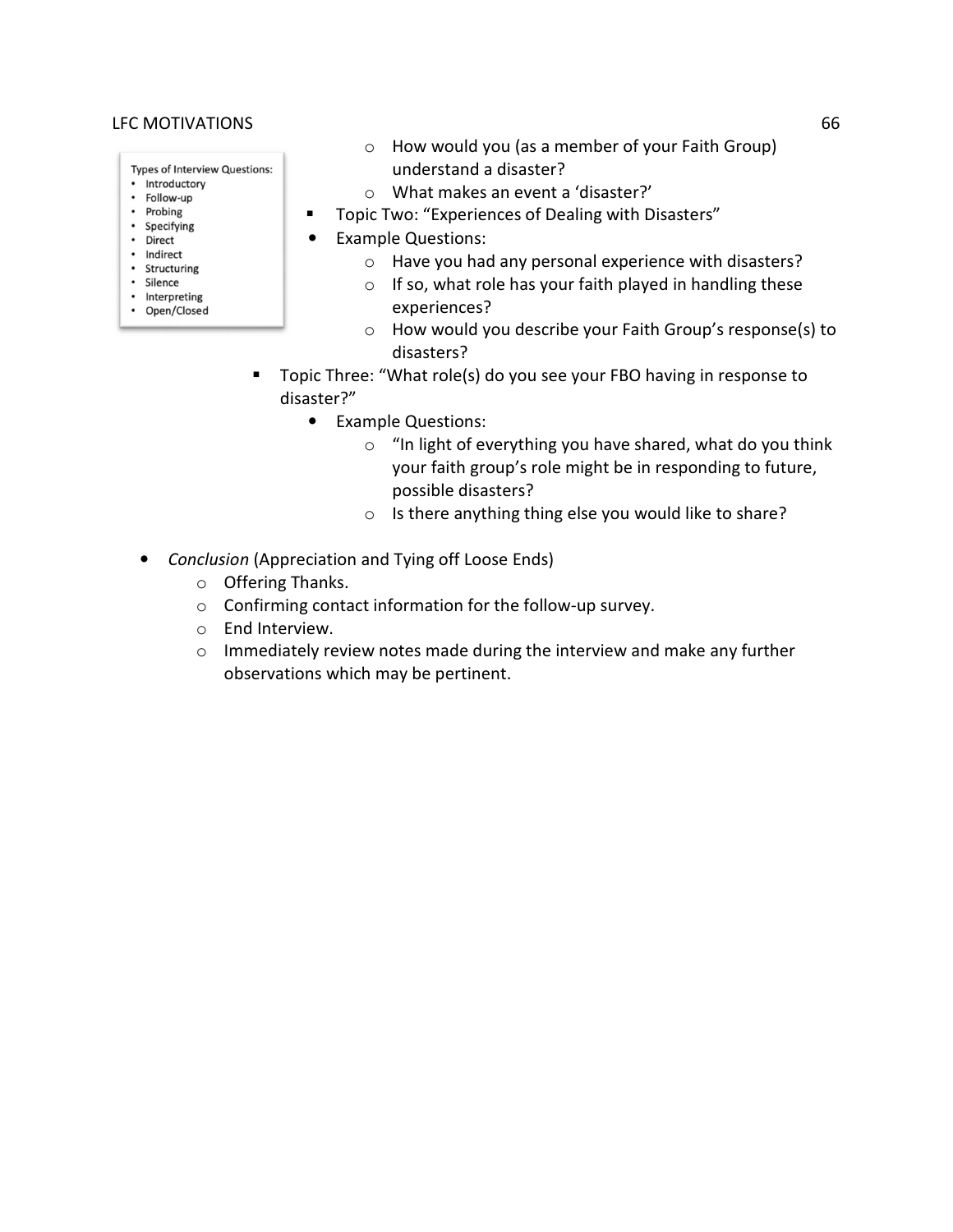*Interview Guide 3.1 was used for the final nine interviews:* 

# **Interview Guide 3.1**

# **1. Prepare:**

- i. Interview Space
- ii. Documentation
- iii. Equipment

# 2. **Place call**.

# **3. Introduction:**

- i. Read and answer questions arising from the Informed Consent Form.
- ii. Highlight:
	- 1. Action research
	- 2. "Benefits"

# **4. Begin Recording.**

# **5. Demographic Information:**

- i. Would you please state your DOB?
- ii. Would you please state your identified gender?
- iii. Would you please state your identified Faith-Background?

# **6. Interview Orientation:**

- i. The questions we will explore are really just starting points for our conversation.
- ii. I am mostly interested in what you have to say your perspective – so I may ask you to repeat things, clarify things, or 'say more' about things.
- iii. There are no 'right' or 'wrong' answers.
- iv. I'm look for honesty.

# **7. Exploring the Meaning of Disaster:**

- i. How would you define a disaster?
- ii. What factors turn an 'event' into a disaster?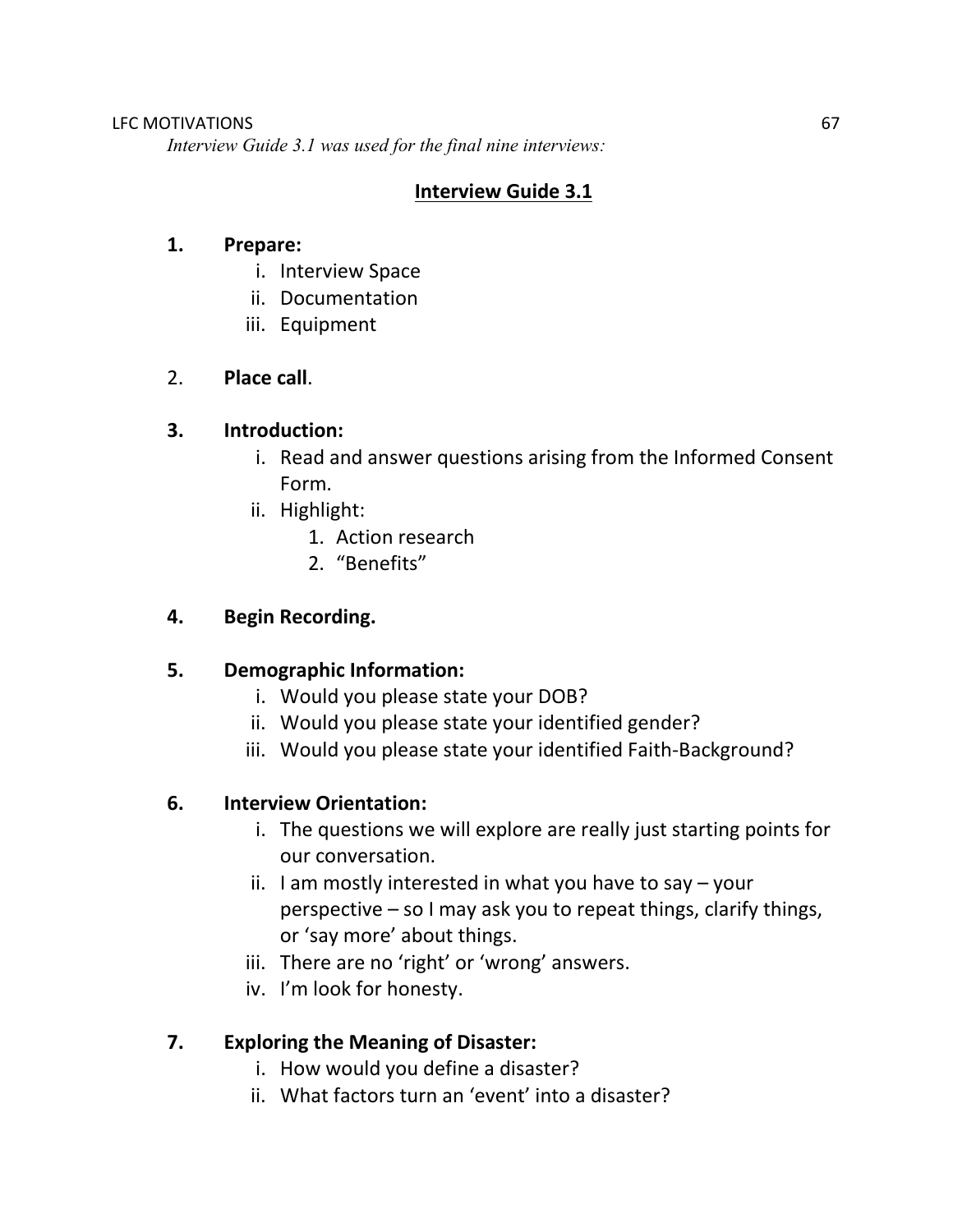iii. What makes an event a 'disaster?'

# **8. Reacting to a definition of disaster:**

i. The definition of 'disaster' I want us to consider during this interview comes from the International Federation of Red Cross and Red Crescent Societies (IFRC):

"A disaster is a sudden, calamitous event that seriously disrupts the functioning of a community or society and causes human, material, and economic or environmental losses that exceed the community's or society's ability to cope using its own resources. Though often caused by nature, disasters can have human origins." **Types of Interview Questions:** 

- Introductory
- Follow-up
- Probing
- Specifying
- **Direct**
- Indirect
- Structuring
- · Silence
- Interpreting
- Open/Closed
- ii. What are your thoughts on this particular definition of 'disaster?'
- iii. Is there anything you would change about this definition?

# **9. Experiences of Dealing with Disasters:**

- i. Have you had any personal experience in responding to disasters whether they be on a local, national or international level?
- ii. Tell me about your motives in responding to….
- iii. Has your organization had any experience in responding to disasters whether they be on a local, national or international level?
- iv. Tell me about your organization's motives in responding to…

# **10. Categorizing organizations which respond to disasters:**

- i. Define "Extending" pre-existing structure, but not focused on disaster response – Canadian Tire – Extending their mandate to help, but not a core mandate.
- ii. Define "Expanding" pre-existing structure, with a focus on responding to disasters – Red Cross – expanding to respond to disasters, part of their core mandate.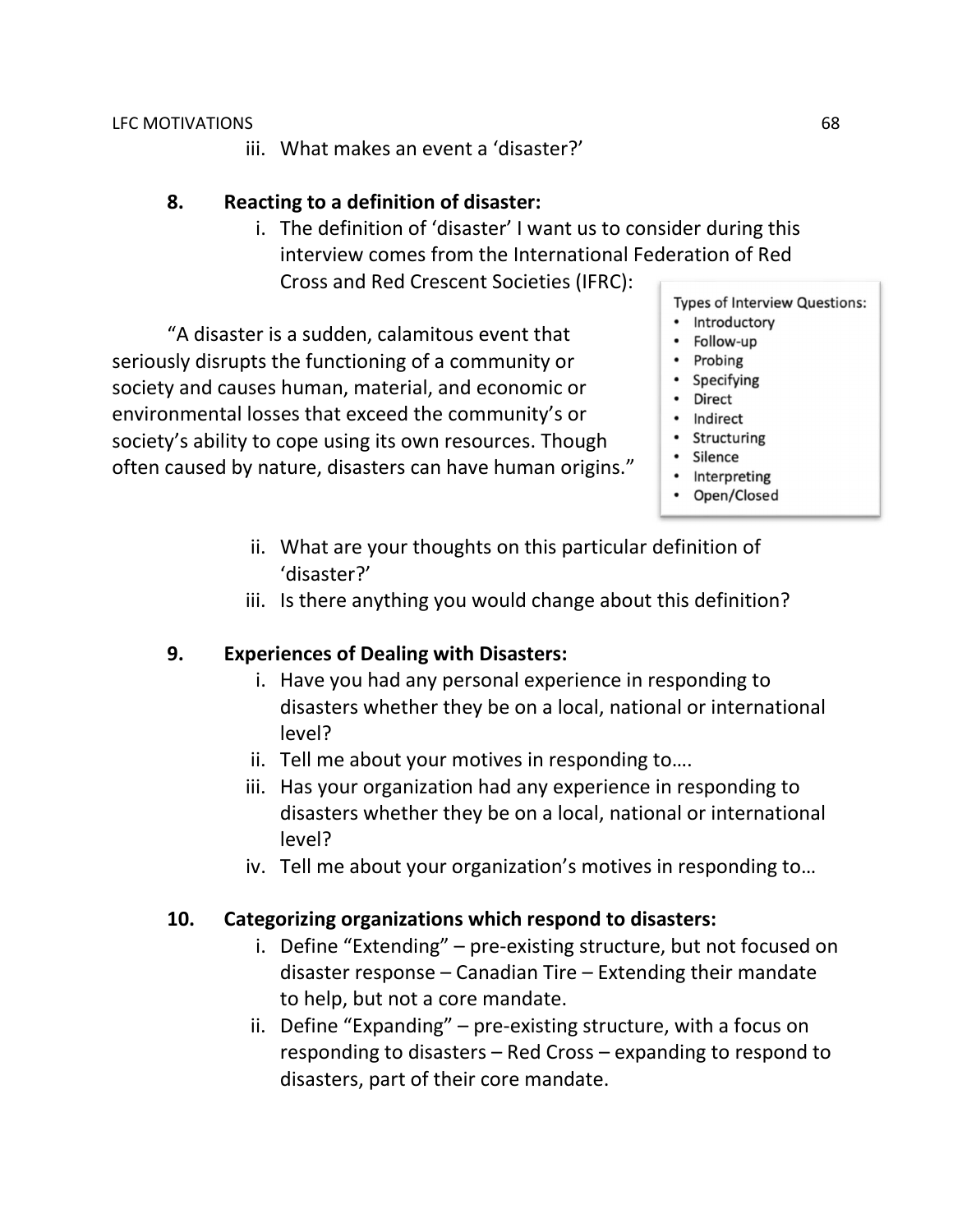- iii. Would you categorize your organization as 'Extending" or "Expanding?"
- iv. Explore…

# **11. Is there anything thing else you would like to share with regard to your organization's role in response to disaster?**

# **12. Conclusion:**

- i. Offering Thanks.
- ii. Do you give me permission to use the information I have gathered in this interview anonymously in my research?
- iii. Would you like to have a copy of my finished research?
- **13. End Interview recording.**
- **14. End Call.**

**15. Immediately review notes made during the interview and make any further observations which may be pertinent.** 

**16. Immediately transfer interview recording to laptop and erase from recording device.**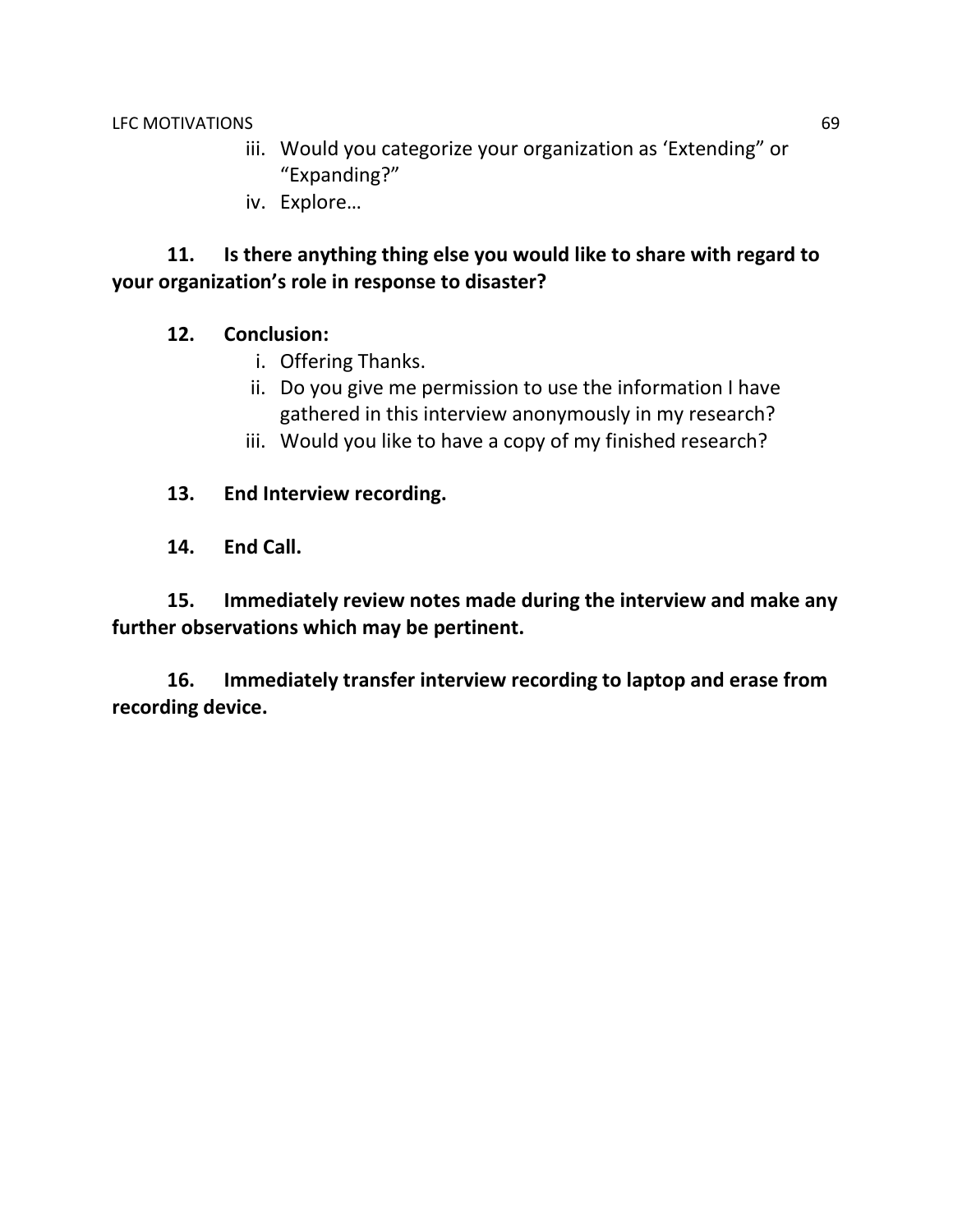**Appendix B - Informed Consent Form** 

# **Informed Consent Form**

*Informed Consent Form (ICF) for faith-based organization leaders, who I, Robert John Hounsell-Drover, am inviting to participate in one-on-one interviews for my research thesis, titled "How do Members of Faith-Based Organizations Perceive Their Role(s) in Response to Disasters?* 

**Name of Principle Investigator –** Robert John Hounsell-Drover.

**Name of Organization –** Master of Arts in Interdisciplinary Studies at Royal Roads University. **Credentials** - My Thesis Committee is comprised of two supervisors: Dr. Robin Cox and Dr. Olivia Wilkinson. The Dean of my program is Dr. Matthew Heinz. Please feel free to contact the Interdisciplinary Program at Royal Roads University (XXX-XXX-XXXX) if you wish to verify any of these details.

**Name of Project –** Master's Thesis - How do Members of Faith-Based Organizations Perceive Their Role(s) in Response to Disasters?

#### **This Informed Consent Form has two parts:**

- **Information Sheet** (to share information about the study with you)
- **Certificate of Consent** (for signatures if you choose to participate)

#### *You will be given a copy of the full Informed Consent Form.*

### **Part I: Information Sheet**

### **Introduction**

My name is Robert "John" Hounsell-Drover. I am an Anglican Priest and a member of the Royal Canadian Chaplain Service within the Canadian Armed Forces. I am doing research into how members of faith-based organizations perceive their roles within the context of disaster response. I am going to give you information and invite you to be part of this research. You do not have to decide today whether or not you will participate in the research. Before you decide, you can talk to anyone you feel comfortable with about the research.

This consent form may contain words that you do not understand. Please ask me to stop as we go through the information and I will take time to explain. If you have questions later, you can ask them of me or of anyone else.

#### **Purpose of the Research Interview**

The purpose of this research interview is to listen to members of various faith leaders from a variety of religious backgrounds in order to collect information about how they perceive the role(s) of their respective faith groups and faith-based organizations in the response to disasters.

#### **Type of Research Intervention**

The part of the research process to which you are being invited is a one-on-one, semi-structured interview of approximately 90 minutes in duration.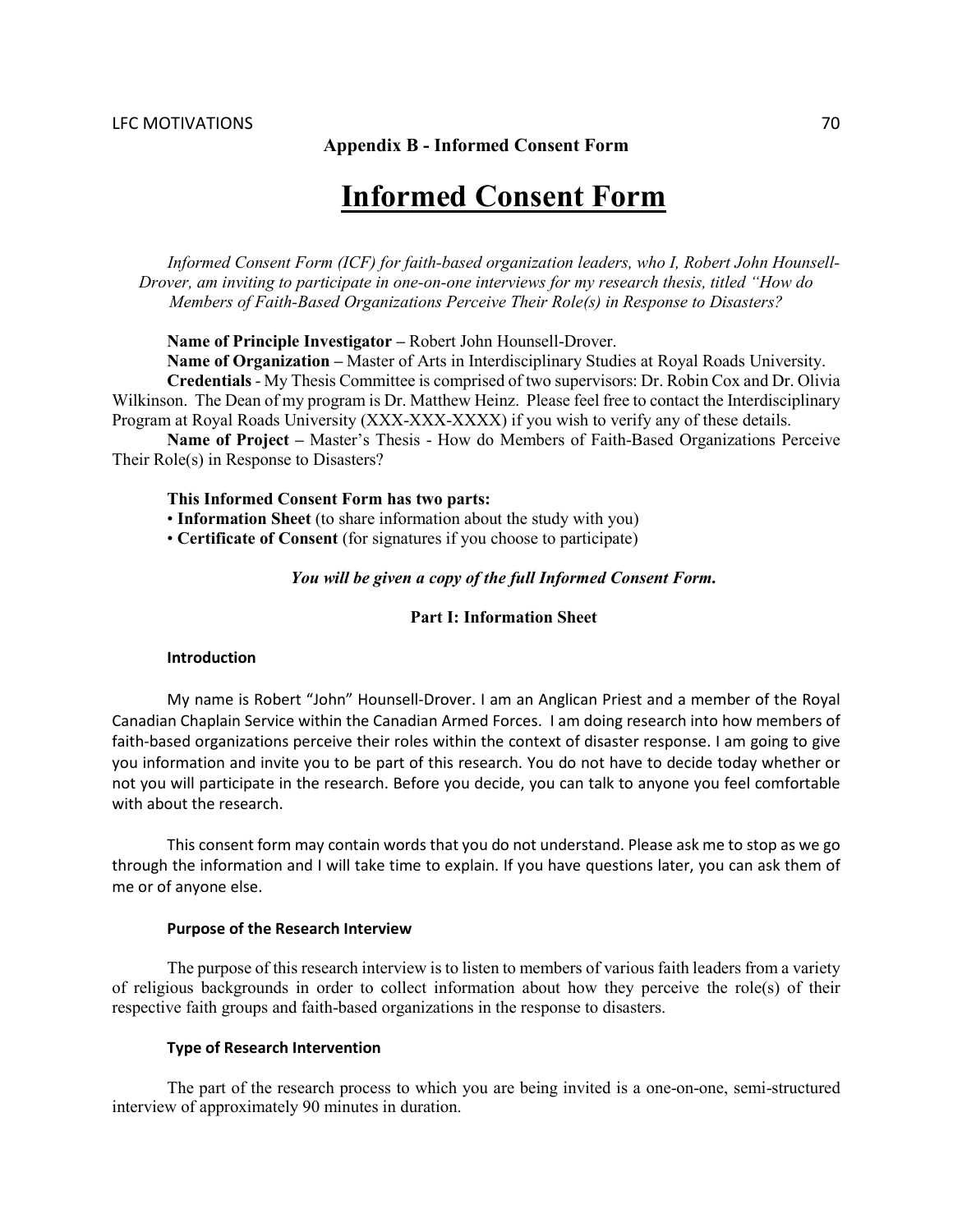# **Participant Selection**

In order to find participants with sufficient experience, knowledge, and a high likelihood of being members of multiple faith-based organizations, I will be purposively selecting those who are identified as 'faith leaders' within their own faith groups. Two organizations through which I hope to make contact with appropriate participants include the Interfaith Liaison Network of the Victoria Multifaith Society (VMS) and the Royal Canadian Chaplain Service (RCChS) of the Canadian Armed Forces. Both organizations are made up of experienced faith leaders from various traditions across Canada. I have decided to use these organizations both for their access to a wide variety of different faiths and the 'multifaith' nature of their membership. I am seeking conversations with those who already have an attitude of open-ness to discussing their faith and worldview(s) with others.

# **Voluntary Participation**

Your participation in this research is entirely voluntary. It is your choice whether to participate or not. The choice that you make will have no bearing on your job or on any work-related evaluations or reports. You may change your mind later and stop participating even if you agreed earlier.

# **Procedures**

A. If you accept, you will be asked to participate in a recorded, one-on-one interview of approximately 90 minutes in duration.

B. Some of the questions you will be asked, include:

- a. How would you describe a disaster?
- b. How would you describe your faith-based organization's response(s) to disasters?

C. In order to maintain focus on my research topic and also have the flexibility to seek further information and clarification on responses which I believe may aid my research, I will be using an interview guide listing topics and sample questions, but will also prompt you for further information and/or clarification as needed. You do not have to share any information that you are not comfortable sharing.

D. The interview will take place in a private space within which you are comfortable, and no one else will be present during this discussion. The entire discussion will be recorded.

E. I also maintain a 'Memo-book' to keep track of my own personal reflections during the research process. This book will contain no information identifying participants, only using alphanumeric codes when referencing specific interviews. I will also be making notes in my Memo book during the interviews themselves. The purpose of these notes will be to help maintain my focus on the research topic and highlight concepts about which I may seek further clarification.

# **Duration**

As stated above, this interview should take, approximately, 90 minutes.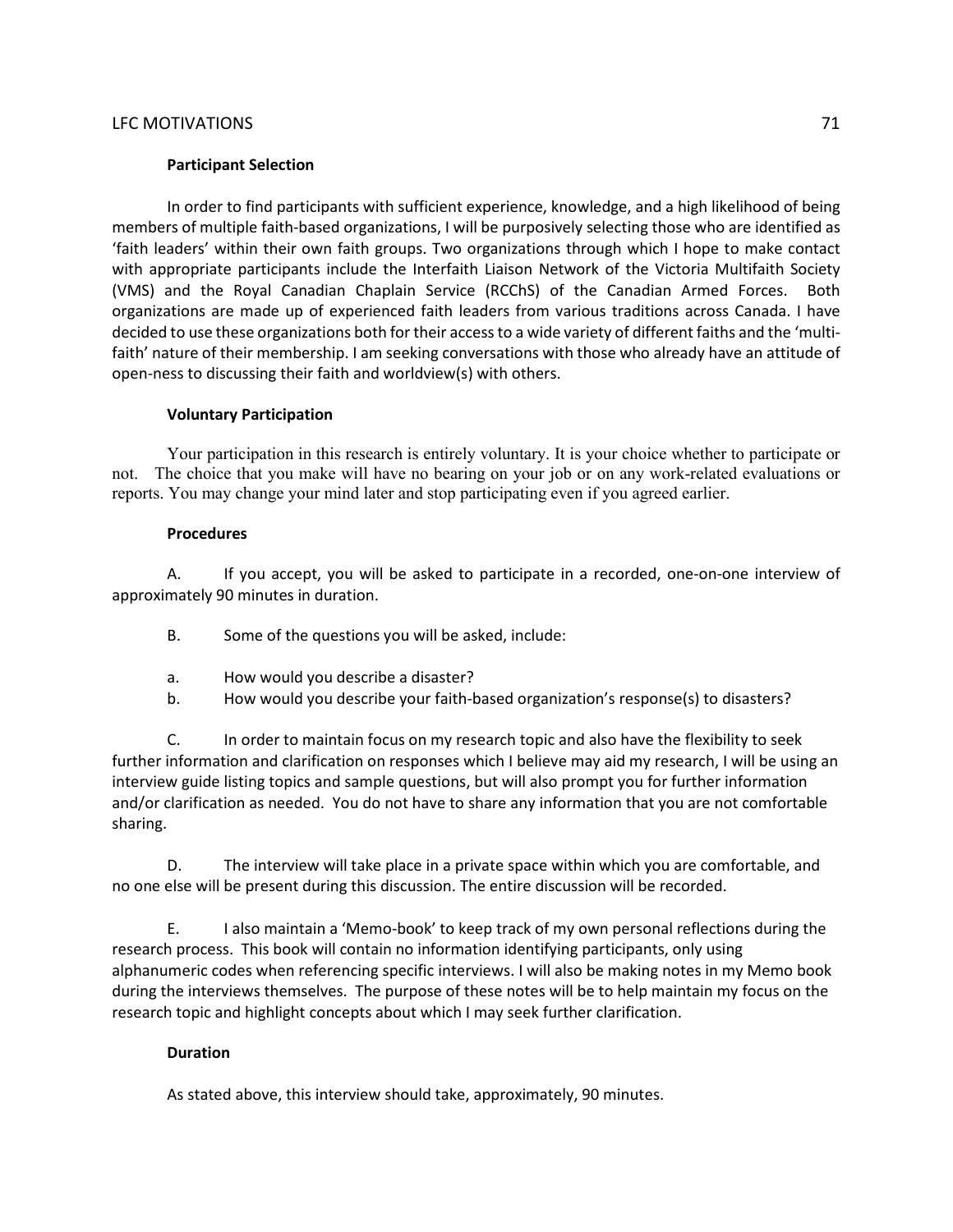# **Risks or Conflicts of Interest**

There is a possibility that I might have an influence over chaplains who wish to participate because (depending upon the participant) I may be a higher-ranking officer. I will attempt to minimize this influence by making it as clear as possible that I am doing this research as a graduate student, outside the military chain of command. Any interviews done with chaplains will take place in a neutral environment with no reference to rank or uniform.

I do not believe that there are any other risks or conflicts of interest in this process. Can you think of any?

# **Benefits**

I hope to see two specific benefits from this research:

1. That this research will help to give voice to various faith-based organizations so that disaster and emergency managers might have a richer understanding of how faith-based organizations understand their role(s) in disaster management.

2. That through this interaction, you, as a faith leader, may bring an awareness of disaster management to your faith traditions/faith-based organizations and encourage a continued dialogue.

# **Reimbursements**

You will not be provided any incentive to take part in the research.

# **Confidentiality**

As stated above, the interview will take place in a private space with which you are comfortable, and no one else will be present during this discussion. The entire discussion will be recorded. The recording will be saved to my laptop (a MacBook Pro 2018 with fingerprint reader). A back-up of the contents of my laptop is maintained through an iCloud account. Once all data has been transcribed, the recordings will be kept for follow-up verification until 31 October, 2019, at which time, all original recordings will be erased. The transcribed data will only include an alphanumeric identification code with contextual information such as age, identified gender, and faith-background. Any and all personal references to the interviewee or other persons mentioned in the interview will be replaced by aliases within the transcription.

#### **Sharing the Results**

My final thesis will be made available electronically to all participants once it has received final approval through Royal Roads University.

# **Right to Refuse or Withdraw**

You have the right to withdraw from this research at any point before the end of this interview. If you choose to withdraw, all your information will be erased from all sources.

# **Who to Contact**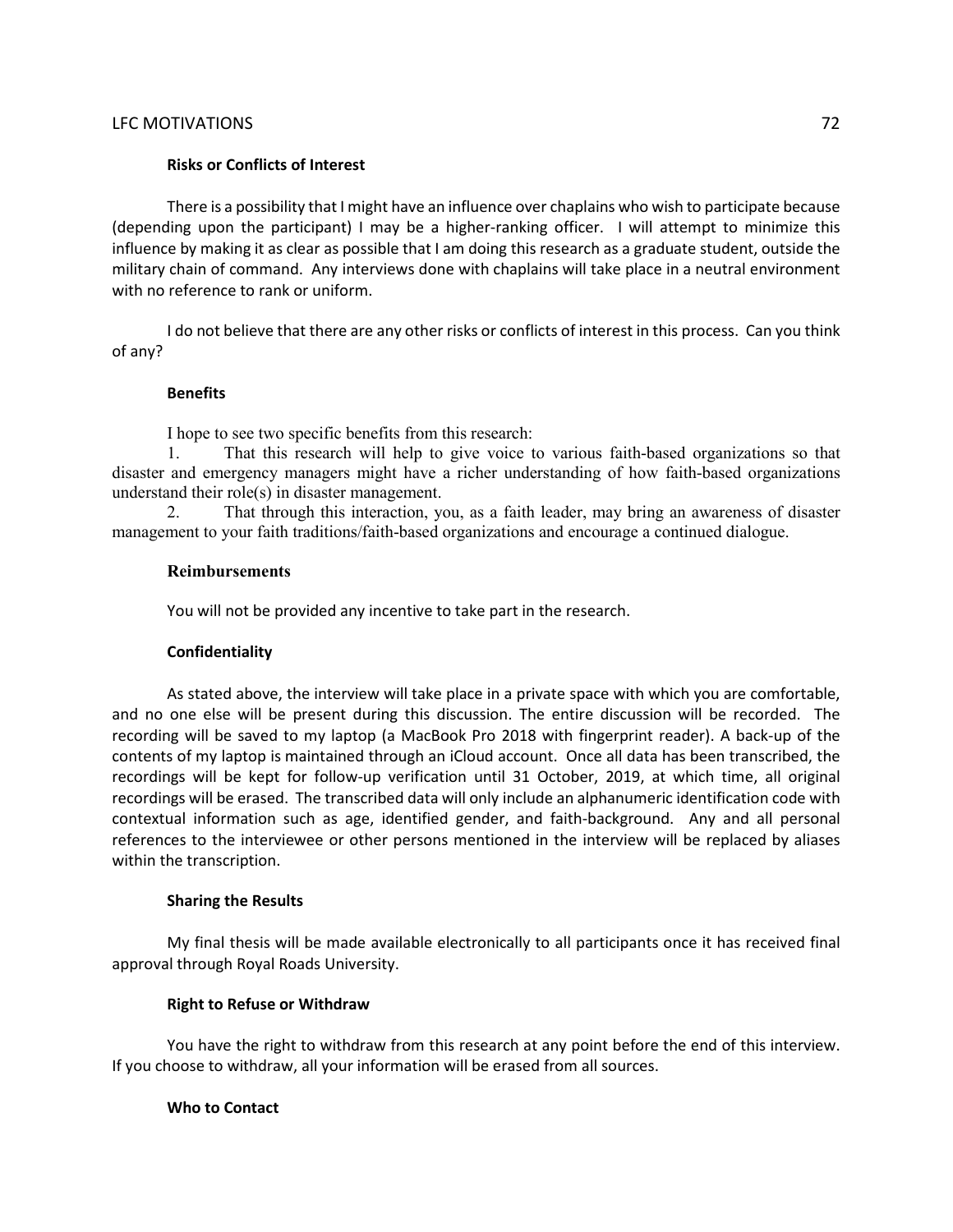#### LFC MOTIVATIONS 23

My Thesis Committee is comprised of two supervisors: Dr. Robin Cox and Dr. Olivia Wilkinson. The Dean of my program is Dr. Matthew Heinz. Please feel free to contact the Interdisciplinary Program at Royal Roads University (XXX-XXX-XXXX) if you wish to verify any of these details.

This proposal has been reviewed and approved by the Royal Roads University Research Ethics Board, which is a committee whose task it is to make sure that research participants are protected from harm. If you wish to find about more about this board, contact The Office of Research Ethics at XXXXXX@XXXXX.ca; XXX-XXX-XXXX ext. XXXX.

You can ask me any more questions about any part of the research study, if you wish to. Do you have any questions?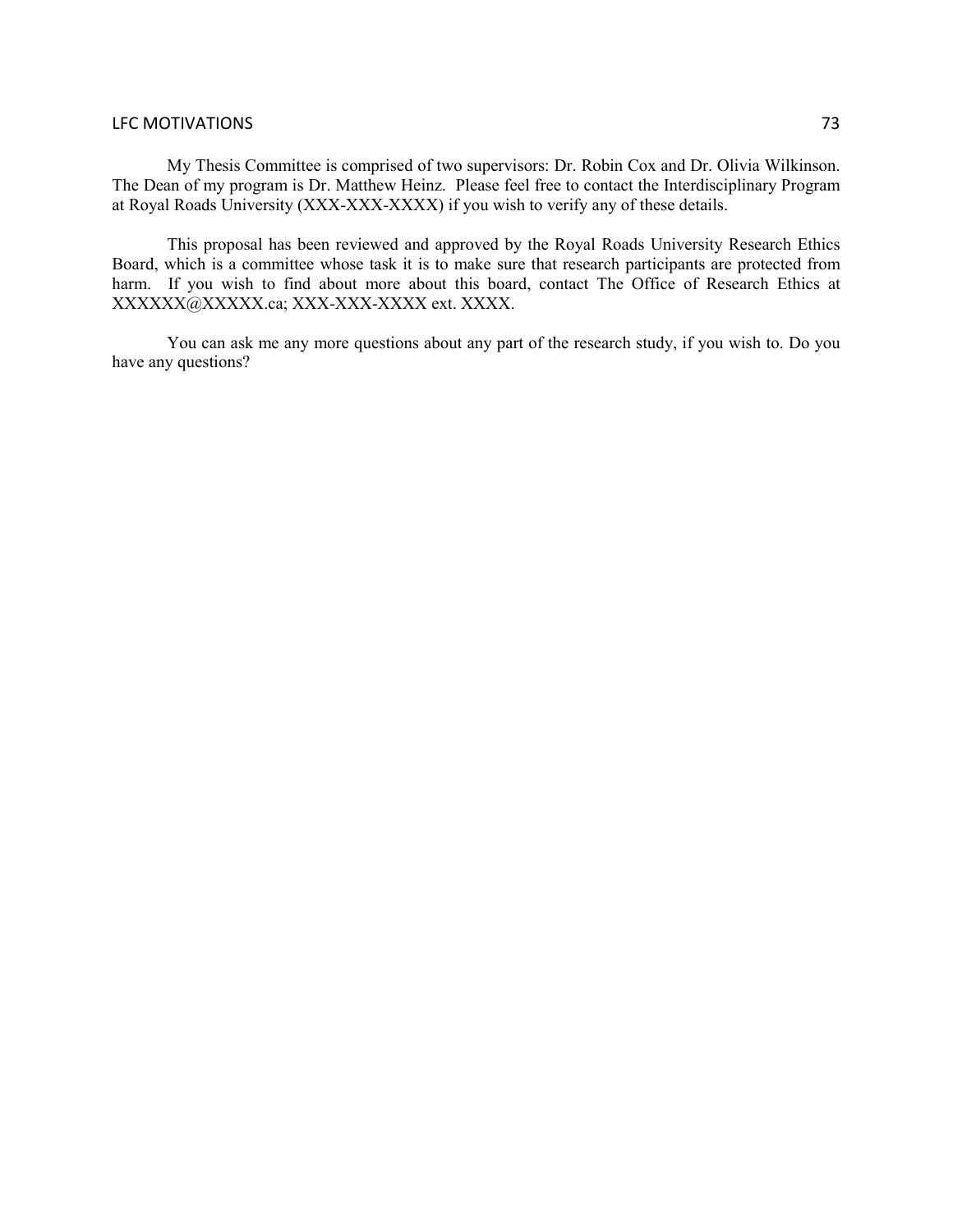## LFC MOTIVATIONS 74

### **Part II: Certificate of Consent**

I have been invited to participate in research about how members of faith-based organizations perceive their role(s) in response to disasters.

I have read the foregoing information, or it has been read to me. I have had the opportunity to ask questions about it and any questions I have asked have been answered to my satisfaction. I consent voluntarily to be a participant in this study

Print Name of Participant\_\_\_\_\_\_\_\_\_\_\_\_\_\_\_\_\_\_\_\_\_\_\_\_\_\_\_\_\_\_\_\_\_\_\_\_\_

Signature of Participant \_\_\_\_\_\_\_\_\_\_\_\_\_\_\_\_\_\_\_\_\_\_\_\_\_\_\_\_\_\_\_\_\_\_\_\_\_\_

Date \_\_\_\_\_\_\_\_\_\_\_\_\_\_\_\_\_\_\_\_\_\_\_\_\_\_\_\_\_\_\_\_\_\_\_\_\_\_\_\_\_\_\_\_\_\_\_\_\_\_\_

(Day/month/year)

## **Statement by the researcher/person taking consent**

I have accurately read out the information sheet to the potential participant, and to the best of my ability made sure that the participant understands the process.

I confirm that the participant was given an opportunity to ask questions about the study, and all the questions asked by the participant have been answered correctly and to the best of my ability. I confirm that the individual has not been coerced into giving consent, and the consent has been given freely and voluntarily.

A copy of this ICF has been provided to the participant.

Print Name of Researcher

Signature of Researcher \_\_\_\_\_\_\_\_\_\_\_\_\_\_\_\_\_\_\_\_\_\_\_\_\_\_\_\_\_\_\_\_\_\_\_\_\_\_\_\_\_\_\_\_\_\_\_

Date \_\_\_\_\_\_\_\_\_\_\_\_\_\_\_\_\_\_\_\_\_\_\_\_\_\_\_\_\_\_\_\_\_\_\_\_\_\_\_\_\_\_\_\_\_\_\_\_\_\_\_\_\_\_\_\_\_\_\_\_\_\_

Day/month/year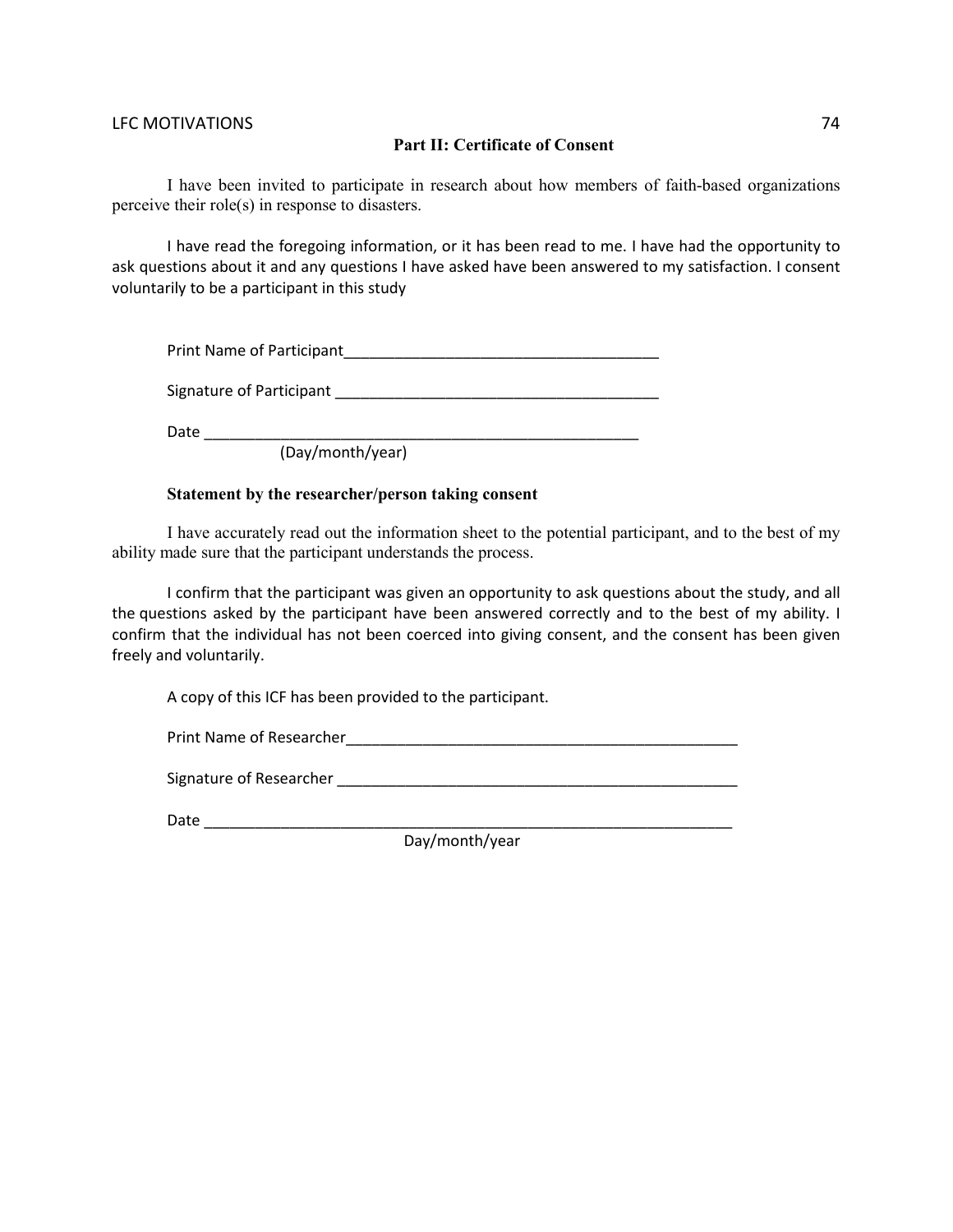## **Appendix C – Coding Analysis**

#### **Basic Coding of Responses:**

Note: Each code is presented with two variables :  $X(Y)$ . X represents the number of times this code was noted in the interview transcripts. Y represents the number of different participants (out of twelve) who are responsible for these codes. Data in each Heading are listed in order of number of occurrences.

## **Heading #1. Elements in Defining a Disaster:**

- 1. Causes Harm/Damage 51(12)
- 2. A Challenge to Current Coping Mechanisms 44(12)
- 3. Defining Disaster is Very Complex 46(12)
- 4. Lack of Basic Needs 33(11)
- 5. Accessibility/Isolation Concerns 9(3)

## **Heading #2. Previous Experiences in Dealing with Disaster Management:**

- 1. Active Response to Disasters 45(10)
- 2. Working with DM Partners 12(7)
- 3. Prevention/Mitigation Activities 11(6)

## **Heading #3. Types of/Examples of Hazard Events:**

- 1. General:
	- A. Natural Hazards 83(12)
	- B. Technical Hazards  $-39(11)$
- 2. Community:
	- A. Hate Crimes/Racism 7(5)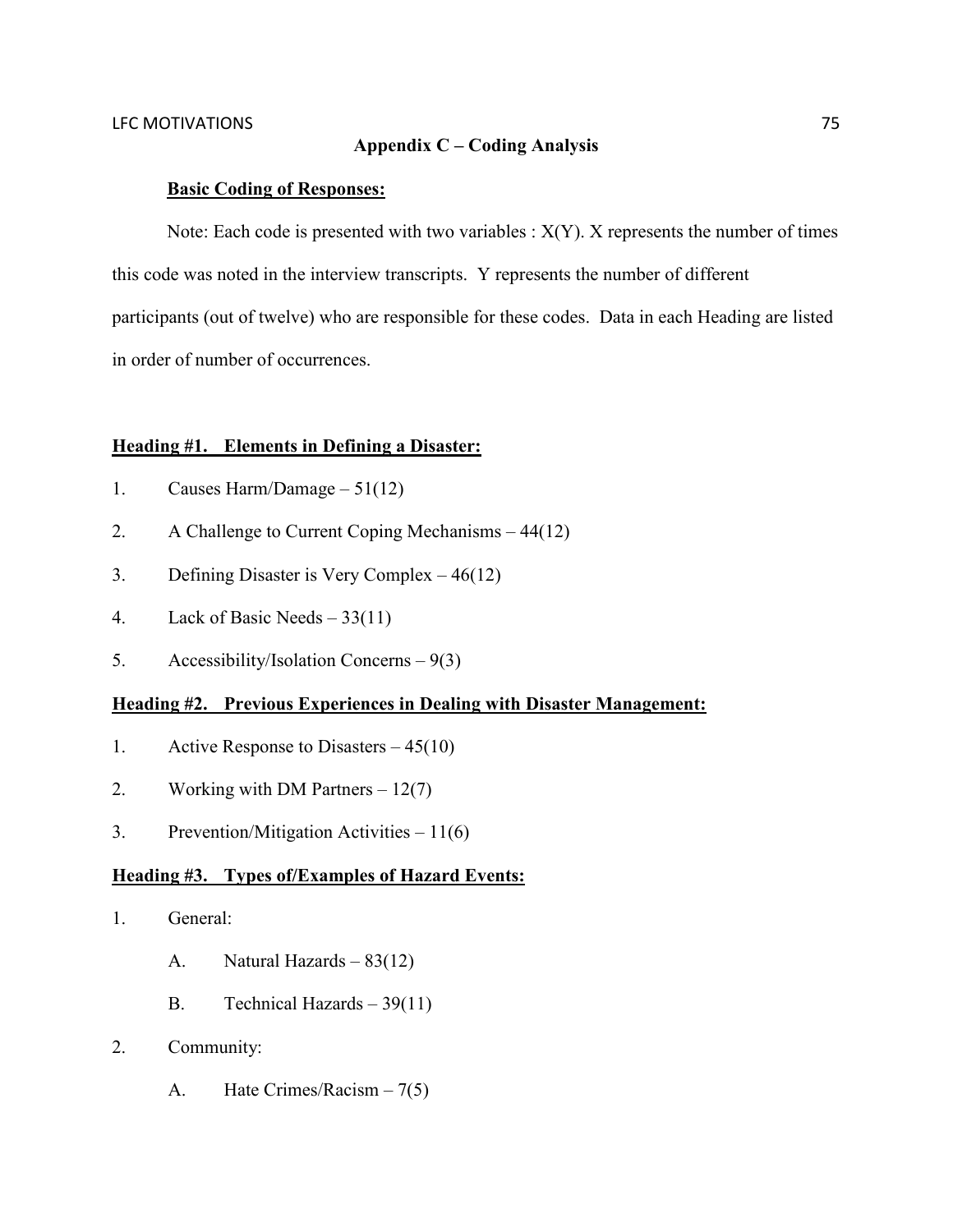## LFC MOTIVATIONS 76

- B. Death  $-4(3)$
- 3. Personal:
	- A. Relationship Problems 7(2)
	- B. Personal Losses  $-6(3)$
	- C. Addiction  $-3(1)$
	- D. Emotional Problems  $-2(2)$

# **Heading #4. LFC Roles in Disaster Management:**

- 1. Mitigation/Preparation:
	- A. Working with Others in Mitigation/Preparation Activities 12(5)
	- B. Actively Engaging in Mitigation/Preparation Activities 9(3)

# 2. Response:

- A. Providing For Basic Needs 21(9)
- B. Providing for Psychological/Emotional Needs 14(6)
- C. Coordinating the Response of those inside and outside  $FBO 6(4)$
- 3. Recovery:
	- A. Facilitating Healing Afterwards  $-2(1)$

## **Heading #5. Concerns about Engaging in Disaster Response:**

- 1. Lack of Capacity to Respond 15(7)
- 2. Approaching Disaster Management with An Attitude of Respect for the Impacted

Community  $-5(2)$ 

- 3. Issues of Self-Care  $-4(2)$
- 4. Encountering Motivational/Political Conflicts 2(2)
- 5. Balancing Physical/Emotional/Psychological Needs 1(1)